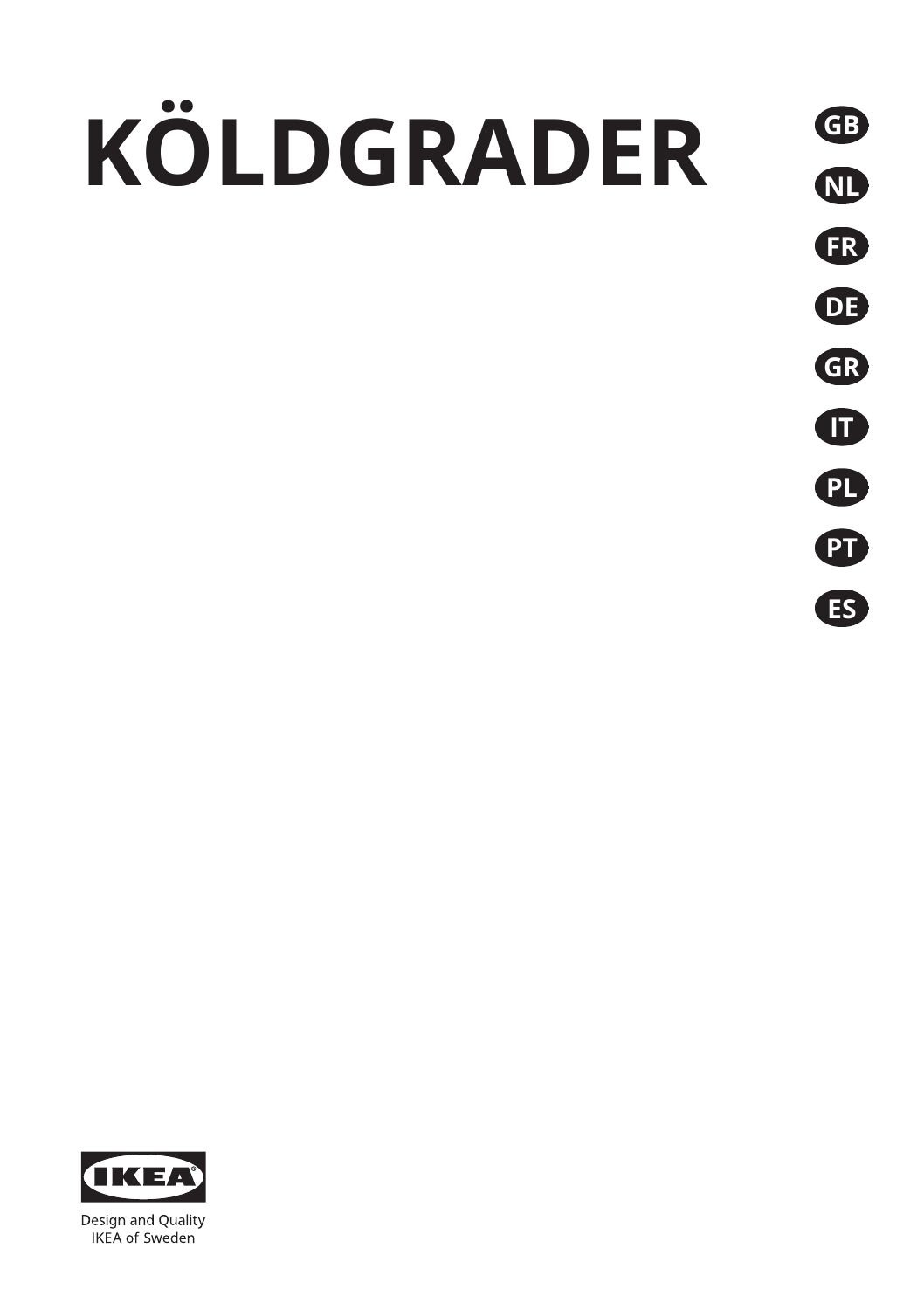| <b>ENGLISH</b>    | 4  |
|-------------------|----|
| <b>NEDERLANDS</b> | 10 |
| <b>FRANÇAIS</b>   | 17 |
| <b>DEUTSCH</b>    | 24 |
| <b>EAAHNIKA</b>   | 31 |
| <b>ITALIANO</b>   | 38 |
| <b>POLSKI</b>     | 45 |
| <b>PORTUGUÊS</b>  | 52 |
| <b>ESPAÑOL</b>    | 59 |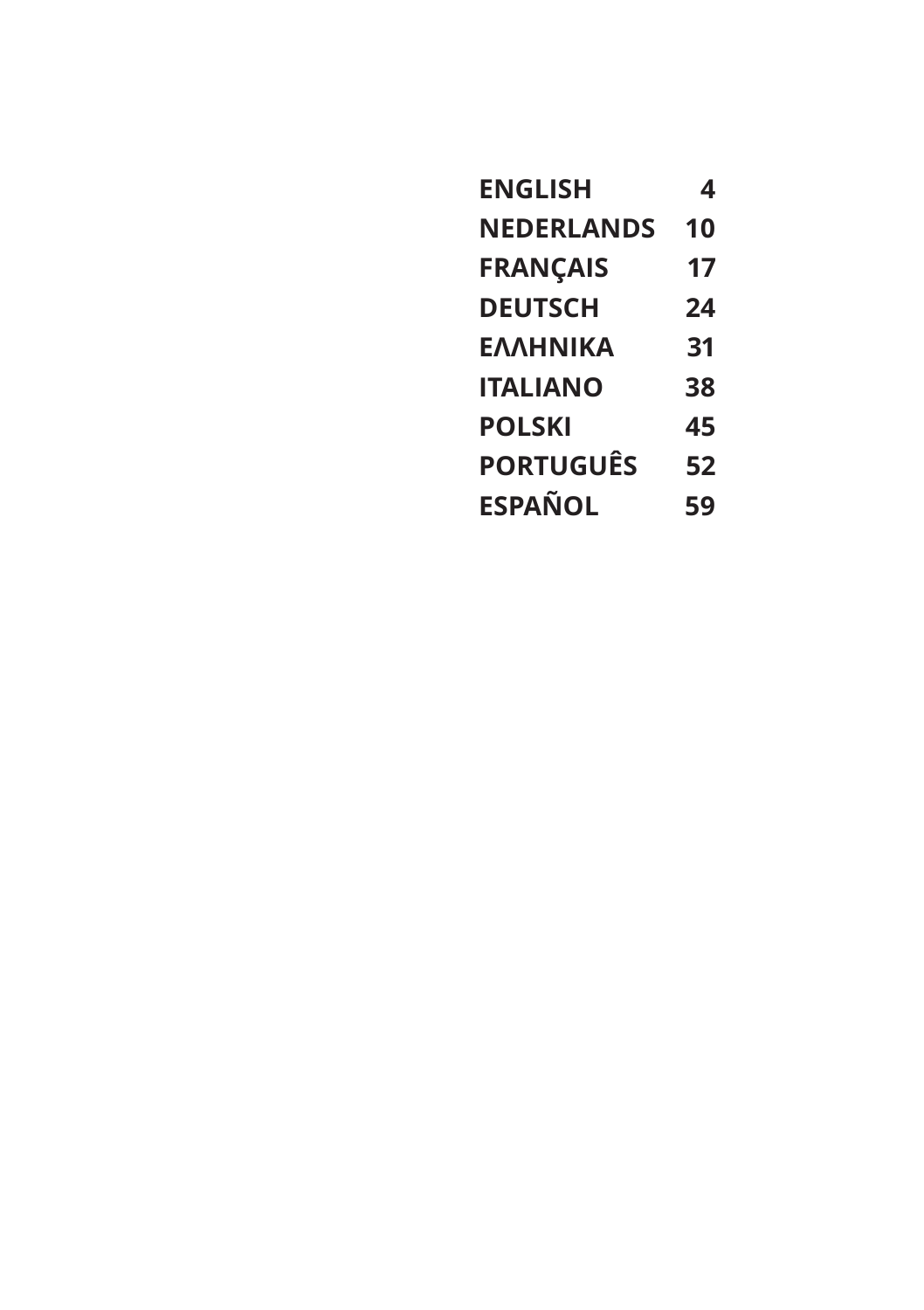



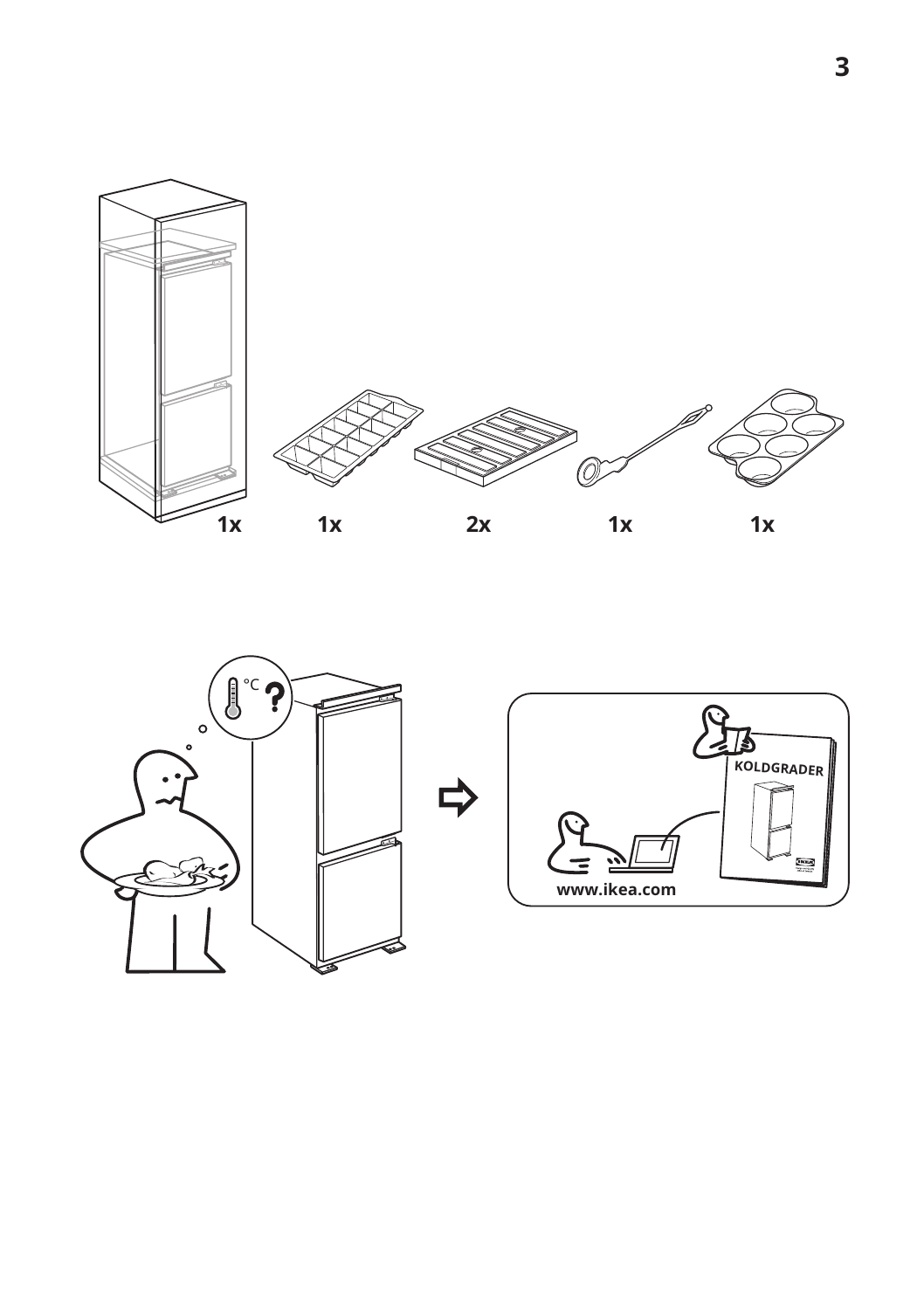# <span id="page-3-0"></span>**Product description**



- 1 Fan-cooling with LED lamp
- 2 Control panel
- 3 Door balconies
- 4 Bottle balcony
- 5 Vegetable drawer
- 6 Freezer drawers
- 7 Freezing drawer
- 8 Sliding shelf with containers
- **9** Rating plate
- 10 Extra Zone
- 11 Extendable half-shelf
- 12 Glass shelves
	- Least cold zone

Intermediate temperature zone

Coldest zone

#### **Temperature indicator**



For proper storage of food the refrigerator is equipped with the temperature indicator. The symbol on the side wall of the appliance indicates the coldest area in the refrigerator.

If OK is displayed (A), put fresh food into area indicated by symbol, if not (B), wait at least 12 hours and check if it is OK (A).

If it is still not OK (B), adjust the setting control to a colder setting.

### **Cleaning the interior**

Before using the appliance for the first time, the interior and all internal accessories should be washed with lukewarm water and some neutral soap to remove the typical smell of a brand-new product, then dried thoroughly.

Л

**Caution!** Do not use detergents, abrasive powders, chlorine or oilbased cleaners as they will damage the finish.

**Caution!** The accessories and  $\wedge$ parts of the appliance are not suitable for washing in a dishwasher.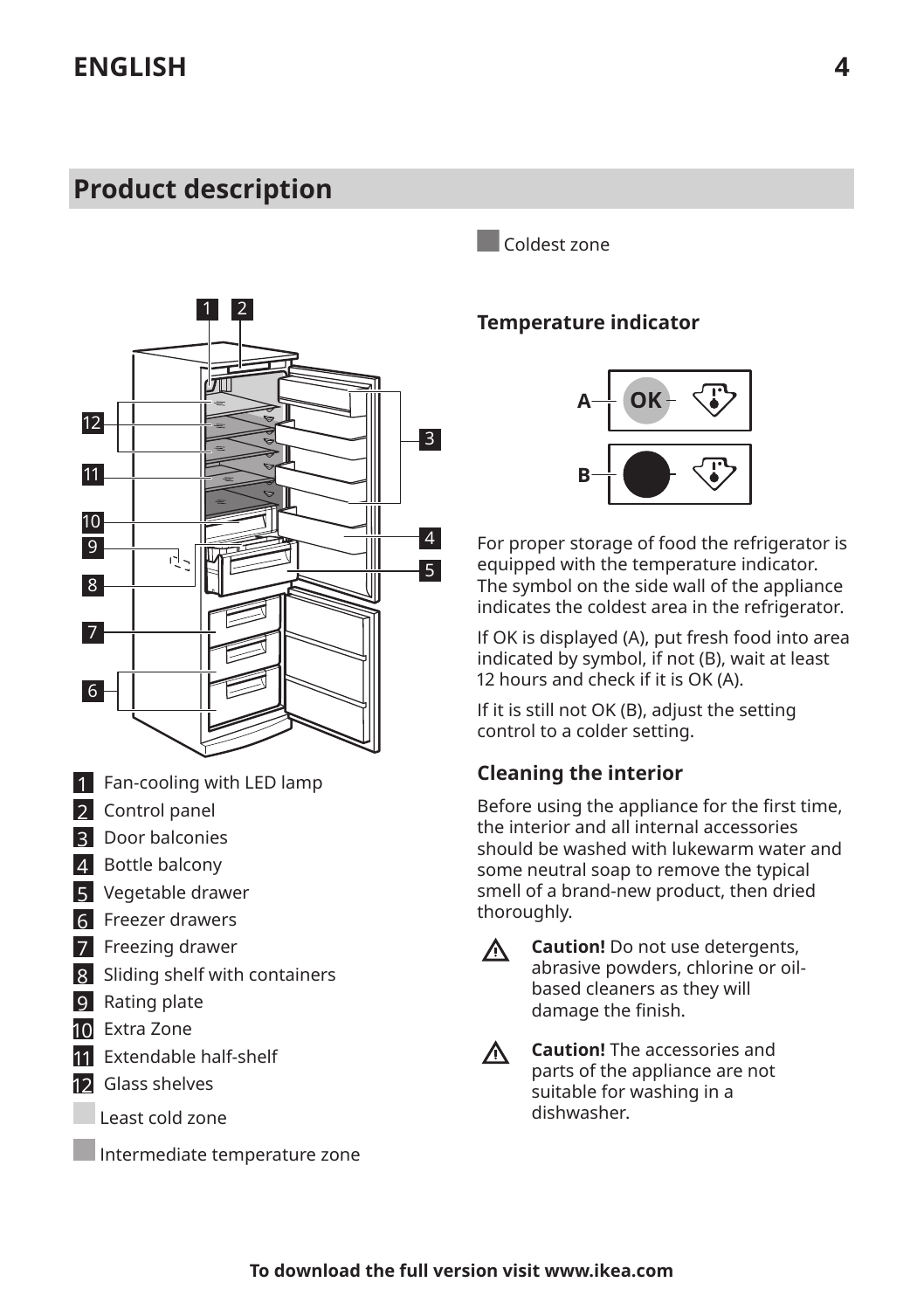### **Installation**



**Warning!** Refer to Safety chapters.



**Warning!** Fix the appliance in  $\wedge$ accordance with installation instruction document to avoid a risk of instability of the appliance.

#### **Location**

This appliance should be installed in a dry, well ventilated indoor position. Do not install the appliance in the nearby of the heat source (oven, stoves, radiators, cookers or hobs) or in a place with direct sunlight.

This appliance is intended to be used at ambient temperature ranging from 10°C to 43°C.



The correct operation of the appliance can only be guaranteed within the specified temperature range.



It must be possible to disconnect G) the appliance from the mains power supply. The plug must therefore be easily accessible after installation.

#### **Inspection checklist**

Please follow the inspection checklist before using your appliance. If any answer is "NO", follow the relevant action. Remember to write down the product serial number and

article number as required and attach your receipt to this page.

Product serial number (Ser. No.):

.....................................

Product article number (Art. No.):

..................................... Purchasing date:

.....................................



| To check                                                                                               | If the answer is NO                                                |
|--------------------------------------------------------------------------------------------------------|--------------------------------------------------------------------|
| Check if the tube is<br>inside the evapora-<br>tive tray.                                              | Put the tube inside<br>the evaporative tray.                       |
| Make sure gasket<br>seals all around the<br>door when the door<br>is closed.                           | Refer to the assem-<br>bly instruction -<br>door alignment.        |
| Check if there is no<br>collision between<br>parts/furniture while<br>opening and closing<br>the door. | Refer to the assem-<br>bly instruction -<br>door alignment.        |
| Install the appliance<br>in the built-in struc-<br>ture.                                               | Follow the assembly<br>instruction for the<br>proper installation. |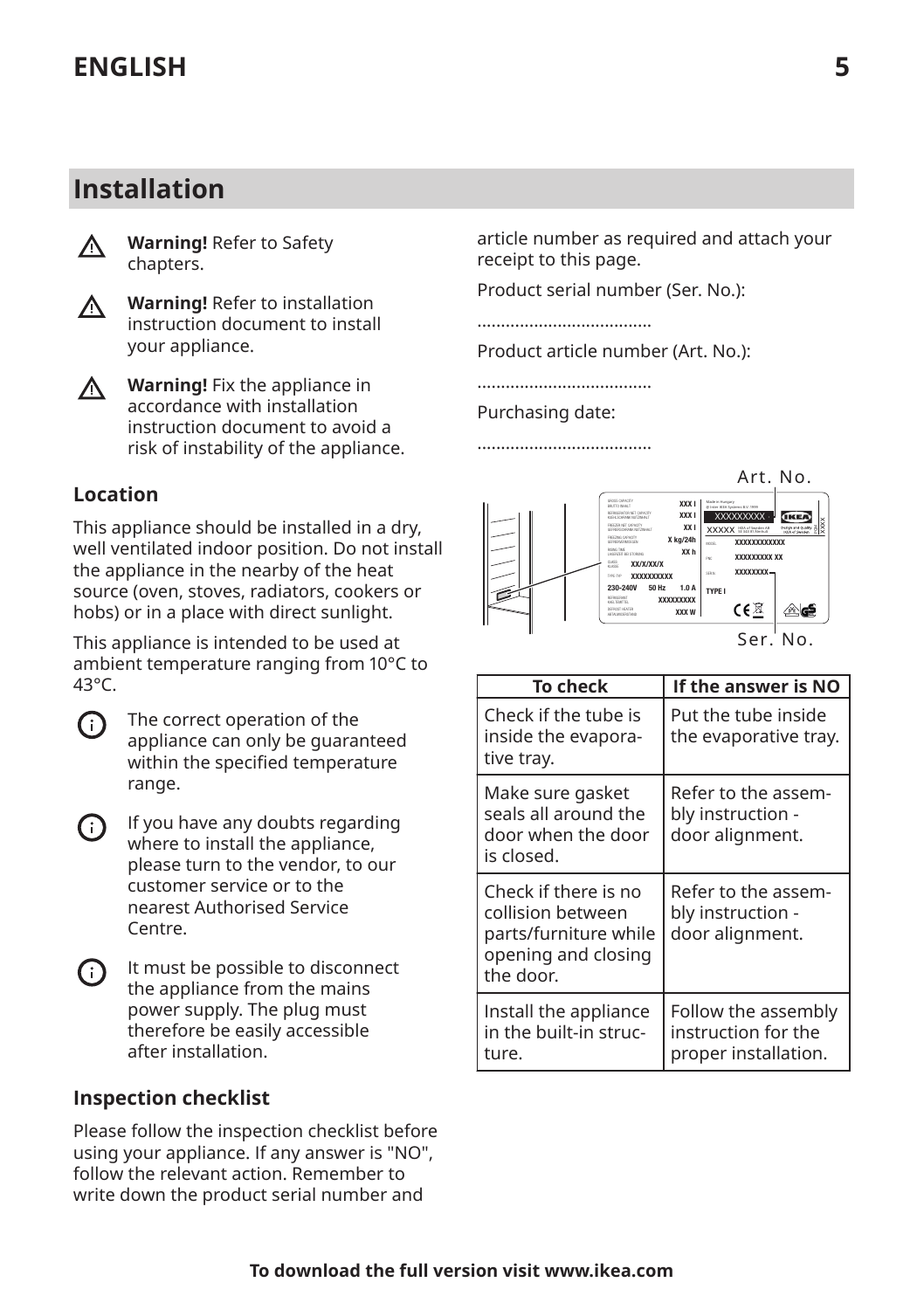# **ENGLISH 6**

| <b>To check</b>                                                                                                                                                                                       | If the answer is NO                                                          |
|-------------------------------------------------------------------------------------------------------------------------------------------------------------------------------------------------------|------------------------------------------------------------------------------|
| Make sure that at<br>first installation or<br>after reversing the<br>door the appliance<br>stands in vertical po-<br>sition for at least 4<br>hours before it is<br>connected to the<br>power supply. | Wait 4 hours before<br>connecting the ap-<br>pliance to the power<br>supply. |

# **Control panel**



It is possible to change predefined sound of buttons by pressing together Function and

#### **Display**



1 Display

- 2 Freezer temperature warmer button
- **3** Freezer temperature colder button
- 4 OK button
- **5** Function button
- 6 Fridge temperature warmer button
- 7 Fridge temperature colder button
- 8 ON/OFF button

temperature colder button for a few seconds. Change is reversible.

- **A.** Fridge compartment indicator
- **B.** Fridge temperature indicator and timer indicator
- **C.** Fridge 0ff indicator
- **D.** Shopping Function indicator
- **E.** Vacation Function indicator
- **F.** Fast Freezing Function indicator
- **G.** Freezer temperature indicator
- **H.** Freezer compartment indicator
- **I.** Alarm indicator
- **J.** Child Lock Function indicator
- **K.** Bottle Chill Function indicator
- **L.** Fan-cooling Function indicator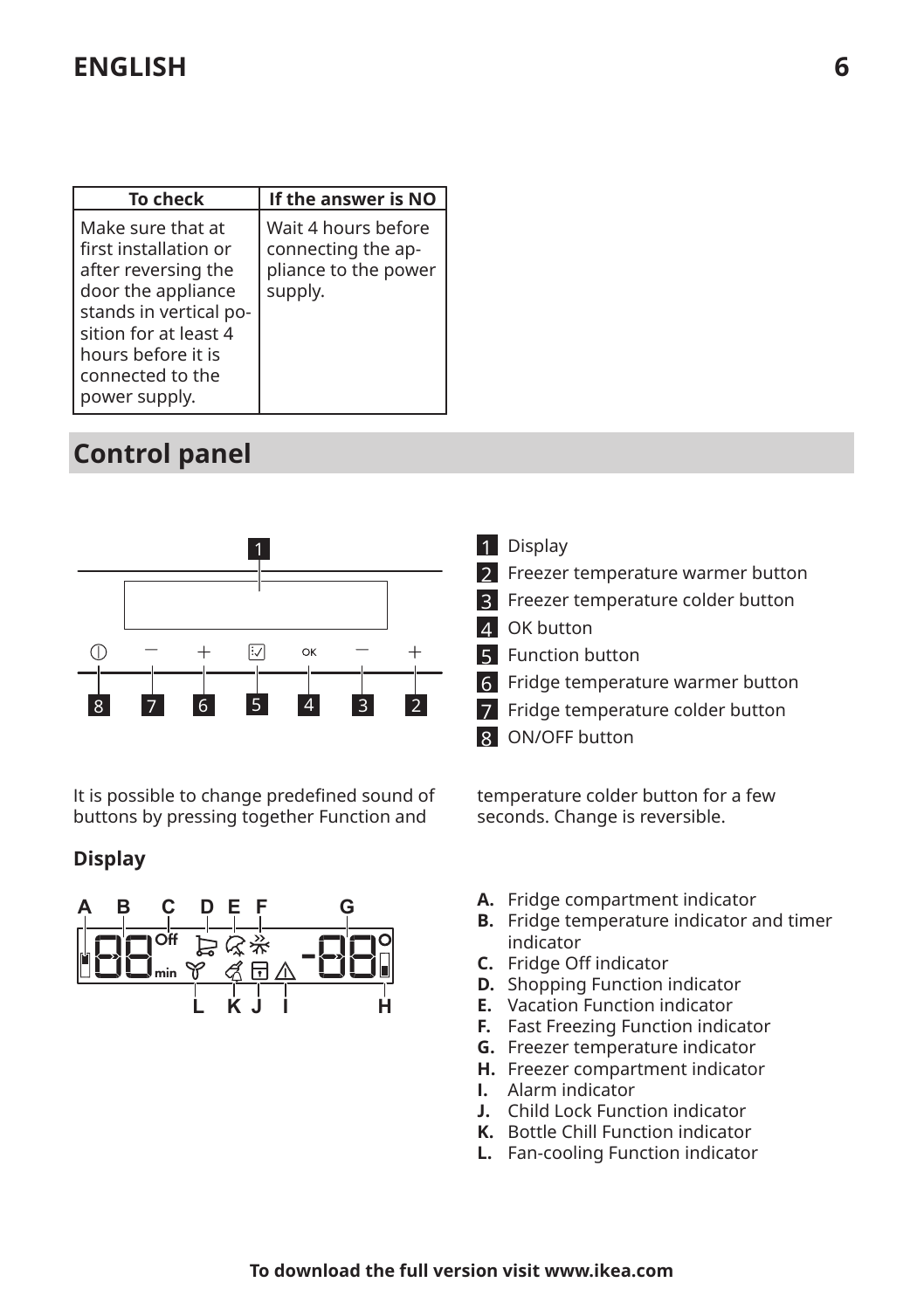# **ENGLISH 7**

#### **Switching on**

- **1.** Connect the mains plug to the power socket.
- **2.** Press the 8 ON/OFF button if the display is off.

The temperature indicators show the set default temperature.

### **Switching off**

Press<sup>8</sup> ON/OFF button for 3 seconds. The display switches off.

To disconnect the appliance from the power, disconnect the mains plug from the power socket.

#### **Switching on and off the fridge compartment**

To switch on the fridge compartment press one of the fridge temperature buttons.

To switch off only the fridge compartment maintaining the freezer on:

**1.** Press the **5** Function button until the fridge compartment icon appears. The fridge 0ff indicator and the fridge compartment indicator flash. The fridge temperature indicator shows dashes.

**2.** Press the 4 OK button to confirm. The fridge 0ff indicator is shown and the fridge compartment is switched off.

#### **Temperature regulation**

Set the temperature by pressing the temperature regulators. The temperature indicators show the set temperature.

Recommended set temperature is:

- +4°C for the fridge
- -18°C for the freezer

The set temperature will be reached within 24 hours. After a power failure the set temperature remains stored.

### **Shopping Function**

**1.** Press 5 Function button until the Shopping icon appears.

The Shopping indicator flashes.

**2.** Press 4 OK button to confirm. The Shopping indicator is shown. The fan activates automatically for the function duration.

This function stops automatically after approximately 6 hours. You can also deactivate the function by repeating the procedure or by selecting a different fridge set temperature.

### **Vacation Function**

**1.** Press 5 Function button until the Vacation icon appears. The Vacation indicator flashes. The fridge

temperature indicator shows the set temperature.

**2.** Press 4 OK button to confirm. The Vacation indicator is shown. The function switches off after selecting a different fridge temperature.

### **Fast Freezing Function**

To freeze fresh food activate the Fast Freezing Function at least 24 hours before placing the food in the appliance.

#### **1.** Press the <sup>5</sup> Function button until the Fast Freezing icon appears.

The Fast Freezing indicator flashes.

**2.** Press 4 OK button to confirm. The Fast Freezing indicator is shown. The Fast Freezing Function stops automatically after 52 hours. You can also deactivate the function by repeating the procedure until the Fast Freezing indicator turns off or by selecting a different set temperature.

### **Child Lock Function**

**1.** Press 5 Function button until the Child Lock icon appears.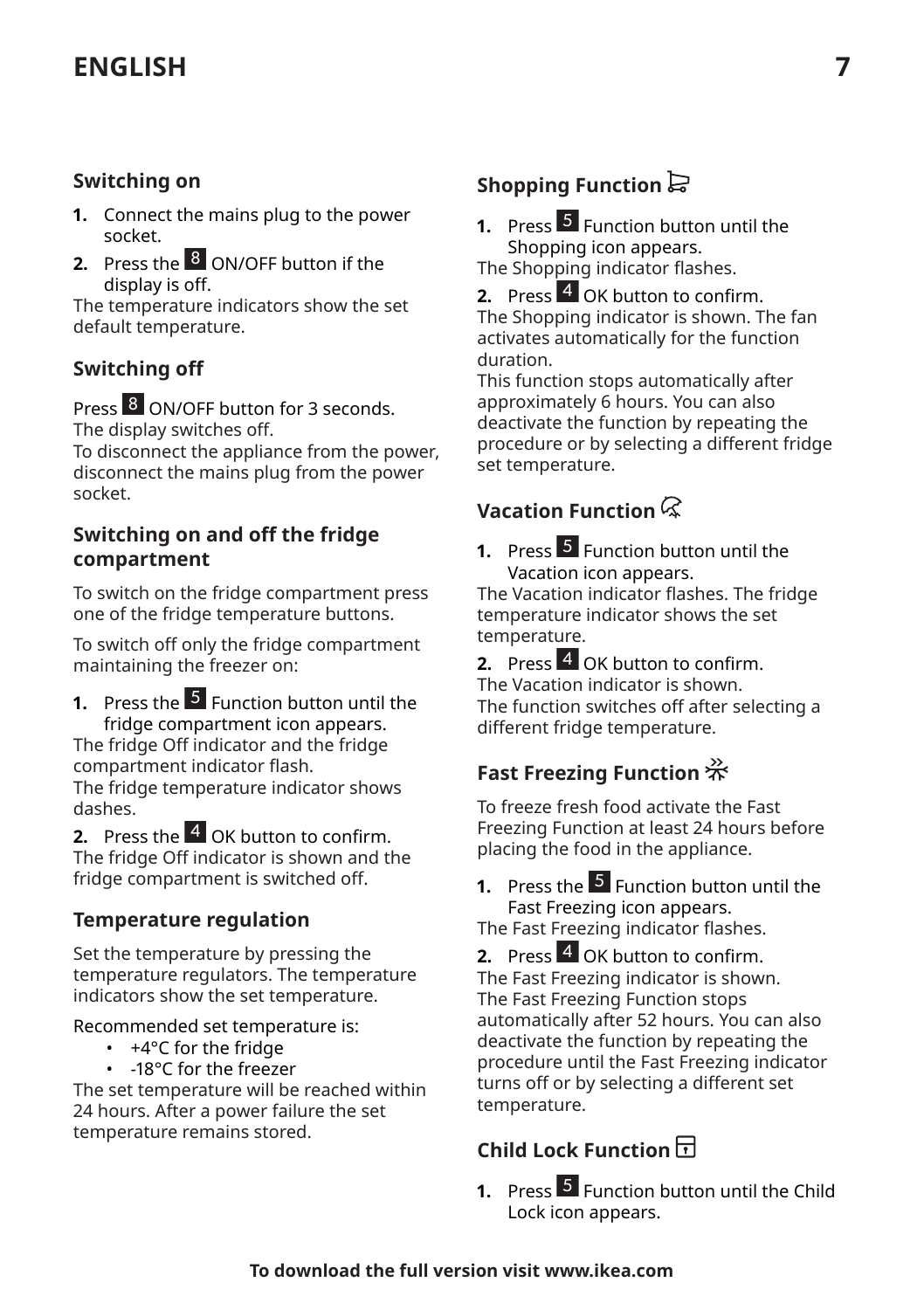# **ENGLISH 8**

The Child Lock indicator flashes.

**2.** Press 4 OK button to confirm. The Child Lock indicator is shown. To deactivate the Child Lock Function, repeat the procedure until the Child Lock indicator disappears.

### **Bottle Chill Function**

**1.** Press 5 Function button until the Bottle Chill icon appears.

The Bottle Chill indicator flashes. The Timer shows the set value (30 minutes) for a few seconds.

**2.** Press the 2, 3 temperature buttons to change the Timer set value from 1 to 90 minutes.

**3.** Press 4 OK button to confirm. The Bottle Chill indicator is shown. The Timer starts to flash (min). At the end of the countdown the "0 min" indicator flashes and an audible alarm

sounds. At that time, remove the products that were put into the appliance to cool down, and press the 4 OK button to switch off the sound and terminate the function.

To switch off the function at any time during the countdown, repeat the procedure until the Bottle Chill indicator disappears.

### **Fan-cooling Function**

**1.** Press 5 Function button until the Fancooling indicator appears.

The Fan-cooling indicator flashes.

**2.** Press 4 OK button to confirm. The Fan-cooling indicator is shown. To switch off this function repeat the procedure until the Fan-cooling indicator disappears.

The activation of the Fan-cooling Function increase the energy consumption.

### **Freezing and storage of frozen food**

When activating an appliance for the first time or after a period out of use, before putting the products in the compartment let the appliance run at least 3 hours with the Fast Freezing function switched on.

To freeze fresh food activate the Fast Freezing function at least 24 hours before placing the food to be frozen in the freezer compartment.

Store the fresh food evenly distributed in the first compartment or drawer from the top.

The maximum amount of food that can be frozen without adding other fresh food during 24 hours is specified on the rating plate (a label located inside the appliance).

If large quantities of food are to be stored, remove all drawers and place the food on shelves.

Keep the food no closer than 15 mm from the door.

**Caution!** In the event of ∧ accidental defrosting, for example due to a power failure, if the power has been off for longer than the value shown on rating plate under "rising time", the defrosted food must be consumed quickly or cooked immediately then cooled and then re-frozen.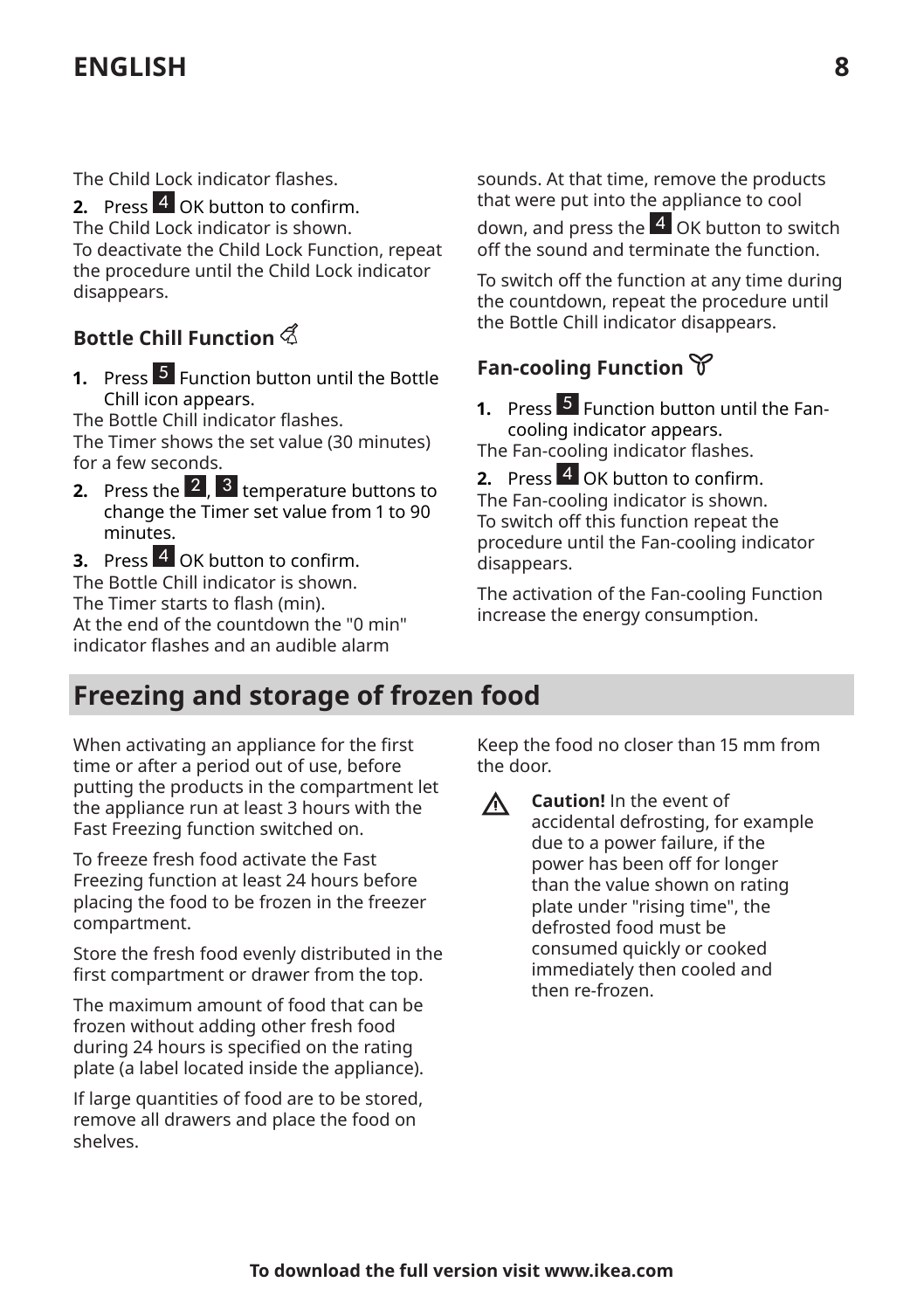# **Hints and tips**

- Freezer compartment is the one marked with  $*$   $*$
- Good temperature setting that ensures preservation of frozen food products is a temperature less than or equal to -18°C. Higher temperature setting inside the appliance may lead to shorter shelf life.
- The whole freezer compartment is suitable for storage of frozen food products.
- Fresh food compartment is the one marked (on the rating plate) with  $\mathbb{Z}_4$ .
- In order to accelerate cooling down of the goods, it is advisable to turn on the fan. Refer to "Fan-cooling Function". The activation of Fan-cooling allows greater homogenization of internal temperatures.

# **Troubleshooting**

Be sure to check "Inspection checklist" before using your appliance. If you encounter an issue with your appliance, check "Troubleshooting" chapter in the full version of the User Manual available on: www.ikea.com.

# **Technical data**

The QR code on the energy label supplied with the appliance provides a web link to the information related to the performance of the appliance in the EU EPREL database. Keep the energy label for reference together with the user manual and all other documents provided with this appliance.

It is also possible to find the same information in EPREL using the link *https://*

### **Information for test institutes**

Installation and preparation of the appliance for any EcoDesign verification shall be compliant with EN 62552. Ventilation requirements, recess dimensions and minimum rear clearances shall be as stated in this User Manual in Installation chapter. Please contact the manufacturer for any other further information, including loading plans.

*eprel.ec.europa.eu* and the model name and product number that you find on the rating plate of the appliance.

See the link *www.theenergylabel.eu* for detailed information about the energy label.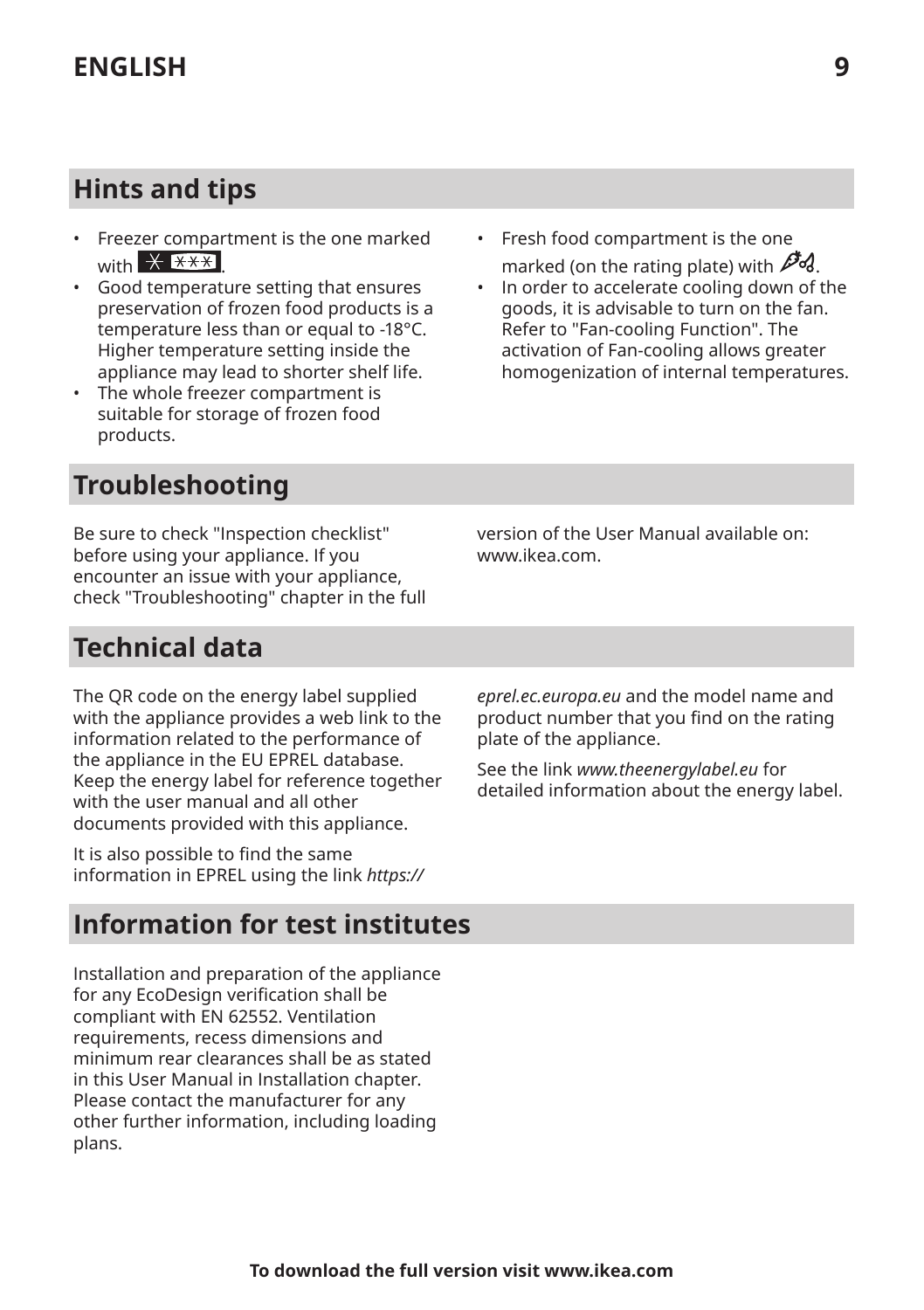### <span id="page-9-0"></span>**Beschrijving van het product**



- 1 Ventilatorkoeling met ledlampje
- 2 Bedieningspaneel
- 3 Deurbalkons
- 4 Flessenvak
- 5 Groentelade
- 6 Vrieslades
- **7** Vrieslade
- 8 Schuifplank met vakken
- 9 Typeplaatje
- 10 Extra Zone
- 11 Uitklapbaar half schap
- 12 Glasplaten
- Minst koude zone
	- Middelste temperatuurzone
	- Koudste zone

#### **Controlelampje temperatuur**



Voor het op de juiste manier bewaren van het voedsel is de koelkast uitgerust met het temperatuurlampje. Het symbool aan de zijwand van het apparaat duidt de koudste zone in de koelkast aan.

Als OK wordt weergegeven (A), breng dan vers voedsel naar een zone die is aangegeven met een symbool, zo niet (B), wacht dan ten minste 12 uur en controleer of het OK (A) is.

Als het nog steeds niet OK (B) is, stelt u de instellingsregeling in op een koudere stand.

#### **De binnenkant schoonmaken**

Voordat u het apparaat voor de eerste keer gebruikt, wast u de binnenkant en de interne accessoires met lauwwarm water en een beetje neutrale zeep om de typische geur van een nieuw product weg te nemen. Droog daarna grondig af.

**Let op!** Gebruik geen reinigingsmiddelen, schuurpoeders, chloor of reinigers op oliebasis. Deze beschadigen de afwerking.

**Let op!** De toebehoren en  $\triangle$ onderdelen van het apparaat zijn niet geschikt om in een afwasmachine gewassen te worden.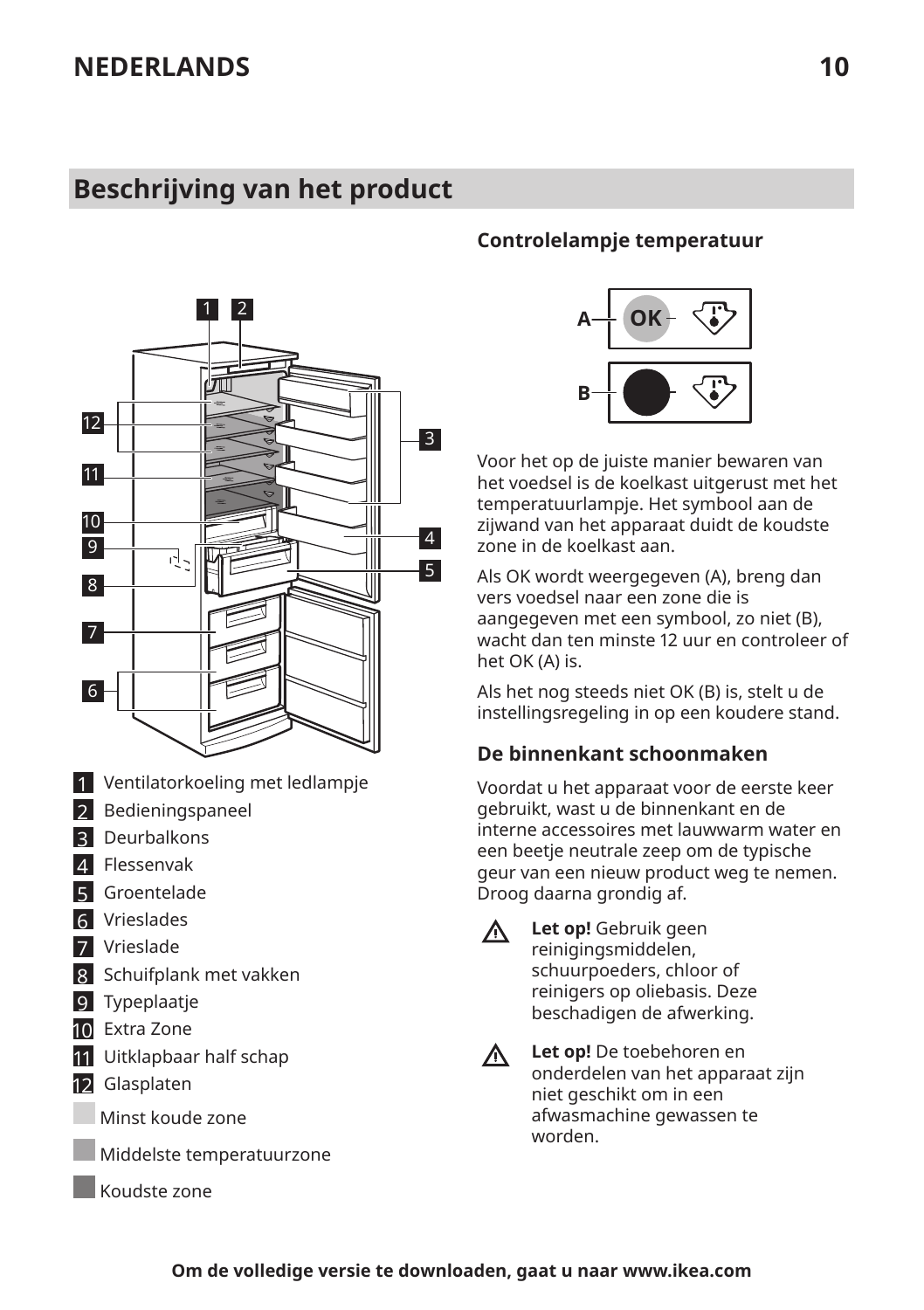### **Installatie**



**WAARSCHUWING!** Raadpleeg de hoofdstukken Veiligheid.





**WAARSCHUWING!** Zet het apparaat vast in overeenstemming met de installatie-instructies om een risico op instabiliteit van het apparaat te voorkomen.

#### **Locatie**

Dit apparaat moet op een droge, goed geventileerde plaats binnenshuis worden geïnstalleerd. Installeer het apparaat niet in de buurt van de warmtebron (oven, fornuizen, radiatoren, fornuizen of kookplaten) of op een plaats met direct zonlicht.

Dit apparaat is bedoeld voor gebruik bij een omgevingstemperatuur variërend van 10°C tot  $43^{\circ}C$ 



C

De juiste werking van het apparaat kan enkel worden gegarandeerd bij het opgegeven temperatuurbereik.

| Mocht je vragen hebben over de   |
|----------------------------------|
| plek waar je het apparaat moet   |
| installeren, neem dan contact op |
| met de leverancier, de           |
| klantenservice of het            |
| dichtstbijzijnde bevoegde        |
| servicecentrum.                  |



Het moet mogelijk zijn om het apparaat van de hoofdstroomtoevoer af te halen. De stekker moet daarom na de installatie gemakkelijk toegankelijk zijn.

#### **Controlechecklist**

Voer de controlechecklist uit voor u uw apparaat gaat gebruiken. Als een antwoord 'NEE' is, volg dan de relevante actie. Vergeet niet om het serienummer van het product en het artikelnummer op te schrijven naar wens en bevestig uw kassabon aan deze pagina.

Serienummer product (Ser. No.):

..................................... Productartikelnummer (Art. No.):

.....................................

.....................................

Aankoopdatum:



| Controleren                                                                                                        | Als het antwoord<br>NEE is                                           |
|--------------------------------------------------------------------------------------------------------------------|----------------------------------------------------------------------|
| Controleer of de<br>buis zich in de ver-<br>dampingsbak be-<br>vindt.                                              | Plaats de buis in de<br>verdamperbak.                                |
| Zorg ervoor dat de<br>afdichting helemaal<br>rondom de deur<br>sluit als de deur ge-<br>sloten is.                 | Raadpleeg de mon-<br>tage-instructies - uit-<br>lijning van de deur. |
| Controleer of de<br>deur niet tegen<br>meubels of andere<br>objecten aanbotst<br>tijdens het openen<br>en sluiten. | Raadpleeg de mon-<br>tage-instructies - uit-<br>lijning van de deur. |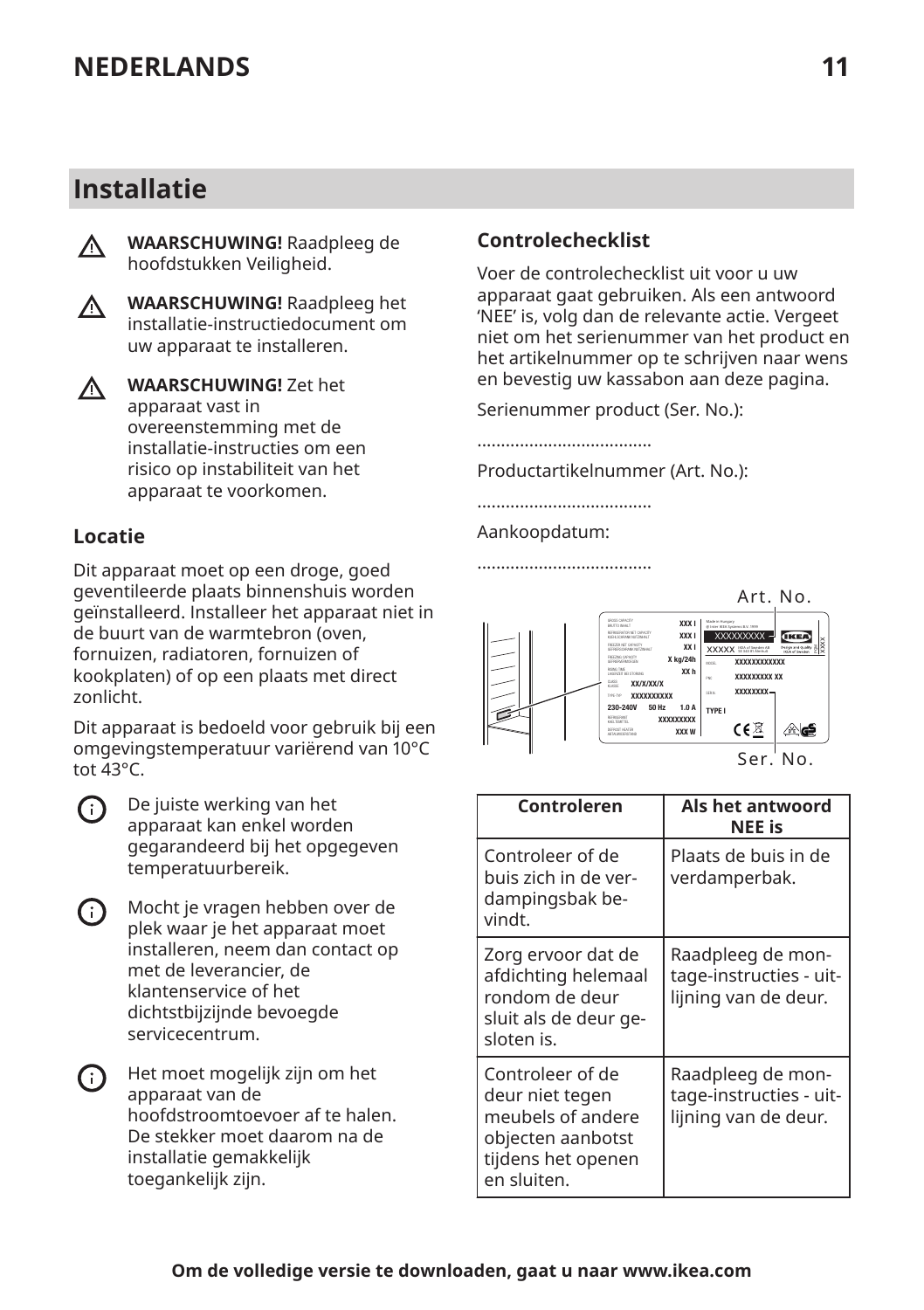| Controleren                                                                                                                                                                                                            | Als het antwoord<br><b>NEE</b> is                                                       |
|------------------------------------------------------------------------------------------------------------------------------------------------------------------------------------------------------------------------|-----------------------------------------------------------------------------------------|
| Installeer het appa-<br>raat in de inbouw-<br>structuur.                                                                                                                                                               | Volg de montage-in-<br>structie voor de juis-<br>te installatie.                        |
| Zorg ervoor dat bij<br>de eerste installatie<br>of na het omdraaien<br>van de deur het ap-<br>paraat minstens 4<br>uur in verticale posi-<br>tie staat voordat het<br>op de stroomtoe-<br>voer wordt aange-<br>sloten. | Wacht minstens 4<br>uur voordat u het<br>apparaat op de<br>stroomtoevoer aan-<br>sluit. |

# **Bedieningspaneel**



Het is mogelijk om het vooraf ingestelde geluid van toetsen te wijzigen door de functie-toets en de toets om de temperatuur kouder te zetten, tegelijkertijd gedurende

enkele seconden in te drukken. Verandering is omkeerbaar.

1 Weergave

- 2 Toets voor het verhogen van de temperatuur in de vriezer
- 3 Toets voor het verlagen van de temperatuur in de vriezer
- 4 OK-toets
- 5 functie-toets

6 Toets voor het verhogen van de temperatuur in de koelkast

- 7 Toets voor het verlagen van de temperatuur in de koelkast
- 8 ON/OFF-toets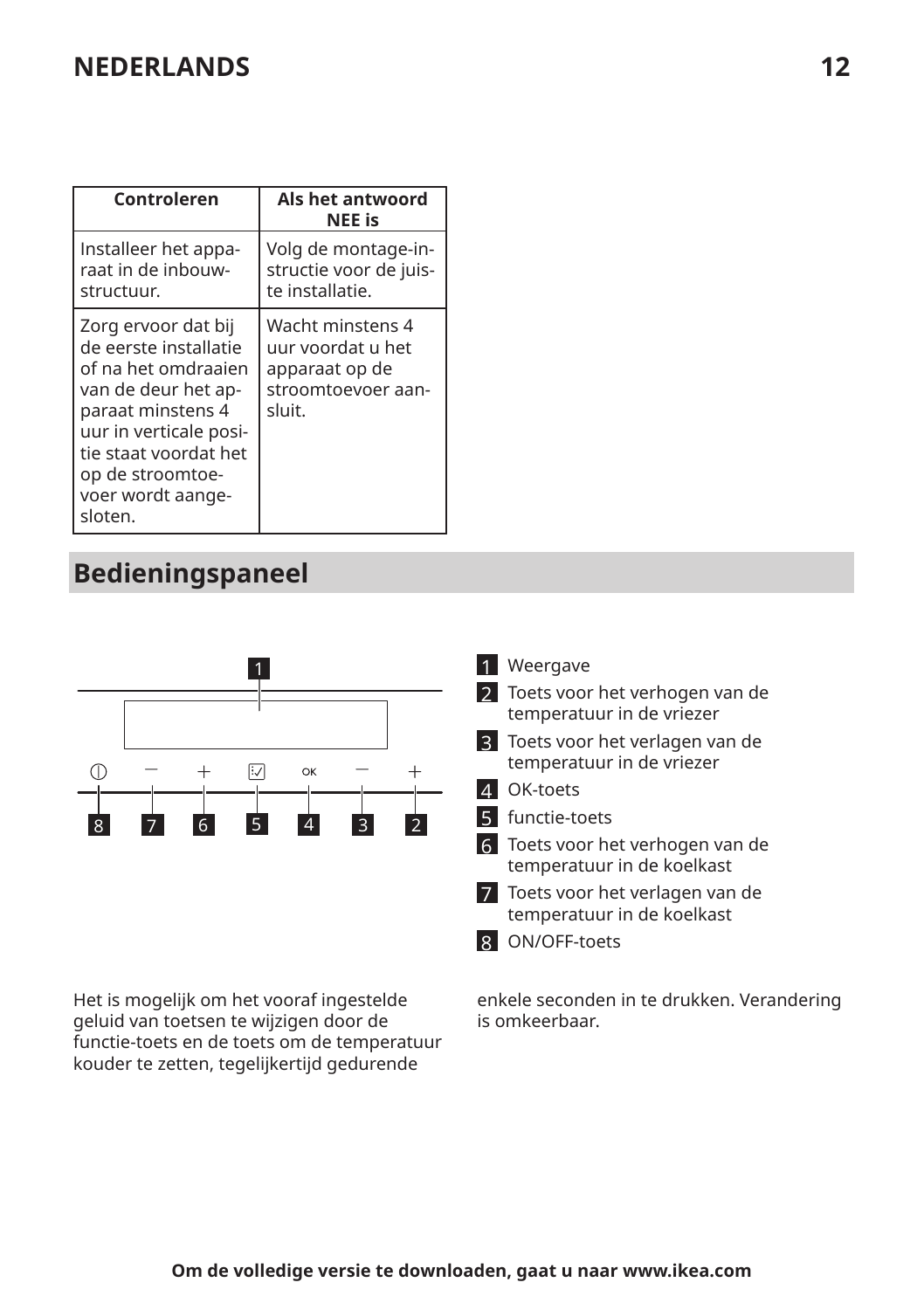#### **Weergave**



#### **Inschakelen**

- **1.** Steek de stekker in het stopcontact.
- **2.** Druk op de toets 8 ON/OFF als het display uit is.

Het temperatuurlampje toont de ingestelde standaardtemperatuur.

#### **Uitschakelen**

Druk op de 8 ON/OFF-knop gedurende 3 seconden.

Het display wordt uitgeschakeld. Trek de stekker uit het stopcontact om de stroomtoevoer naar het apparaat af te sluiten.

#### **Koelvak in- en uitschakelen**

Druk op een van de temperatuurtoetsen van de koelkast om het koelvak in te schakelen.

Om alleen het koelvak uit te schakelen en de vriezer ingeschakeld te houden:

**1.** Druk op de <sup>5</sup> functie -toets tot het pictogram van het koelvak verschijnt.

Het 0ff-indicatielampje van de koelkast en dat van het koelvak knipperen. Het temperatuurlampje van de koelkast toont streepjes.

**2.** Druk op de 4 OK-toets om te bevestigen.

Het 0ff-lampje van de koelkast en het lampje van het koelvak zijn uitgeschakeld.

- **A.** Indicatielampje koelvak
- **B.** Indicatielampje temperatuur en timer koelkast
- **C.** 0ff Indicatielampje koelkast
- **D.** Boodschappen Functielampje
- **E.** Vakantie Functielampje
- **F.** Snelvriezen Functielampje
- **G.** Indicatielampje vriezertemperatuur
- **H.** Indicatielampje vriesvak
- **I.** Alarmindicatielampje
- **J.** Indicatielampje Kinderslot-functie
- **K.** Flessen koelen Functielampje
- **L.** Ventilatorkoeling Functielampje

#### **Temperatuurregeling**

Stel de temperatuur in door te drukken op de temperatuurregelaars. De temperatuurlampjes tonen de ingestelde temperatuur.

De aanbevolen standaardtemperatuur is:

- +4°C voor de koelkast
- -18°C voor de vriezer

De ingestelde temperatuur wordt binnen 24 uur bereikt. Na een stroomstoring blijft de ingestelde temperatuur opgeslagen.

### **Boodschappen-functie**

**1.** Druk op de toets 5 functie tot het pictogram Boodschappen verschijnt. Het indicatielampje Boodschappen knippert.

- 
- **2.** Druk op de toets 4 OK om te bevestigen.

Het indicatielampje Boodschappen wordt weergegeven. De ventilator wordt automatisch geactiveerd voor de functieduur.

Deze functie stopt automatisch na ongeveer 6 uur. Je kunt de functie ook uitschakelen door de procedure te herhalen of door een andere ingestelde koelkasttemperatuur te selecteren.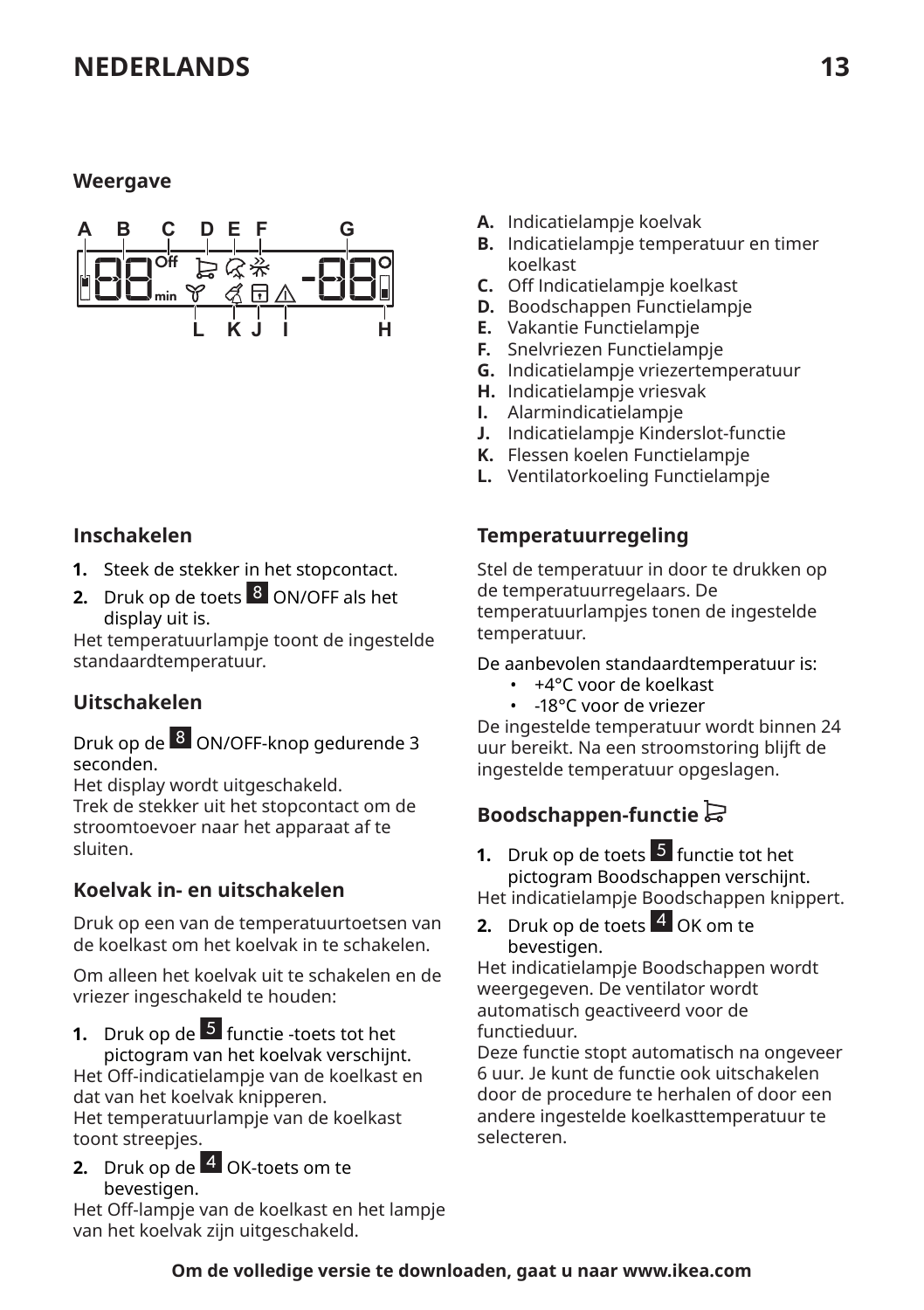### Vakantie-functie  $\mathcal R$

#### **1.** Druk op de toets 5 functie tot het pictogram Vakantie verschijnt.

Het indicatielampje Vakantie knippert. De temperatuurindicator van de koelkast toont de ingestelde temperatuur.

**2.** Druk op de toets 4 OK om te bevestigen.

Het indicatielampje Vakantie wordt weergegeven.

De functie gaat uit nadat er een andere koelkasttemperatuur is geselecteerd.

### **Snelvriezen-functie**

Activeer om vers voedsel in te vriezen de Snelvriezen functie ten minste 24 uur voordat je het voedsel in het apparaat plaatst.

- **1.** Druk op de toets 5 functie totdat het pictogram Snelvriezen verschijnt. Het indicatielampje Snelvriezen knippert.
- **2.** Druk op de toets 4 OK om te bevestigen.

Het indicatielampje Snelvriezen wordt weergegeven.

De functie Snelvriezen stopt automatisch na 52 uur. Je kunt de functie ook uitschakelen voordat deze automatisch wordt beëindigd, door de procedure te herhalen totdat het Snelvriezen-lampje uit gaat of door een andere ingestelde temperatuur te selecteren.

### **Kinderslot-functie**

**1.** Druk op de toets 5 functie totdat het Kinderslot-pictogram verschijnt. Het indicatielampje Kinderslot knippert.

**2.** Druk op de toets 4 OK om te bevestigen.

Het indicatielampje Kinderslot wordt weergegeven.

Om de Kinderslot-functie te deactiveren, herhaalt u de procedure totdat het indicatielampje Kinderslot verdwijnt.

### **Flessen koelen-functie**

- **1.** Druk op de toets 5 functie tot het pictogram Flessen koelen verschijnt. Het indicatielampje Flessen koelen knippert. De timer toont de ingestelde waarde (30 minuten) gedurende een paar seconden.
- **2.** Druk op de temperatuurknoppen 2, 3 om de waarde van de timer te wijzigen van 1 tot 90 minuten.
- **3.** Druk op de toets 4 OK om te bevestigen.

Het indicatielampje Flessen koelen wordt weergegeven.

De timer begint te knipperen (min). Aan het einde van de aftelling knippert het "0 min"-lampje en klinkt er een hoorbaar alarm. Verwijder dan de producten die in het apparaat zijn gezet om af te koelen en druk

op de knop 4 OK om het geluid uit te schakelen en de functie te beëindigen.

Om de functie tijdens het aftellen uit te schakelen, herhaal je de procedure tot het pictogram Flessen koelen verdwijnt.

### **Ventilatorkoeling-functie**

- **1.** Druk op knop 5 functie totdat het Ventilatorkoeling-lampje verschijnt. Het indicatielampje Ventilatorkoeling knippert.
- **2.** Druk op de toets  $\frac{4}{3}$  OK om te bevestigen.

Het indicatielampje Ventilatorkoeling wordt weergegeven.

Om deze functie uit te schakelen, herhaal je de procedure totdat het bijbehorende pictogram Ventilatorkoeling verdwijnt.

De activering van de Ventilatorkoeling functie verhoogt het energieverbruik.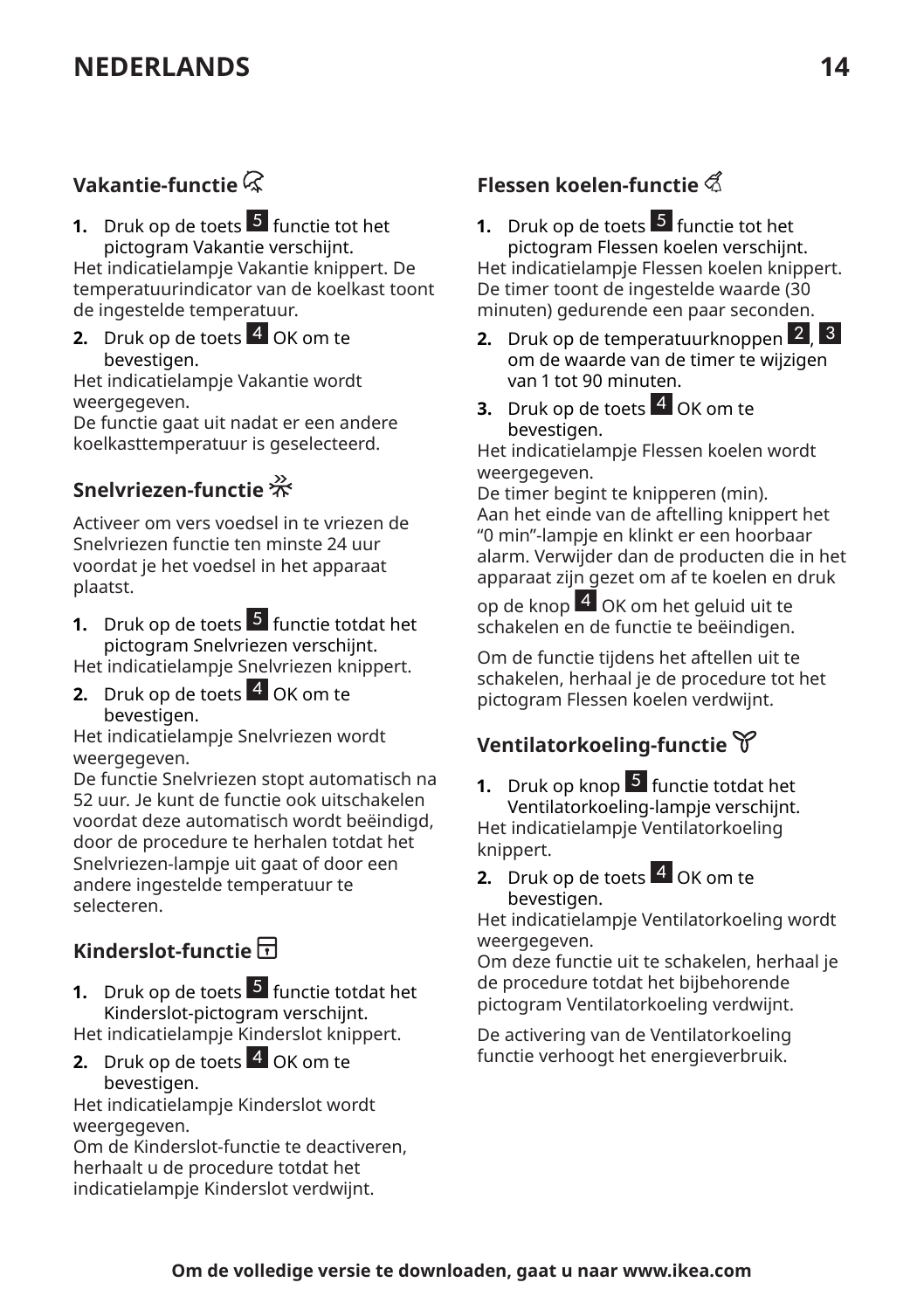# **Invriezen en bewaren van diepgevroren levensmiddelen**

Als u het apparaat voor het eerst of na een periode waarin het niet is gebruikt inschakelt, dient u voordat u de producten in het vak legt het apparaat minstens 3 uur te laten werken met de Snelvriezen-functie ingeschakeld.

Activeer om vers voedsel in te vriezen de Snelvriezen-functie ten minste 24 uur voordat u het in te vriezen voedsel in het vriesvak legt.

Bewaar het verse voedsel gelijkmatig verdeeld in het eerste vak of in de eerste lade vanaf de bovenkant.

De maximale hoeveelheid voedsel dat kan worden ingevroren zonder ander vers voedsel toe te voegen, gedurende 24 uur, staat aangegeven op het typeplaatje (een label dat zich aan de binnenkant van het apparaat bevindt).

### **Tips en advies**

- Het vriesvak is het vak gemarkeerd met  $*$  \*\*\*
- Een goede temperatuurinstelling die de conservering van ingevroren voedsel garandeert is een temperatuur lager dan of gelijk aan -18°C. Een hogere temperatuurinstelling in het apparaat kan leiden tot een kortere houdbaarheid.
- Het hele vriesvak is geschikt voor de opslag van diepvriesproducten.

de markering (op het typeplaatje) met D-12 • Om het afkoelen van de producten te

• Het vak voor vers voedsel is het vak met

versnellen, is het raadzaam om de ventilator aan te zetten. Raadpleeg "Ventilatorkoeling-functie". De activering van Ventilatorkoeling maakt een grotere homogenisatie van de interne temperaturen mogelijk.

### **Probleemoplossing**

Controleer de "Inspectiechecklist" voordat je jouw apparaat gebruikt. Als u op een probleem met uw apparaat stuit, raadpleeg dan het hoofdstuk "Probleemoplossing" in

de volledige versie van de gebruikershandleiding, beschikbaar op: www.ikea.com.

Verwijder alle lades als er grote hoeveelheden voedsel bewaard moeten worden en leg het voedsel op de schappen.

Bewaar het voedsel op minstens 15 mm afstand van de deur.

**Let op!** Bij onbedoelde  $\Lambda$ ontdooiing door bijvoorbeeld stroomuitval, waarbij de stroom langer is uitgeschakeld dan de waarde die op het typeplaatje staat onder 'tijdsduur', moet het ontdooide voedsel snel worden geconsumeerd of onmiddellijk worden bereid, vervolgens afgekoeld en daarna opnieuw worden ingevroren.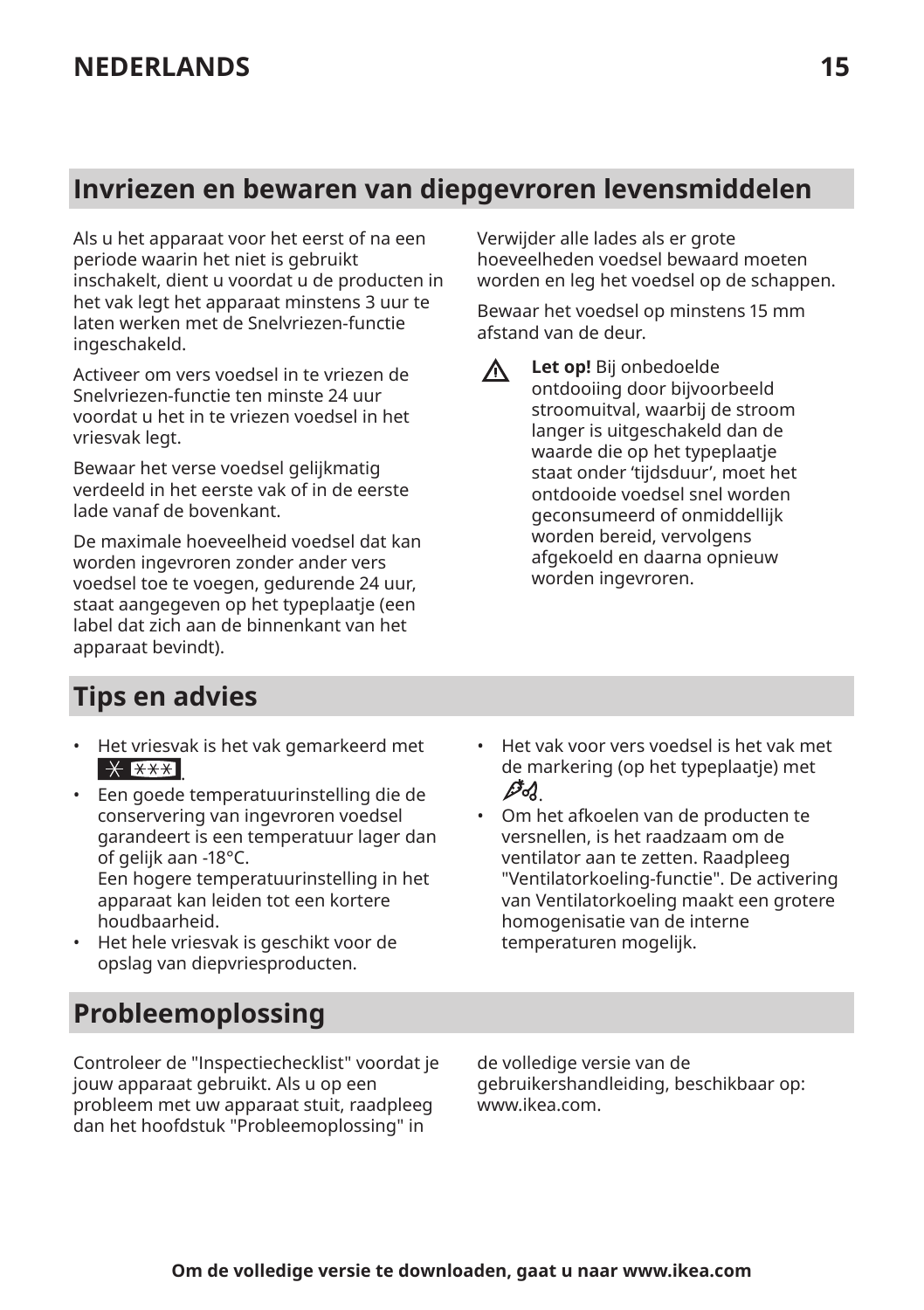# **Technische gegevens**

De QR-code op het energielabel dat bij het apparaat wordt geleverd, biedt een internetkoppeling naar de informatie gerelateerd aan de prestaties van het apparaat in de EU-EPREL-database. Bewaar het energielabel ter referentie samen met de gebruikershandleiding en alle andere documenten die bij dit apparaat worden geleverd.

Het is ook mogelijk om dezelfde informatie in EPREL te vinden via de koppeling *https://*

### **Informatie voor testinstituten**

De installatie en voorbereiding van het toestel voor elke EcoDesign-verificatie moet in overeenstemming zijn met EN 62552. De ventilatievoorschriften, de afmetingen van de uitsparingen en de minimale open afstanden aan de achterzijde moeten zijn zoals gesteld in deze gebruikershandleiding in het hoofdstuk Installatie. Neem contact op met de fabrikant voor verdere informatie, inclusief laadplannen.

*eprel.ec.europa.eu* en de modelnaam en het productnummer die u vindt op het typeplaatje van het apparaat.

Zie de koppeling *www.theenergylabel.eu* voor gedetailleerde informatie over het energielabel.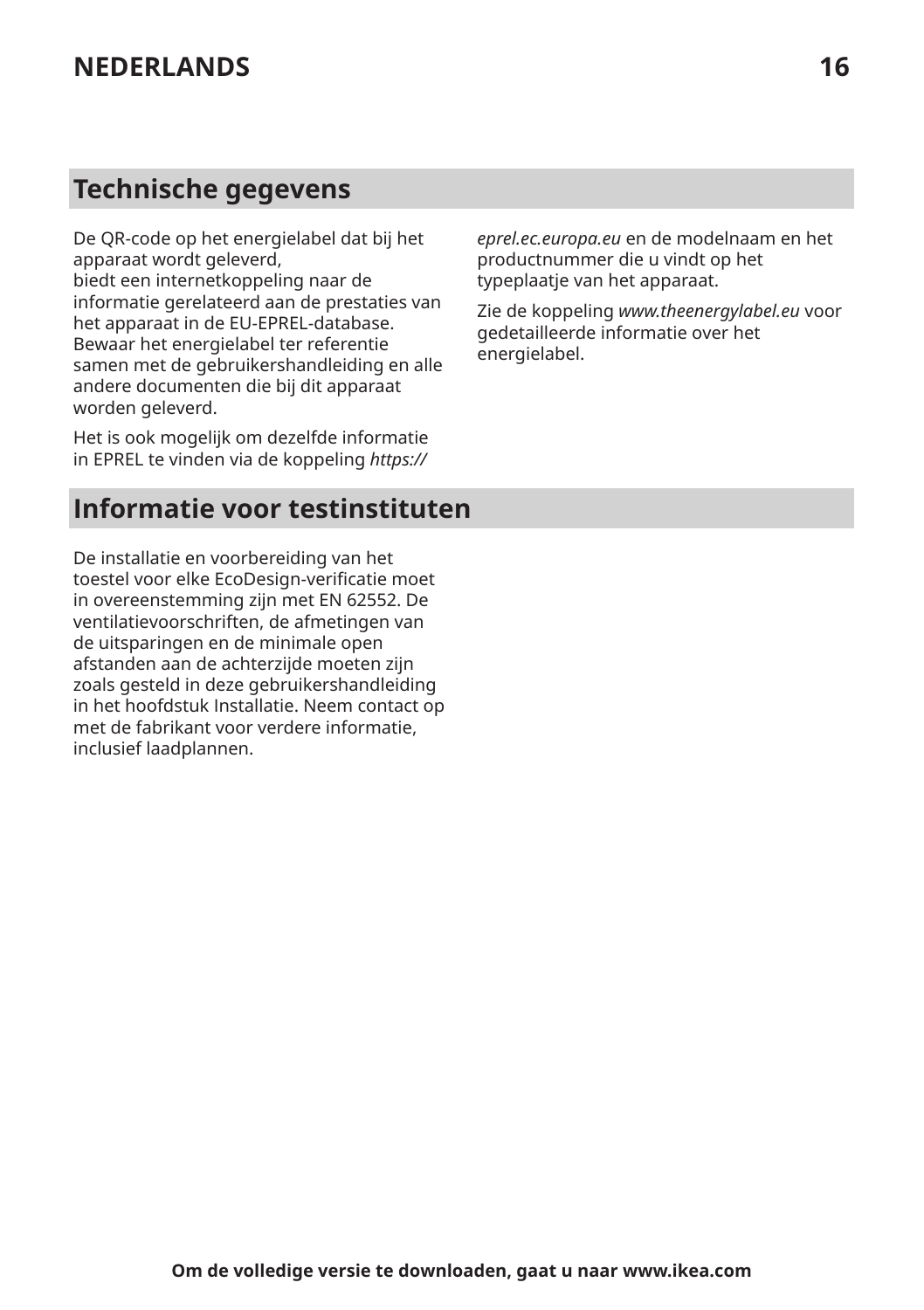# <span id="page-16-0"></span>**Description de l'appareil**



- 1 Refroidissement par ventilateur avec voyant LED
- 2 Bandeau de commande
- **3** Balconnets de porte
- 4 Balconnet à bouteilles
- 5 Bac à légumes
- **6** Tiroirs du congélateur
- 7 Tiroir de congélation
- 8 Clayette coulissante avec bacs
- 9 Plaque signalétique
- 10 Zone supplémentaire
- 11 Demi-clayette extensible
- 12 Clayettes en verre
	- Zone la moins froide
	- Zone de température moyenne

Zone la plus froide

#### **Indicateur de température**



Pour stocker efficacement les aliments, le réfrigérateur est équipé d'un indicateur de température. Le symbole sur la paroi latérale de l'appareil indique la zone la plus froide dans le réfrigérateur.

Si OK est affiché (A), mettez les aliments frais dans la zone indiquée par le symbole. Dans le cas contraire (B), attendez au moins 12 heures et vérifiez și le statut est OK (A).

Si cela ne l'est toujours pas OK (B), réglez le contrôle de réglage sur un réglage plus froid.

#### **Nettoyage de l'intérieur**

Avant d'utiliser l'appareil pour la première fois, nettoyez l'intérieur et tous les accessoires avec de l'eau tiède savonneuse (pour supprimer toute odeur de neuf), puis séchez-les soigneusement.

- **ATTENTION!** N'utilisez jamais de  $\Lambda$ détergents, de produits abrasifs, de nettoyants à base de chlore ou d'huile car ils pourraient endommager le revêtement.
- $\triangle$

**ATTENTION!** Les pièces et accessoires de l'appareil ne doivent pas être lavés au lavevaisselle.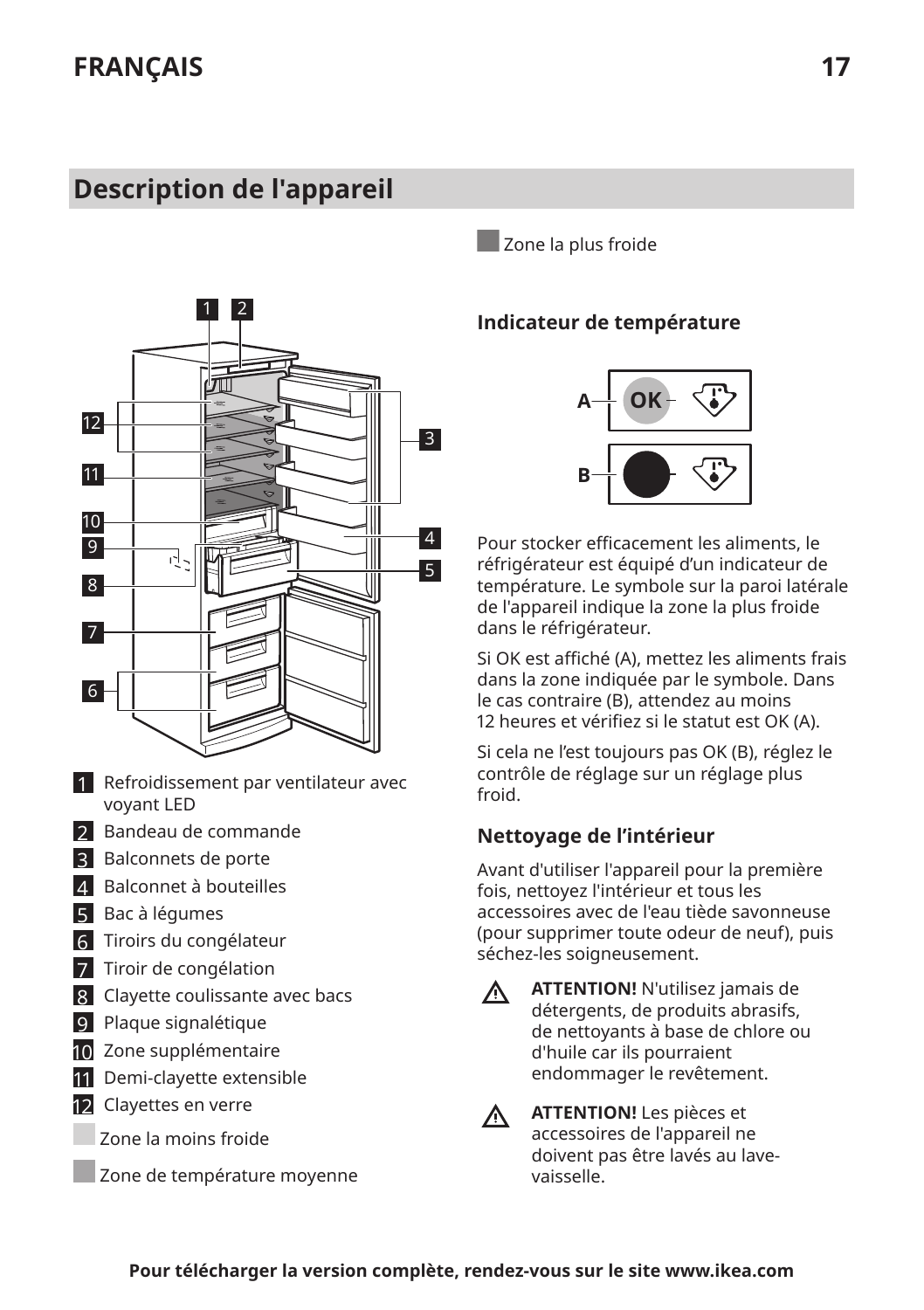### **Installation**

**AVERTISSEMENT!** Reportez-vous  $\wedge$ aux chapitres concernant la sécurité.



**AVERTISSEMENT!** Fixez l'appareil  $\Lambda$ conformément aux instructions d'installation pour éviter tout

risque d'instabilité de l'appareil.

#### **Emplacement**

Cet appareil doit être installé dans un lieu sec et bien ventilé en intérieur. N'installez pas l'appareil à proximité d'une source de chaleur (four, cuisinières, radiateurs, cuisinières ou tables de cuisson) ou dans un endroit exposé à la lumière directe du soleil.

Cet appareil est destiné à être utilisé à une température ambiante comprise entre 10°C et 43°C.

- Seul le respect de la plage de ⋒ températures spécifiée peut garantir un bon fonctionnement de l'appareil.
- En cas de doute concernant  $(i)$ l'emplacement d'installation de l'appareil, veuillez contacter le vendeur, notre service aprèsvente ou le service après-vente agréé le plus proche.
- <u>ො</u> L'appareil doit pouvoir être débranché de l'alimentation électrique. C'est pourquoi la prise électrique doit être facilement accessible après l'installation.

#### Liste de vérification

Veuillez suivre la liste de vérification avant d'utiliser votre appareil. Si une réponse est « NON », réalisez l'action correspondante.

N'oubliez pas de noter le numéro de série du produit et le numéro d'article, comme demandé, et joignez votre reçu à cette page.

Numéro de série du produit (Ser. No.) :

.....................................

Référence du produit (Art. No.) :

.....................................

#### Date d'achat :

.....................................



| Vérifier                                                                                                                           | Si la réponse est<br><b>NON</b>                                                |
|------------------------------------------------------------------------------------------------------------------------------------|--------------------------------------------------------------------------------|
| Vérifiez și le tube est<br>à l'intérieur du pla-<br>teau d'évaporation.                                                            | Placez le tube dans<br>le plateau d'évapora-<br>tion.                          |
| Assurez-vous que<br>les joints sont tous<br>autour de la porte<br>lorsque la porte est<br>fermée.                                  | Reportez-vous aux<br>instructions de mon-<br>tage/d'alignement<br>de la porte. |
| Vérifiez s'il n'y a au-<br>cune collision entre<br>les pièces/meubles<br>lors de l'ouverture et<br>de la fermeture de<br>la porte. | Reportez-vous aux<br>instructions de mon-<br>tage/d'alignement<br>de la porte. |
| Installez l'appareil<br>dans la structure in-<br>tégrée.                                                                           | Suivez les instruc-<br>tions de montage<br>pour une installation<br>correcte.  |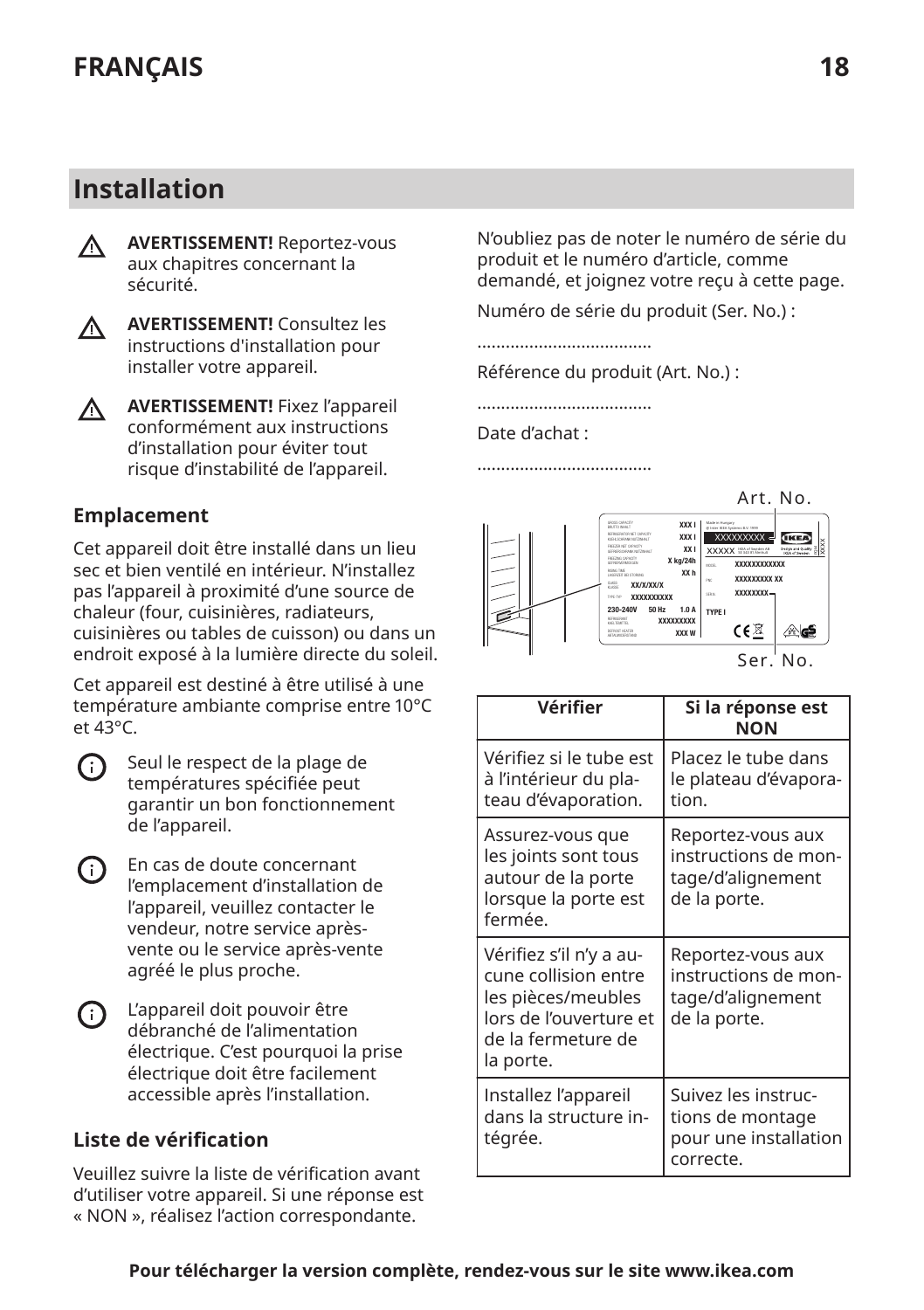# **FRANÇAIS 19**

| Vérifier                                                                                                                                                                                                                                    | Si la réponse est<br><b>NON</b>                                                                    |
|---------------------------------------------------------------------------------------------------------------------------------------------------------------------------------------------------------------------------------------------|----------------------------------------------------------------------------------------------------|
| Lors de la première<br>installation ou après<br>avoir inversé la por-<br>te, assurez-vous que<br>l'appareil est en po-<br>sition verticale pen-<br>dant au moins<br>4 heures avant<br>d'être branché sur<br>l'alimentation élec-<br>trigue. | Attendez au moins<br>4 heures avant de<br>brancher l'appareil à<br>l'alimentation élec-<br>trique. |

# **Bandeau de commande**



Pour modifier la tonalité prédéfinie des touches, appuyez simultanément sur la touche Fonction et la touche de diminution

#### **Affichage**



- 1 Affichage
- 2 Touche d'augmentation de la température du congélateur
- 3 Touche de diminution de la température du congélateur
- 4 Touche OK
- 5 Touche Fonction
- 6 Touche d'augmentation de la température du réfrigérateur
- 7 Touche de diminution de la température du réfrigérateur
- 8 Touche ON/OFF

de la température pendant plusieurs secondes. Le changement est réversible.

- **A.** Voyant du compartiment réfrigérateur
- **B.** Indicateur de température du réfrigérateur et indicateur de minuterie
- **C.** Indicateur de réfrigérateur 0ff
- **D.** Indicateur de fonction Achats
- **E.** Indicateur de fonction Vacances
- **F.** Indicateur de fonction Congélation rapide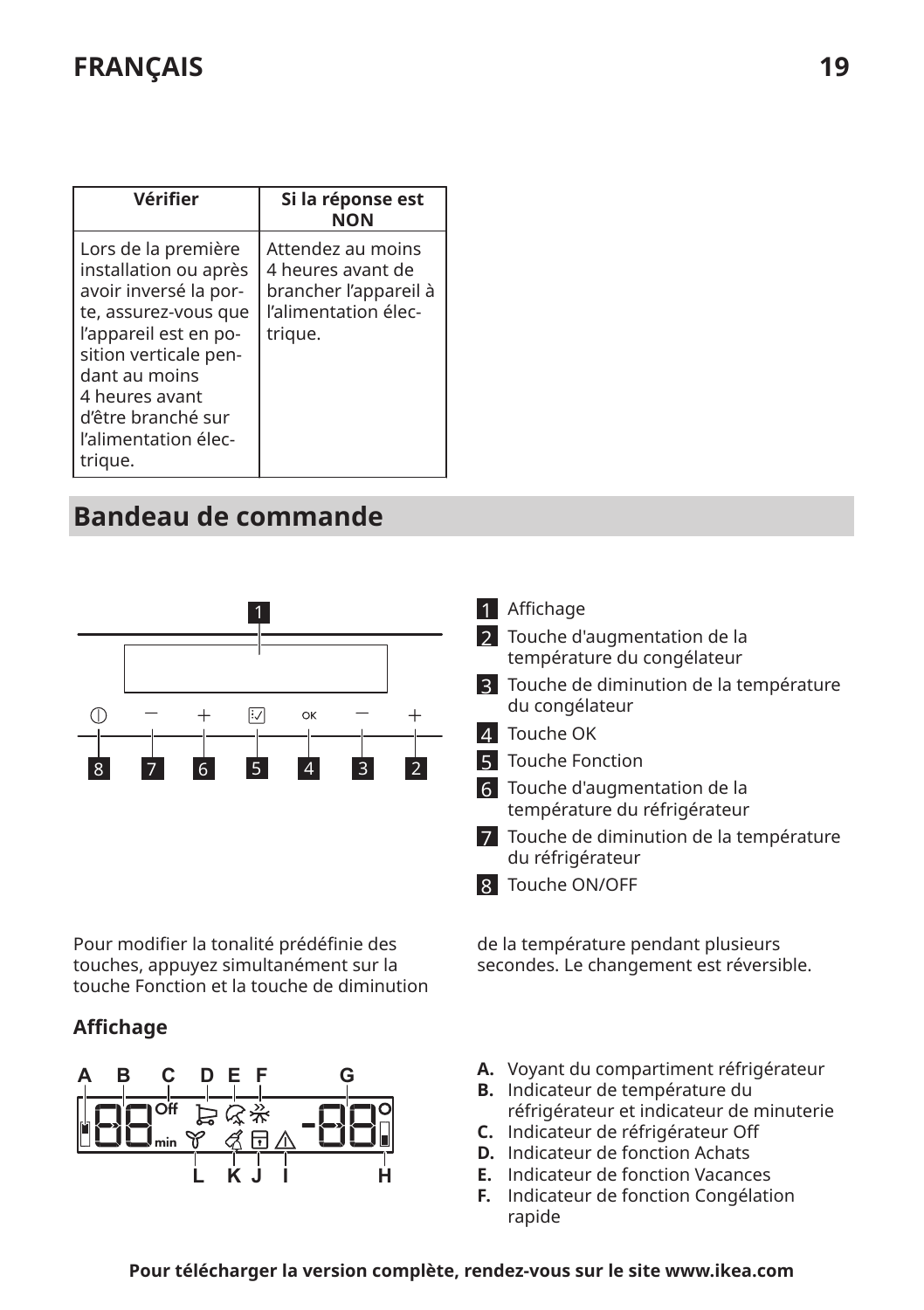# **FRANÇAIS 20**

- **G.** Indicateur de température du congélateur
- **H.** Voyant du compartiment congélateur
- **I.** Voyant d'alarme
- **J.** Voyant de la fonction Sécurité enfants

#### **Activation**

- **1.** Branchez la fiche électrique de l'appareil à la prise de courant.
- **2.** Appuyez sur la touche 8 ON/OFF si l'affichage est éteint.

Les indicateurs de température affichent la température réglée par défaut

#### **Mise à l'arrêt**

#### Appuyez sur 8 ON/OFF pendant 3 secondes.

L'affichage s'éteint.

Pour mettre l'appareil hors tension, débranchez la fiche d'alimentation de la prise électrique.

#### **Mettre à l'arrêt et en en fonctionnement le compartiment réfrigérateur**

Pour mettre en fonctionnement le compartiment réfrigérateur, appuyez sur l'une des touches de température du réfrigérateur.

Il est possible de mettre à l'arrêt uniquement le compartiment du réfrigérateur en maintenant le congélateur allumé :

- **1.** Appuyez sur la touche 5 Fonction jusqu'à ce que le symbole du compartiment réfrigérateur apparaisse. Les voyants du réfrigérateur 0ff et du compartiment réfrigérateur clignotent. L'indicateur de température du réfrigérateur affiche des tirets.
- **2.** Appuyez sur la touche 4 OK pour confirmer.

L'indicateur du réfrigérateur Off est affiché et celui du compartiment du réfrigérateur est éteint.

- **K.** Indicateur de fonction Refroidissement des bouteilles
- **L.** Indicateur de fonction Refroidissement par ventilateur

#### **Réglage de la température**

Réglez la température en appuyant sur les touches de température. Les indicateurs de température affichent la température réglée

#### La température recommandée est de :

- +4 °C pour le réfrigérateur
- -18 °C pour le congélateur

La température réglée sera atteinte dans les 24 heures. Après une coupure de courant, la température réglée reste enregistrée.

### **Achats Fonction**

- **1.** Appuyez sur la touche **5** Fonction jusqu'à ce que le symbole Achats sȃaffiche.
- Le Achats voyant clignote.
- **2.** Appuyez sur la touche 4 OK pour confirmer.

L'indicateur Achats sȃaffiche. Le ventilateur s'active automatiquement pendant la durée de la fonction.

La fonction s'arrête automatiquement au bout d'environ 6 heures. Vous pouvez désactiver la fonction en répétant la procédure ou en sélectionnant une autre température du réfrigérateur.

### **Vacances Fonction**

**1.** Appuyez sur la touche **5** Fonction jusqu'à ce que le symbole Vacances s'affiche.

Le Vacances voyant clignote. L'indicateur de température du réfrigérateur indique la température réglée.

**2.** Appuyez sur la touche 4 OK pour confirmer.

Vacances L'indicateur sȃaffiche. La fonction se désactive lorsque vous sélectionnez une température différente pour le réfrigérateur.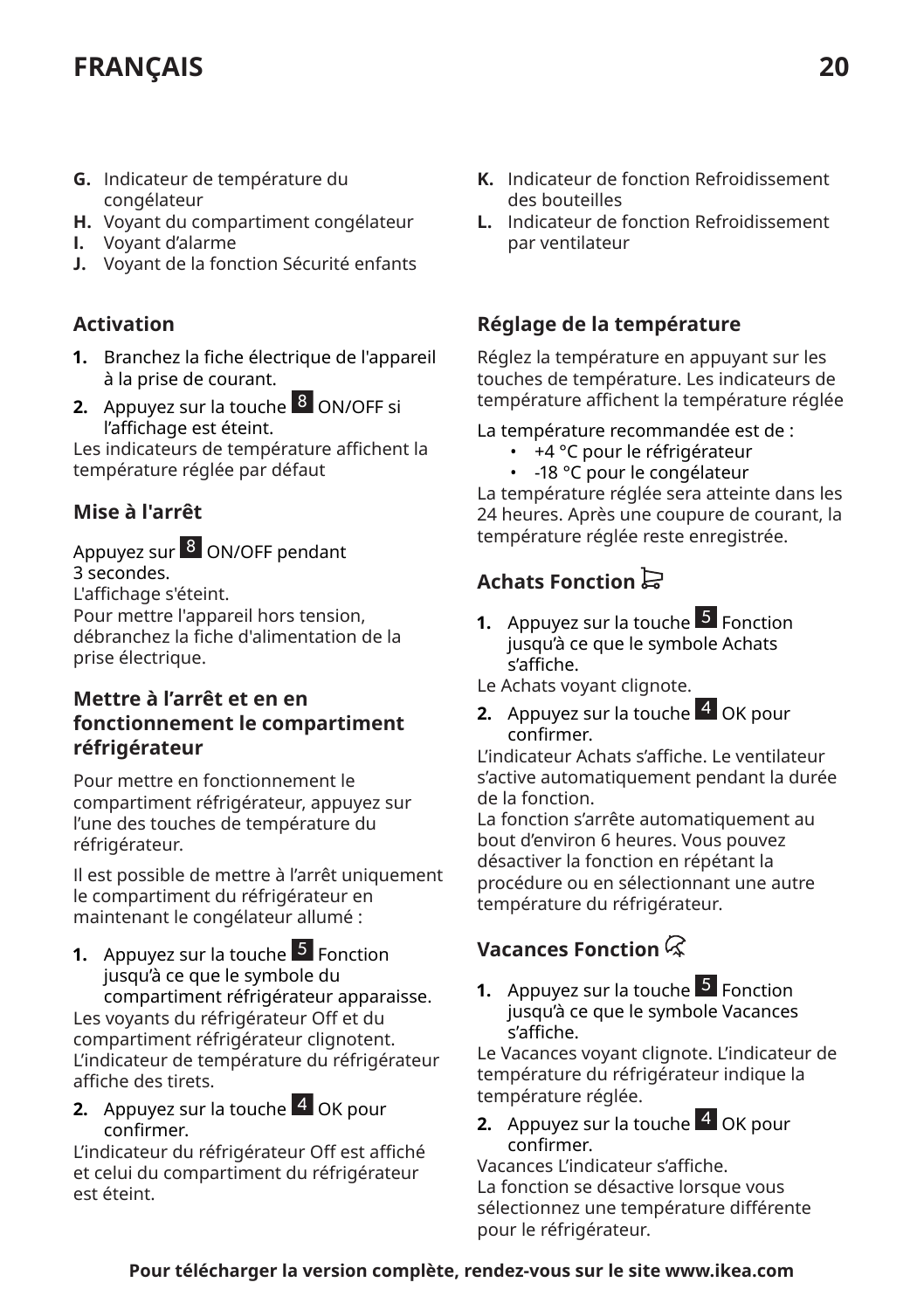### **Congélation rapide Fonction**

Pour congeler des aliments frais, activez la fonction Congélation rapide au moins 24 heures avant de placer les aliments dans l'appareil.

**1.** Appuyez sur la touche 5 Fonction jusqu'à ce que le symbole Congélation rapide s'affiche.

Le Congélation rapide voyant clignote.

**2.** Appuyez sur la touche 4 OK pour confirmer.

Congélation rapide L'indicateur s'affiche. Cette fonction Congélation rapide s'arrête automatiquement au bout de 52 heures. Vous pouvez désactiver la fonction en répétant la procédure jusqu'à ce que le voyant Congélation rapide s'éteigne ou en sélectionnant une autre température réglée.

### **Fonction Sécurité enfants**

**1.** Appuyez sur la touche 5 Fonction jusqu'à ce que le symbole Sécurité enfants s'affiche.

L'indicateur Sécurité enfants clignote.

**2.** Appuyez sur la touche 4 OK pour confirmer.

L'indicateur Sécurité enfants est affiché. Pour désactiver la fonction Sécurité enfants, répétez la procédure jusqu'à ce que l'indicateur Sécurité enfants disparaisse.

#### **Refroidissement des bouteilles Fonction**

**1.** Appuyez sur la touche 5 Fonction jusqu'à ce que le symbole Refroidissement des bouteilles s'affiche. Le Refroidissement des bouteilles voyant clignote.

Le minuteur indique la valeur définie (30 minutes) pendant quelques secondes.

- **2.** Appuyez sur les touches de température 2 <mark>et <sup>3</sup> pour modifier la valeur du</mark> minuteur entre 1 et 90 minutes.
- **3.** Appuyez sur la touche 4 OK pour confirmer.

Refroidissement des bouteilles L'indicateur sȃaffiche.

Le minuteur se met à clignoter (min). Une fois la durée programmée écoulée, l'indicateur « 0 min » clignote et un signal sonore retentit. À ce moment-là, retirez les produits qui ont été placés dans l'appareil pour les refroidir, puis appuyez sur la touche

4 OK pour stopper le son et mettre à l'arrêt la fonction.

Pour désactiver la fonction à tout moment pendant le décompte, répétez la procédure jusqu'à ce que l'indicateur Refroidissement des bouteilles disparaisse.

#### **Refroidissement par ventilateur Fonction**

**1.** Appuyez sur la touche **5** Fonction jusqu'à ce que le voyant Refroidissement par ventilateur apparaisse.

Le Refroidissement par ventilateur voyant clignote.

**2.** Appuyez sur la touche 4 OK pour confirmer.

Refroidissement par ventilateur L'indicateur s'affiche.

Pour désactiver cette fonction, répétez la procédure jusqu'à ce que le voyant Refroidissement par ventilateur disparaisse.

L'activation de la fonction Refroidissement par ventilateur augmente la consommation d'énergie.

### **Congélation et rangement des produits surgelés**

Lors de la mise en service ou après un arrêt prolongé et avant d'introduire les produits dans le compartiment, laissez fonctionner

l'appareil au moins 3 heures avec la fonction Congélation rapide allumée.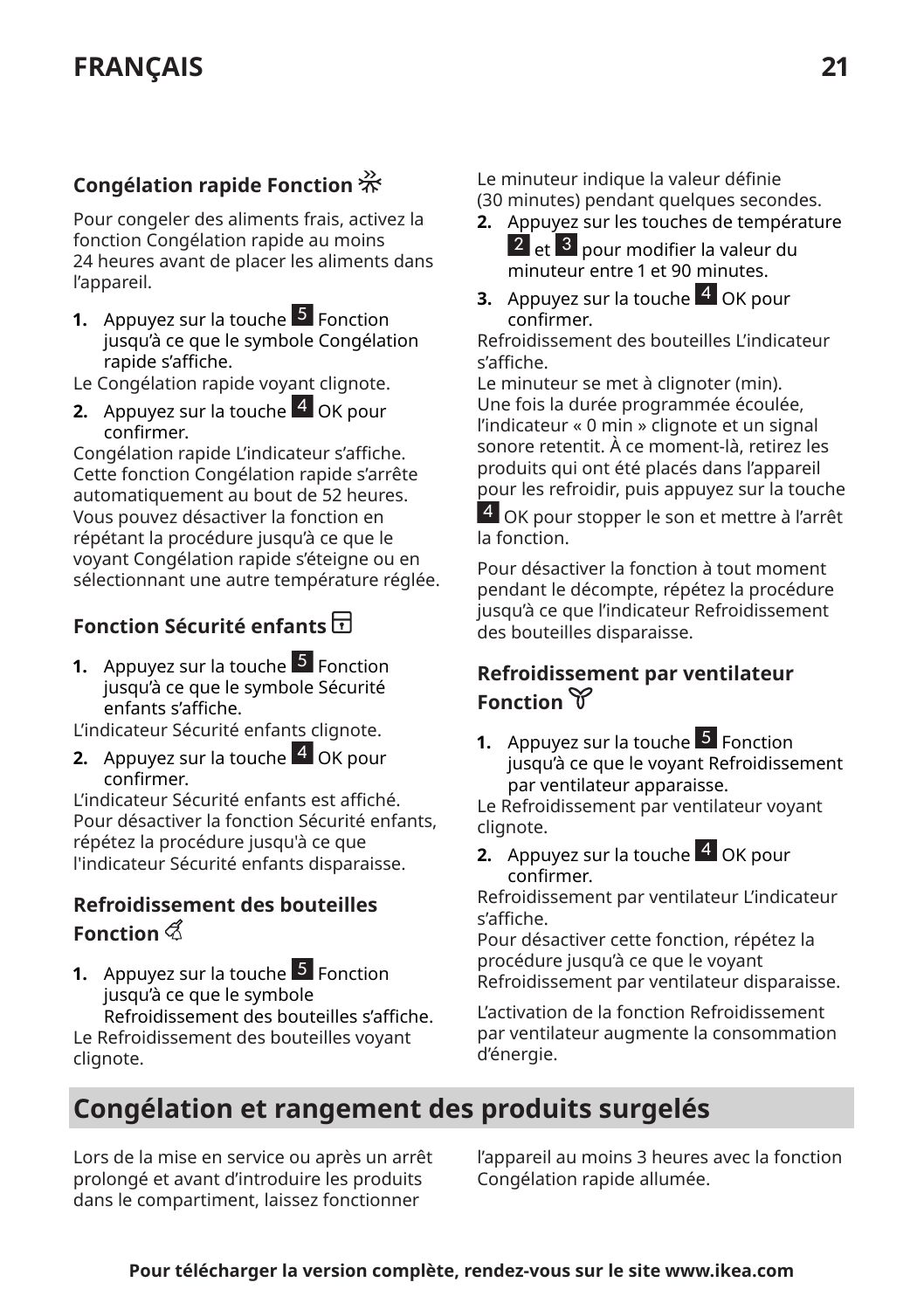# **FRANÇAIS 22**

Pour congeler des aliments frais, activez la fonction Congélation rapide au moins 24 heures avant de placer les aliments à conserver dans le compartiment de congélation.

Conservez les aliments frais répartis uniformément dans le premier compartiment ou le premier bac en partant du haut.

La quantité maximale d'aliments pouvant être congelés, sans ajouter d'autres aliments frais pendant 24 heures, figure sur la plaque signalétique (étiquette située à l'intérieur de l'appareil).

Si vous devez conserver une grande quantité d'aliments, retirez tous les tiroirs et placez les aliments sur les clayettes.

Les aliments ne doivent pas être placés à moins de 15 mm de la porte.

Λ

**ATTENTION!** En cas de décongélation accidentelle causée par une coupure de courant par exemple, si la durée de la mise hors tension est supérieure à la valeur indiquée sur la plaque signalétique sous « Autonomie de fonctionnement », les aliments décongelés doivent être consommés rapidement ou cuits immédiatement avant d'être refroidis, puis recongelés.

# **Conseils**

- Le compartiment congélateur est marqué  $\frac{4+1}{5}$   $\frac{1}{5}$   $\frac{1}{10}$
- Un bon réglage de température qui garantit la conservation des produits alimentaires congelés est une température inférieure ou égale à -18 °C. Un réglage de température plus élevé à l'intérieur de l'appareil peut entraîner une durée de conservation plus courte.
- L'ensemble du compartiment du congélateur est adapté à la conservation de produits alimentaires congelés.
- Le compartiment des aliments frais est celui indiqué (sur la plaque signalétique)  $_{par}$   $\mathscr{P}d$ .
- Afin d'accélérer le refroidissement des denrées, il est conseillé d'activer le ventilateur. Consultez le paragraphe « Fonction Refroidissement par ventilateur ». L'activation du Refroidissement par ventilateur permet une meilleure homogénéisation des températures internes.

### **Dépannage**

Assurez-vous de vérifier la « liste de contrôle d'inspection » avant d'utiliser votre appareil. Si vous rencontrez un problème avec votre appareil, consultez le chapitre

« Dépannage » dans la version complète de la notice d'utilisation disponible sur : www.ikea.com.

### **Données techniques**

Le code QR présent sur l'étiquette énergétique fournie avec l'appareil contient un lien Web vers les informations relatives aux performances de l'appareil dans la base de données EPREL de l'UE. Conservez l'étiquette énergétique à titre de référence avec la notice d'utilisation et tous les autres documents fournis avec cet appareil.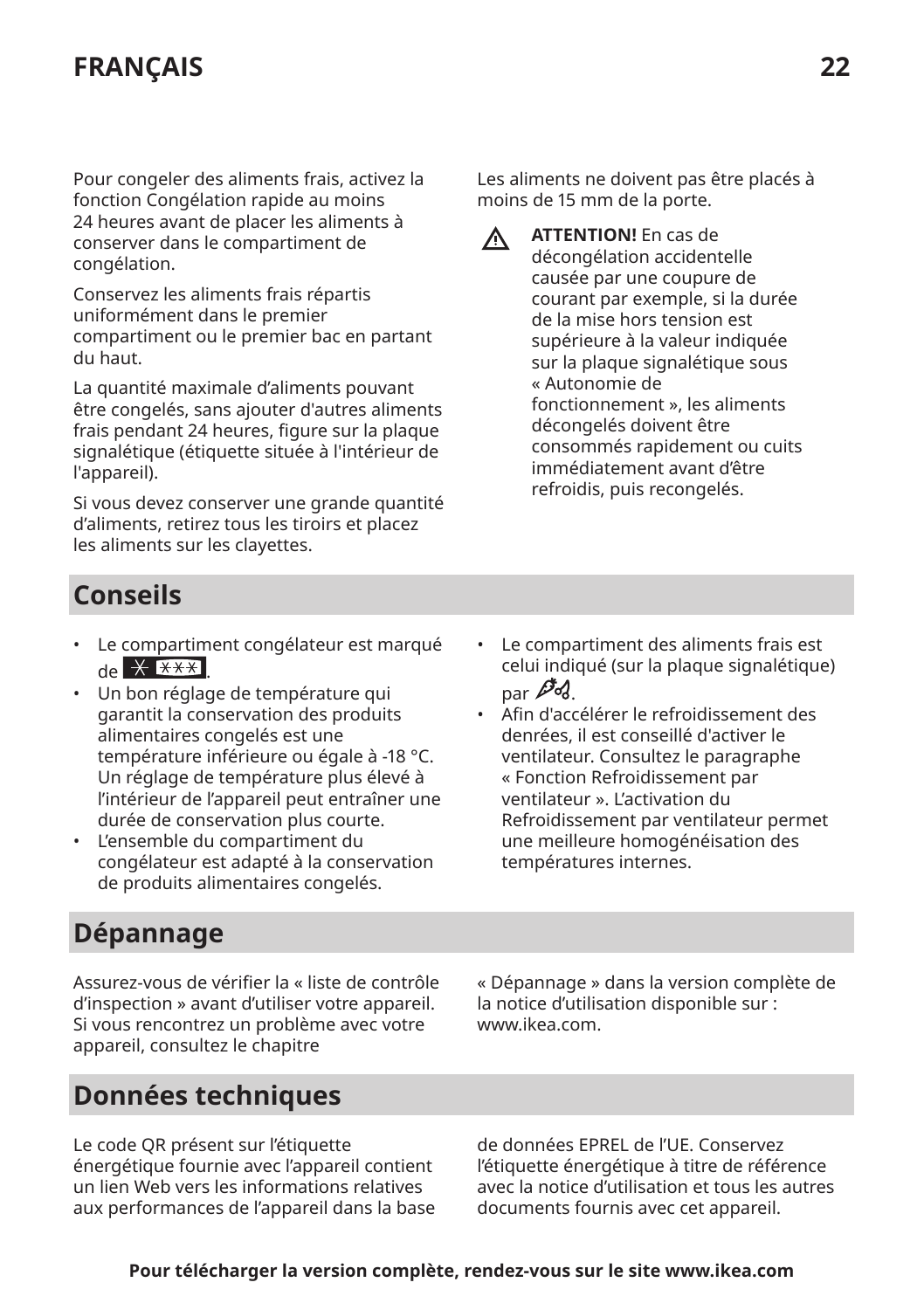# **FRANÇAIS 23**

Il est également possible de trouver les mêmes informations dans EPREL à l'aide du lien *https://eprel.ec.europa.eu* avec le nom du modèle et le numéro de produit se trouvant sur la plaque signalétique de l'appareil.

Consultez le lien *www.theenergylabel.eu* pour obtenir des informations détaillées sur l'étiquette énergétique.

### **Informations pour les laboratoires d'essais**

L'installation et la préparation de l'appareil pour une vérification EcoDesign doivent être conformes à la norme EN 62552. Les exigences en matière de ventilation, les dimensions des évidements et les dégagements arrière minimum doivent correspondre aux indications du chapitre Installation de cette notice d'utilisation. Veuillez contacter le fabricant pour de plus amples informations, notamment les plans de chargement.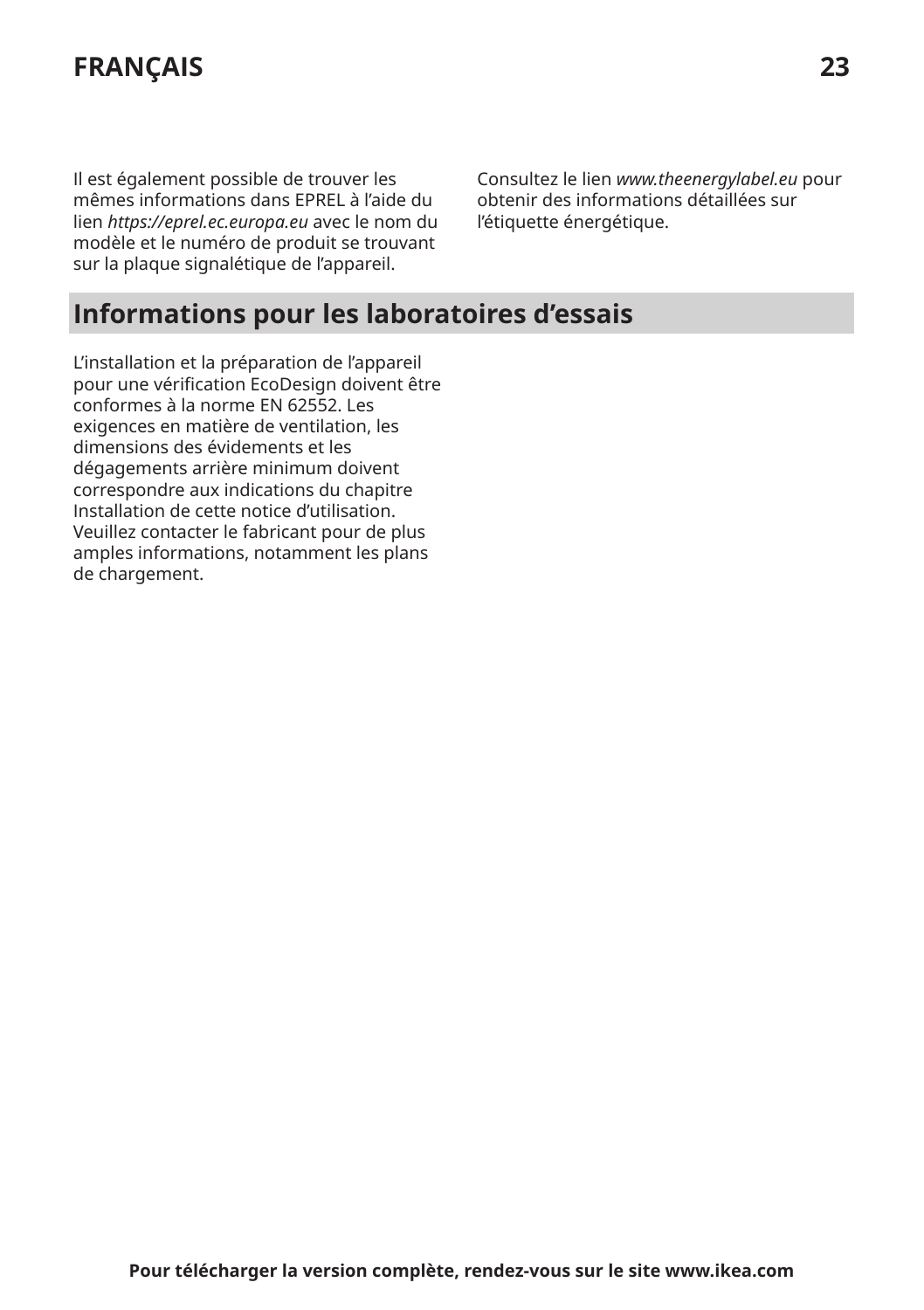# <span id="page-23-0"></span>**Gerätebeschreibung**



- 1 Ventilatorkühlung mit LED-Lampe
- 2 Bedienfeld
- 3 Türfächer
- 4 Flaschenablage
- 5 Gemüseschublade
- 6 Gefrierschrankschubladen
- 7 Gefrierschublade
- 8 Verschiebbare Ablage mit Behältern
- 9 Typenschild
- 10 Extra-Zone
- 11 Halbe, ausziehbare Ablage
- 12 Glasablagen
	- Wärmster Bereich
		- Bereich mit mittlerer Temperatur
		- Kältester Bereich

#### **Temperaturanzeige**



Für die richtige Lagerung von Lebensmitteln ist der Kühlschrank mit der Temperaturanzeige ausgestattet. Das Symbol an der Seitenwand des Geräts zeigt den kältesten Bereich im Kühlschrank an.

Wenn OK angezeigt wird (A), lagern Sie die frischen Lebensmittel im Bereich, der durch das Symbol angezeigt wird. Falls nicht (B), warten Sie mindestens 12 Stunden und prüfen Sie dann, ob OK (A) angezeigt wird.

Falls OK (B) immer noch nicht angezeigt wird, wählen Sie eine kältere Einstellung.

#### **Reinigen des Innenraums**

Bevor Sie das Gerät in Betrieb nehmen, beseitigen Sie den typischen Neugeruch am besten durch Reinigen der Innenteile mit lauwarmem Wasser und einer neutralen Seife. Sorgfältig nachtrocknen.

 $\Lambda$ 

**Vorsicht!** Verwenden Sie keine chemischen Reinigungsmittel, Scheuerpulver, chlor- oder ölhaltige Reinigungsmittel, da diese die 0berfläche beschädigen.

**Vorsicht!** Das Zubehör des Geräts  $\triangle$ und die Innenteile eignen sich nicht für die Reinigung im Geschirrspüler.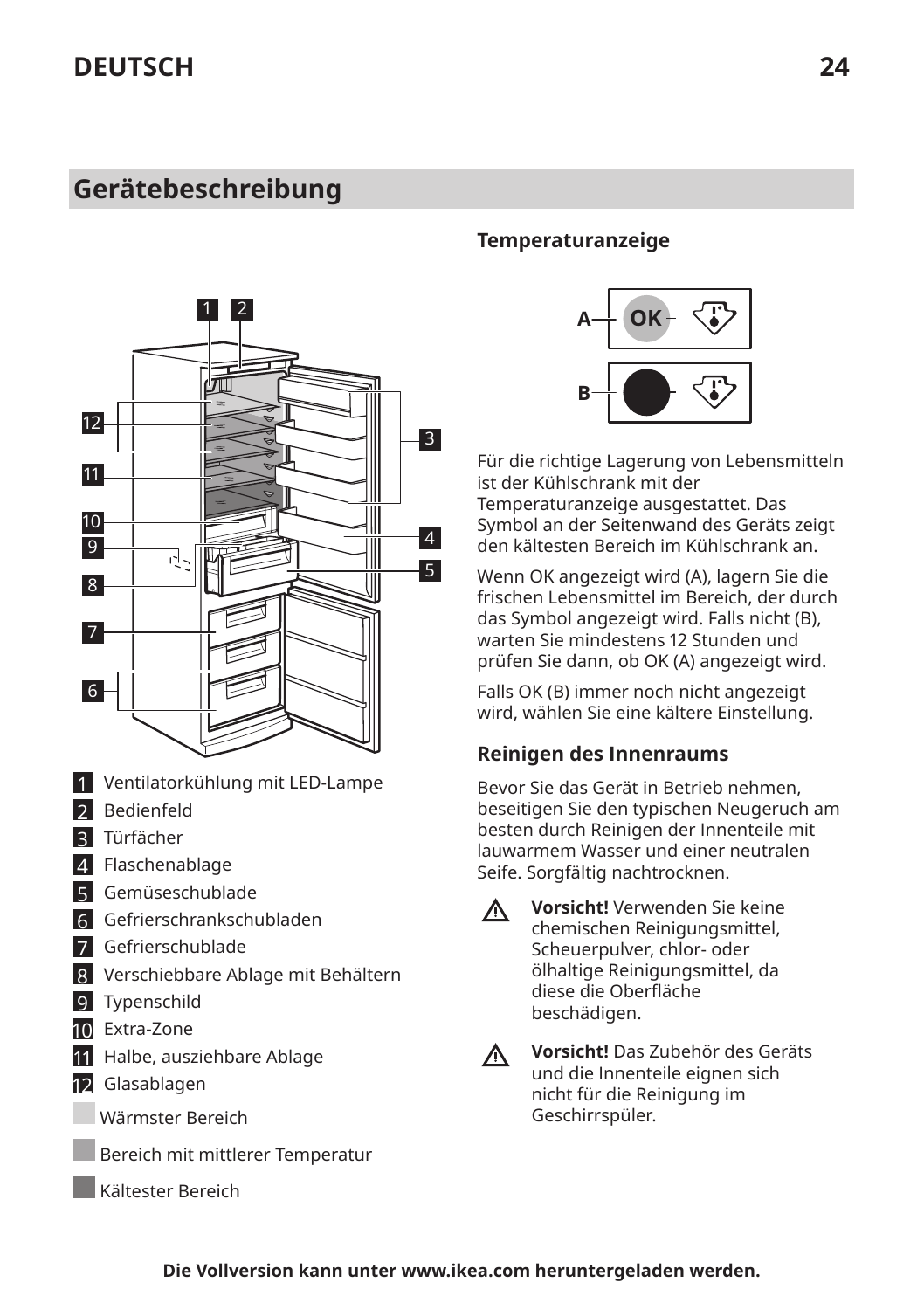### **Montage**



**WARNUNG!** Siehe Kapitel Sicherheitshinweise.



**WARNUNG!** Lesen Sie zur Installation des Geräts die Montageanleitung.

**WARNUNG!** Befestigen Sie das  $\wedge$ Gerät gemäß der Montageanleitung, um das Risiko eines instabilen Geräts zu vermeiden.

#### **Aufstellungsort**

Dieses Gerät sollte in einem trockenen, gut belüfteten Innenbereich aufgestellt werden. Stellen Sie das Gerät nicht in der Nähe einer Wärmequelle (Backofen, Herde, Heizkörper, Kochstellen oder Kochfelder) oder an einem Ort mit direkter Sonneneinstrahlung auf.

Dieses Gerät ist für den Einsatz bei einer Umgebungstemperatur von 10°C bis 43°C vorgesehen.

- Der ordnungsgemäße Betrieb des ⋒ Geräts wird nur innerhalb des angegebenen Temperaturbereichs gewährleistet.
- Wenn Sie Zweifel bezüglich der (i) Installation des Geräts haben, wenden Sie sich bitte an den Verkäufer, unseren Kundenservice oder an den nächstgelegenen autorisierten Kundenservice.
- G) Es muss möglich sein, das Gerät vom Netz zu trennen. Daher muss der Stecker nach der Installation zugänglich bleiben.

#### **Inspektions-Checkliste**

Bitte befolgen Sie die Checkliste für die Inspektion, bevor Sie Ihr Gerät benutzen. Ist eine Antwort "NEIN", folgen Sie der entsprechenden Aktion. Denken Sie daran, die Produkt-Seriennummer und die Artikelnummer nach Bedarf aufzuschreiben und Ihre Quittung an diese Seite anzuheften.

Produkt-Seriennummer (Ser. No.):

.....................................

Produktartikelnummer (Art. No.):

.....................................

.....................................

#### Kaufdatum:

Art. No. XXX l GROSS CAPACITY BRUTTO INHALT XXX l XXXXXXXX xxxx K<sub>x</sub>  $vwvw$ FREEZER NET CAPACITY PQM **XXXXXXXXXXX** X kg/24h r<br>XX h PNC XXXXXXXXX XX **XX/X/XX/X** CLASS KLASSE xxxxxxxx **XXXXXXXXX** 50 Hz 1.0 A 230-240V TYPE I XXXXXXXXX  $C \in \mathbb{Z}$ KARLTEMITTEL  $\sqrt{N}$ **ABTAU** Ser. No.

| Zur Überprüfung                                                                                                            | Wenn die Antwort<br><b>NEIN lautet</b>                                            |
|----------------------------------------------------------------------------------------------------------------------------|-----------------------------------------------------------------------------------|
| Uberprüfen Sie, ob<br>sich das Rohr in der<br>Evaporator-Schale<br>hefindet.                                               | Setzen Sie das Rohr<br>in die Evaporator-<br>Schale ein.                          |
| Achten Sie darauf,<br>dass die Dichtung<br>beim Schließen der<br>Tür dicht schließt.                                       | Siehe Montageanlei-<br>tung - Türausrich-<br>tung.                                |
| Uberprüfen Sie beim<br>Öffnen und Schlie-<br>ßen der Tür, ob kei-<br>ne Kollision zwi-<br>schen Teilen/Möbeln<br>auftritt. | Siehe Montageanlei-<br>tung - Türausrich-<br>tung.                                |
| Installieren Sie das<br>Gerät in der Einbau-<br>konstruktion.                                                              | Beachten Sie die<br>Montageanleitung<br>für die ordnungsge-<br>mäße Installation. |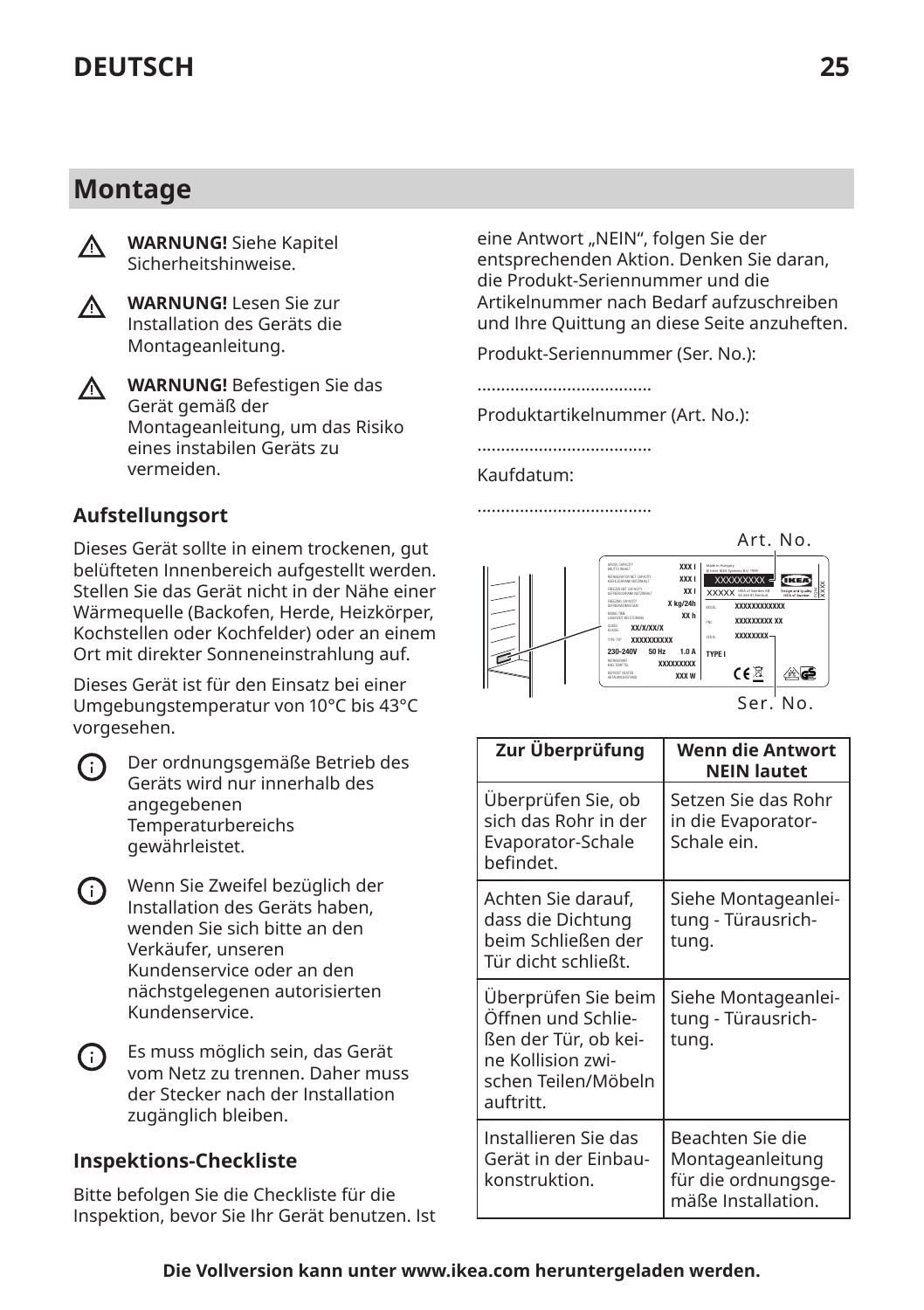| Zur Überprüfung                                                                                                                                                                                                                           | Wenn die Antwort<br><b>NEIN lautet</b>                                                          |
|-------------------------------------------------------------------------------------------------------------------------------------------------------------------------------------------------------------------------------------------|-------------------------------------------------------------------------------------------------|
| Stellen Sie sicher,<br>dass das Gerät bei<br>der ersten Installati-<br>on oder nach dem<br>Wechsel der Tür<br>mindestens 4 Stun-<br>den lang in vertika-<br>ler Position steht,<br>bevor Sie es an die<br>Stromversorgung<br>anschließen. | Warten Sie 4 Stun-<br>den, bevor Sie das<br>Gerät an die Strom-<br>versorgung an-<br>schließen. |

# **Bedienfeld**



Der voreingestellte Tastenton lässt sich ändern. Halten Sie dazu Funktion und die Taste zum Senken der Temperatur einige

#### **Anzeige**



|              | Anzeige                                             |
|--------------|-----------------------------------------------------|
|              | 2 Taste zum Erhöhen der<br>Gefrierschranktemperatur |
| $\mathsf{R}$ | Taste zum Senken der<br>Gefrierschranktemperatur    |
|              | OK-Taste                                            |
|              | 5 Funktion-Taste                                    |
|              | 6 Taste zum Erhöhen der<br>Kühlschranktemperatur    |
|              | Taste zum Senken der<br>Kühlschranktemperatur       |
|              | ON/OFF-Taste                                        |

Sekunden gedrückt. Die Änderung ist umkehrbar.

- **A.** Anzeige Kühlraum
- **B.** Kühlschranktemperatur- und Timeranzeige
- **C.** Kühlschrankanzeige 0ff
- **D.** Funktionsanzeige Einkaufen
- **E.** Funktionsanzeige Urlaub
- **F.** Funktionsanzeige Schnellgefrieren
- **G.** Temperaturanzeige Gefrierraum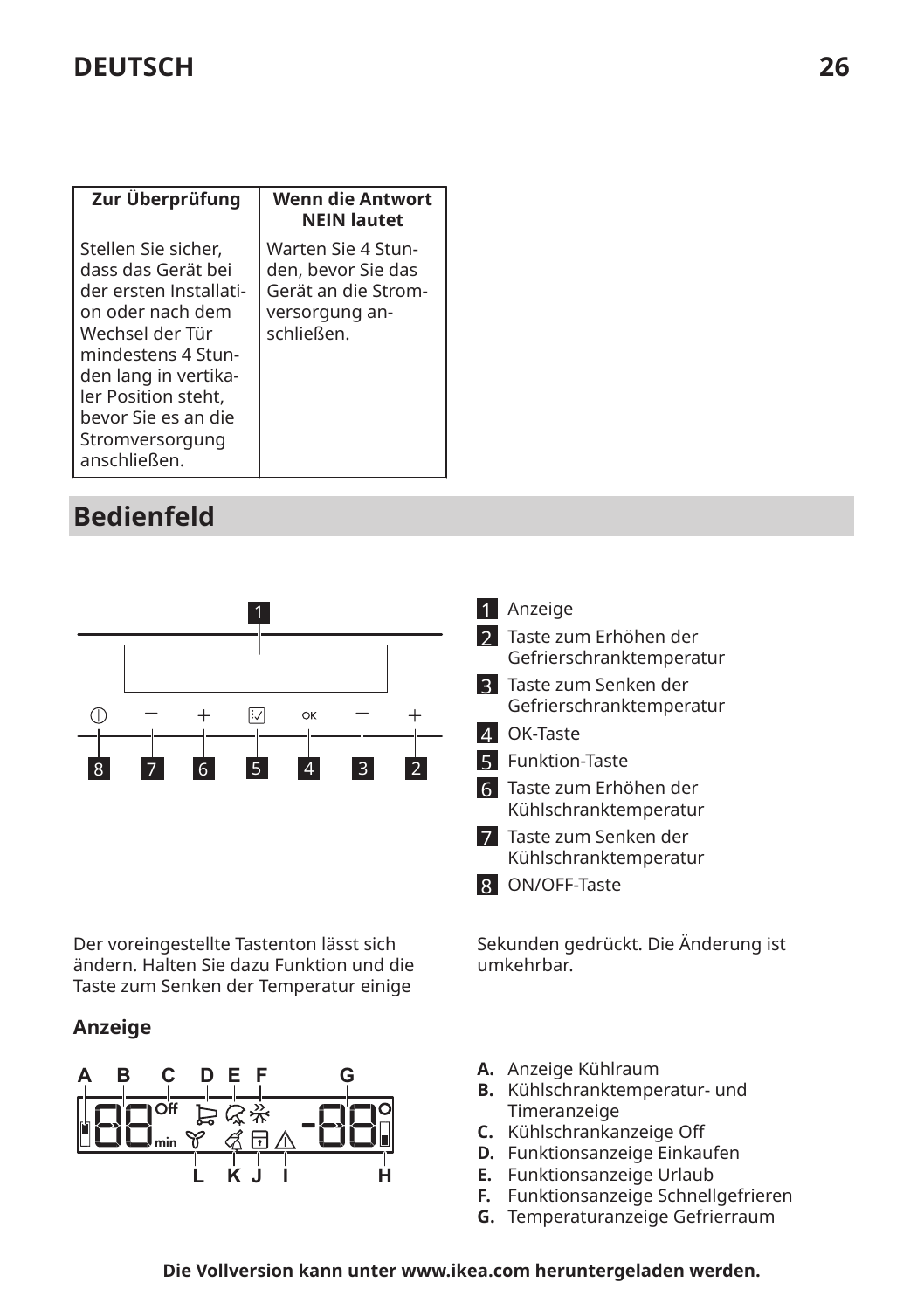- **H.** Anzeige Gefrierraum
- **I.** Alarmanzeige
- **J.** Funktionsanzeige Kindersicherung.

#### **Einschalten**

- **1.** Stecken Sie den Netzstecker in die Steckdose.
- **2.** Drücken Sie die Taste 8 ON/OFF, falls das Display ausgeschaltet ist.

Die Temperaturanzeigen zeigen die eingestellte Standardtemperatur an.

### **Ausschalten des Geräts**

Halten Sie die Taste <sup>8</sup> ON/OFF 3 Sekunden lang gedrückt.

Das Display wird ausgeschaltet. Ziehen Sie den Gerätestecker aus der Steckdose, um das Gerät vom Netz zu trennen.

#### **Ein- und Ausschalten des Kühlraums**

Um den Kühlraum einzuschalten, drücken Sie eine der Temperaturtasten des Kühlschranks.

Zum Ausschalten nur des Kühlraums, wobei das Gefrierfach eingeschaltet bleibt:

**1.** Drücken Sie die Taste 5 Funktion, bis das Symbol des Kühlraums angezeigt wird.

Die Kühlschrankanzeige 0ff und die Kühlraumanzeige blinkt.

Die Kühlschrank-Temperaturanzeige zeigt Striche an.

**2.** Drücken Sie die Taste 4 OK zum Bestätigen.

Die Kühlschrankanzeige 0ff erscheint und der Kühlraum wird ausgeschaltet.

### **Temperaturregelung**

Stellen Sie die Temperatur durch Drücken des Temperaturreglers ein. Die Temperaturanzeigen zeigen die eingestellte Temperatur an.

Die empfohlene Einstelltemperatur ist:

• +4 °C für den Kühlschrank

- **K.** Funktionsanzeige Flaschenkühlung
- **L.** Funktionsanzeige Ventilatorkühlung
	- -18 °C für das Gefriergerät

Die eingestellte Temperatur wird innerhalb von 24 Stunden erreicht. Nach einem Stromausfall bleibt die eingestellte Temperatur gespeichert.

### **Einkaufen Funktion**

**1.** Drücken Sie die Taste 5 Funktion, bis das Symbol Einkaufen angezeigt wird. Die Anzeige Einkaufen blinkt.

**2.** Drücken Sie die Taste 4 OK zum Bestätigen.

Die Anzeige Einkaufen wird angezeigt. Der Ventilator schaltet sich automatisch während der laufenden Funktion ein.

Die Funktion wird nach etwa 6 Stunden automatisch ausgeschaltet. Sie können die Funktion auch ausschalten, indem Sie das Verfahren wiederholen oder eine andere Kühlschranktemperatur einstellen.

### **Urlaub Funktion**

**1.** Drücken Sie die Taste 5 Funktion, bis das Symbol Urlaub angezeigt wird. Die Anzeige Urlaub blinkt. Die Temperaturanzeige des Kühlschranks zeigt die eingestellte Temperatur an.

**2.** Drücken Sie die Taste 4 OK zum Bestätigen.

Die Anzeige Urlaub wird angezeigt. Die Funktion wird nach der Auswahl einer anderen Kühlschranktemperatur ausgeschaltet.

### **Schnellgefrieren Funktion**

Um frische Lebensmittel einzufrieren, aktivieren Sie die Funktion Schnellgefrieren mindestens 24 Stunden, bevor Sie die Lebensmittel in das Gerät geben.

**Die Vollversion kann unter www.ikea.com heruntergeladen werden.**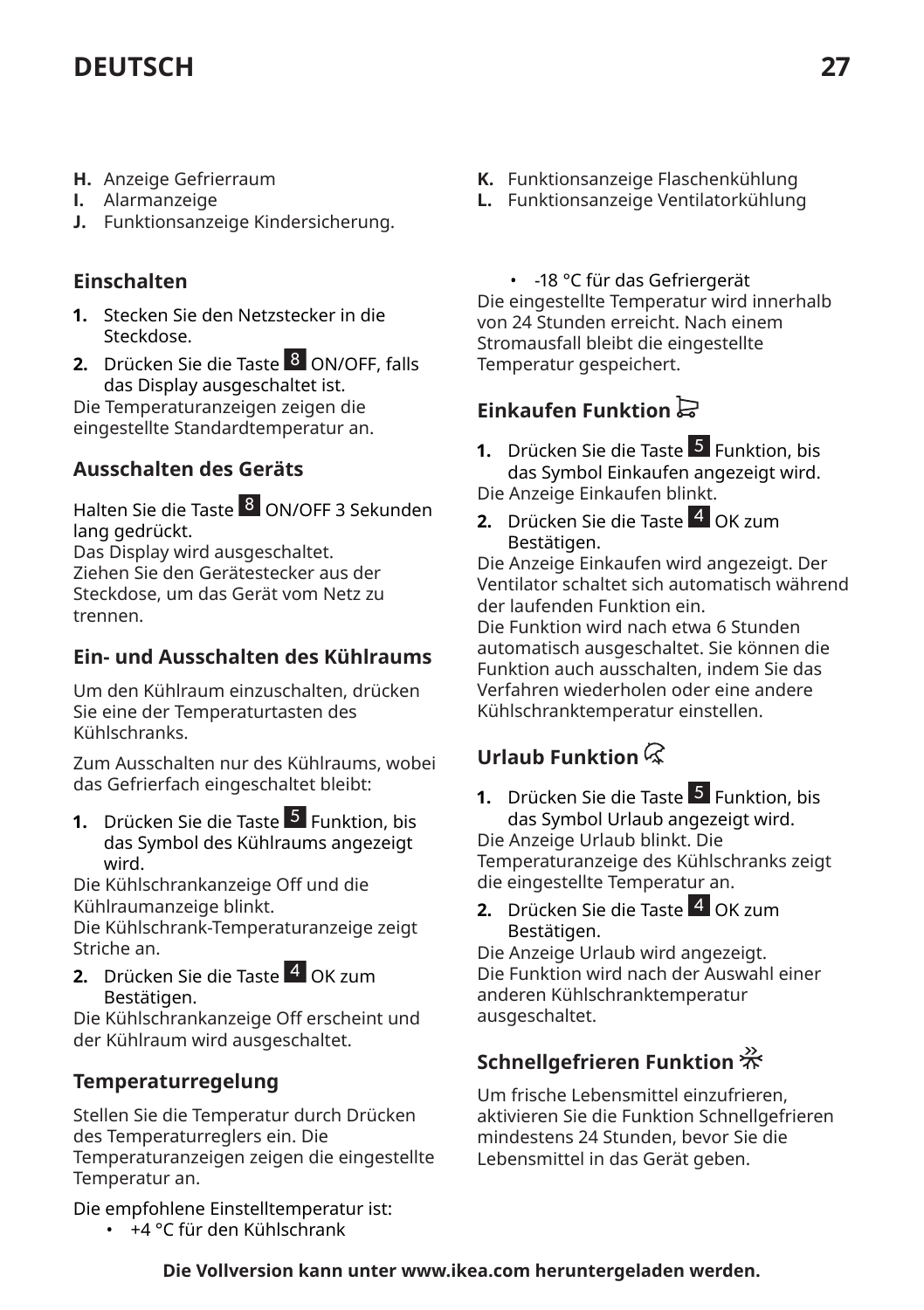**1.** Drücken Sie die Taste 5 Funktion, bis das Symbol Schnellgefrieren angezeigt wird.

Die Anzeige Schnellgefrieren blinkt.

**2.** Drücken Sie die Taste 4 OK zum Bestätigen.

Die Anzeige Schnellgefrieren wird angezeigt. Die Funktion Schnellgefrieren endet automatisch nach 52 Stunden. Sie können die Funktion auch ausschalten, indem Sie das Verfahren wiederholen, bis die Anzeige Schnellgefrieren erlischt oder indem Sie eine andere Temperatur einstellen.

### **Funktion Kindersicherung**

**1.** Drücken Sie die Taste 5 Funktion, bis das Symbol Kindersicherung angezeigt wird.

Die Anzeige Kindersicherung blinkt.

**2.** Drücken Sie die Taste 4 OK zum Bestätigen.

Die Anzeige Kindersicherung wird angezeigt. Wiederholen Sie zum Ausschalten der Kindersicherung das Verfahren, bis die Anzeige Kindersicherung erlischt.

### **Flaschenkühlung Funktion**

**1.** Drücken Sie die Taste 5 Funktion, bis das Symbol Flaschenkühlung angezeigt wird.

Die Anzeige Flaschenkühlung blinkt. Der Timer zeigt den eingestellten Wert (30 Minuten) für einige Sekunden an.

**2.** Drücken Sie die Temperaturtasten 2 , 3 , um den eingestellten Wert des Timers auf 1 bis 90 Minuten zu ändern. **3.** Drücken Sie die Taste 4 OK zum Bestätigen.

Die Anzeige Flaschenkühlung wird angezeigt.

Im Timer blinkt (min).

Nach Ablauf des Countdowns blinkt die Anzeige "0 Min" und es ertönt ein Alarmsignal. Nehmen Sie nun alle Produkte aus dem Gerät, die Sie zum Abkühlen hineingelegt haben, und drücken Sie die

Taste 4 OK, um den Signalton abzustellen und die Funktion zu beenden.

Wenn Sie die Funktion während des Countdowns ausschalten möchten, wiederholen Sie das Verfahren, bis das Symbol Flaschenkühlung erlischt.

### **Ventilatorkühlung Funktion**

**1.** Drücken Sie die Taste 5 Funktion, bis die Anzeige Ventilatorkühlung erscheint. Die Anzeige Ventilatorkühlung blinkt.

**2.** Drücken Sie die Taste 4 OK zum Bestätigen.

Die Anzeige Ventilatorkühlung wird angezeigt.

Wiederholen Sie zum Ausschalten der Funktion die obigen Schritte, bis die Anzeige Ventilatorkühlung erlischt.

Die Aktivierung der Funktion Ventilatorkühlung erhöht den Energieverbrauch.

### **Gefrieren und Lagern gefrorener Lebensmittel**

Lassen Sie das Gerät vor der ersten Inbetriebnahme oder nach einer Zeit, in der das Gerät nicht benutzt wurde, mindestens 3 Stunden lang mit eingeschalteter Funktion Schnellgefrieren laufen, bevor Sie Lebensmittel in das Fach legen.

Um frische Lebensmittel einzufrieren, aktivieren Sie bitte die Schnellgefrieren-Funktion mindestens 24 Stunden, bevor Sie die einzufrierenden Lebensmittel in das Gefrierfach legen.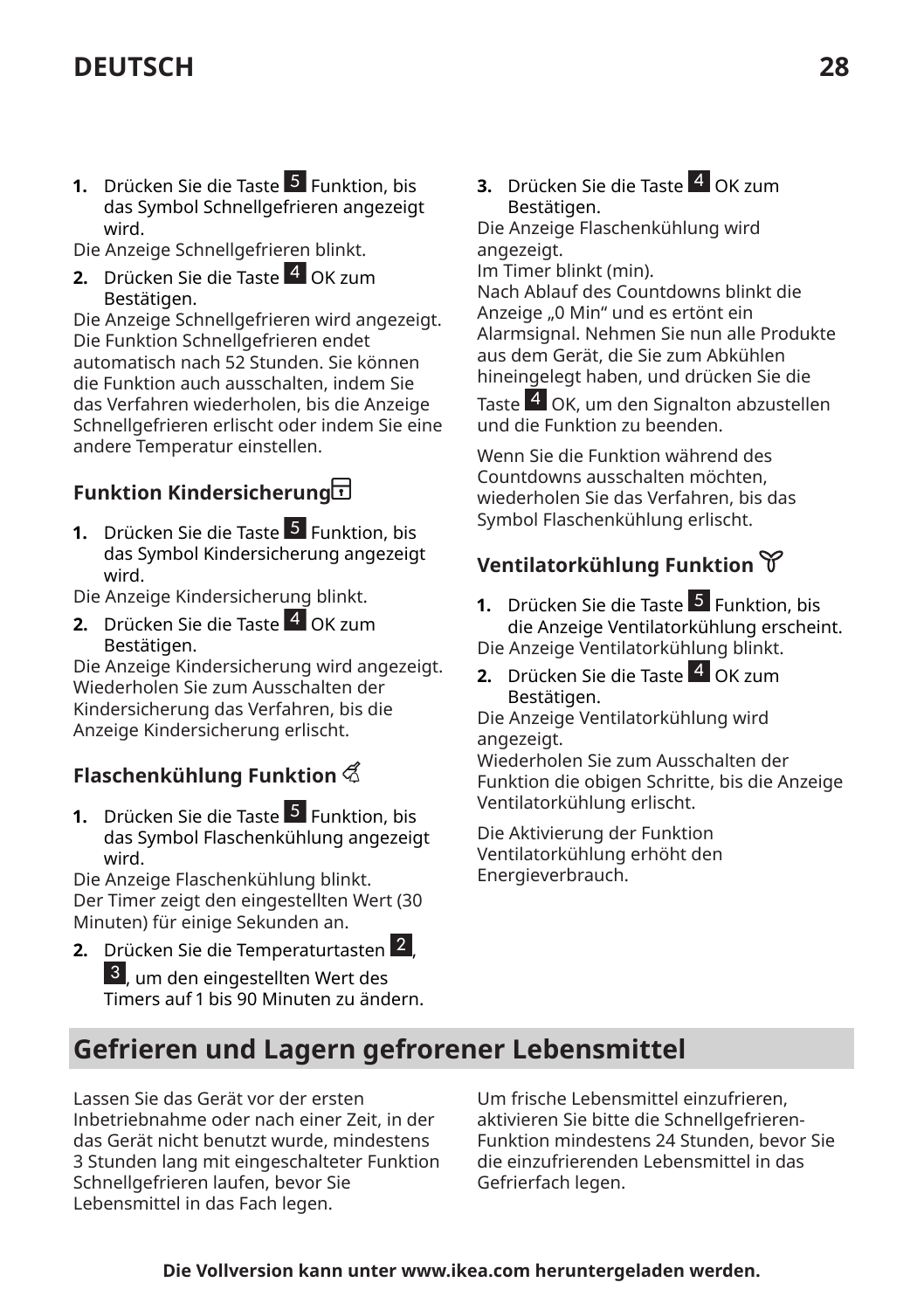Lagern Sie frische Lebensmittel gleichmäßig verteilt im ersten Fach oder der ersten Schublade von oben.

Die maximale Menge an Lebensmitteln, die ohne Hinzufügen von anderen frischen Lebensmittel innerhalb von 24 Stunden eingefroren werden kann, ist auf dem Typenschild (einem Schild im Gerät) angegeben.

Sollen große Mengen an Lebensmitteln aufbewahrt werden, entfernen Sie alle Schubladen aus dem Gerät und legen Sie die Lebensmittel direkt auf die Ablagen.

### **Tipps und Hinweise**

- Das Gefrierfach ist mit  $\overline{X}$   $\overline{X}$   $\overline{X}$ gekennzeichnet.
- Eine gute Temperatureinstellung, die die Konservierung von Tiefkühlgerichten sicherstellt, ist eine Temperatur von weniger oder gleich -18 °C. Eine höhere Temperatureinstellung im Gerät kann die Haltbarkeit verkürzen.
- Der gesamte Gefrierraum ist für die Lagerung von Tiefkühlprodukten geeignet.

### **Problembehebung**

Uberprüfen Sie unbedingt die "Inspektions-Checkliste", bevor Sie das Gerät benutzen. Wenn Sie ein Problem mit Ihrem Gerät haben, lesen Sie das Kapitel

"Fehlerbehebung" in der Vollversion des Benutzerhandbuchs, das auf folgenden Seiten verfügbar ist: www.ikea.com.

### **Technische Daten**

Der QR-Code auf der Energieplakette des Geräts bietet einen Web-Link zu Informationen über die Geräteleistung in der EU EPREL-Datenbank. Bewahren Sie daher die Energieplakette als Referenz zusammen mit dieser Bedienungsanleitung und allen anderen Unterlagen, die mit dem Gerät geliefert wurden, auf.

Es ist auch möglich, die gleichen Informationen in EPREL zu finden, indem Sie den Link *https://eprel.ec.europa.eu* sowie den Modellnamen und die Produktnummer, die Sie auf dem Typenschild des Geräts finden, verwenden.

Beachten Sie den Link *www.theenergylabel.eu* bezüglich detaillierter Informationen zur Energieplakette.

#### Lagern Sie die Lebensmittel mit einem Mindestabstand von 15 mm zur Tür.

- **Vorsicht!** Kam es zum Beispiel zum Auftauen durch einen Stromausfall, der länger dauerte, als der auf dem Typenschild angegebene Wert unter Lagerzeit bei Störung, dann müssen die aufgetauten Lebensmittel schnell verbraucht oder sofort gekocht und nach dem Abkühlen wieder eingefroren werden.
- Das Fach für frische Lebensmittel ist (auf dem Typenschild) gekennzeichnet mit D-12
- Es wird empfohlen für eine schnellere Kühlung der Produkte den Ventilator einzuschalten. Siehe "Funktion Ventilatorkühlung". Durch das Einschalten von Ventilatorkühlung wird eine gleichmäßigere Innentemperatur erzielt.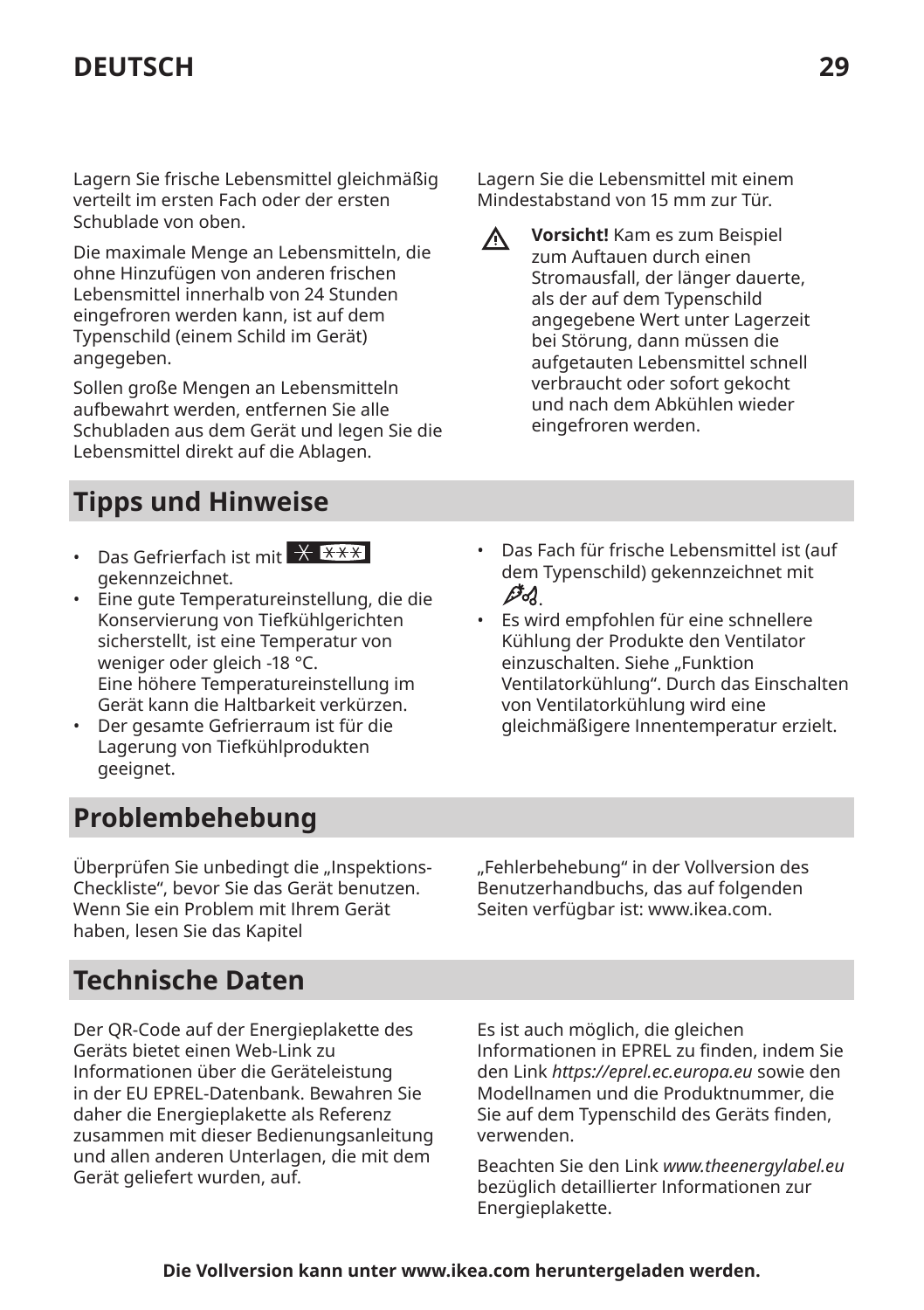# **Informationen für Prüfinstitute**

Die Installation und die Vorbereitung des Geräts für eine eventuelle EcoDesign-Prüfung müssen mit übereinstimmen EN 62552. Die Lüftungsanforderungen, die Einbaunische und die Mindestabstände sind in dieser Bedienungsanleitung in Kapitel Montage beschrieben. Weitere Informationen erhalten Sie vom Hersteller, einschließlich Beladungspläne.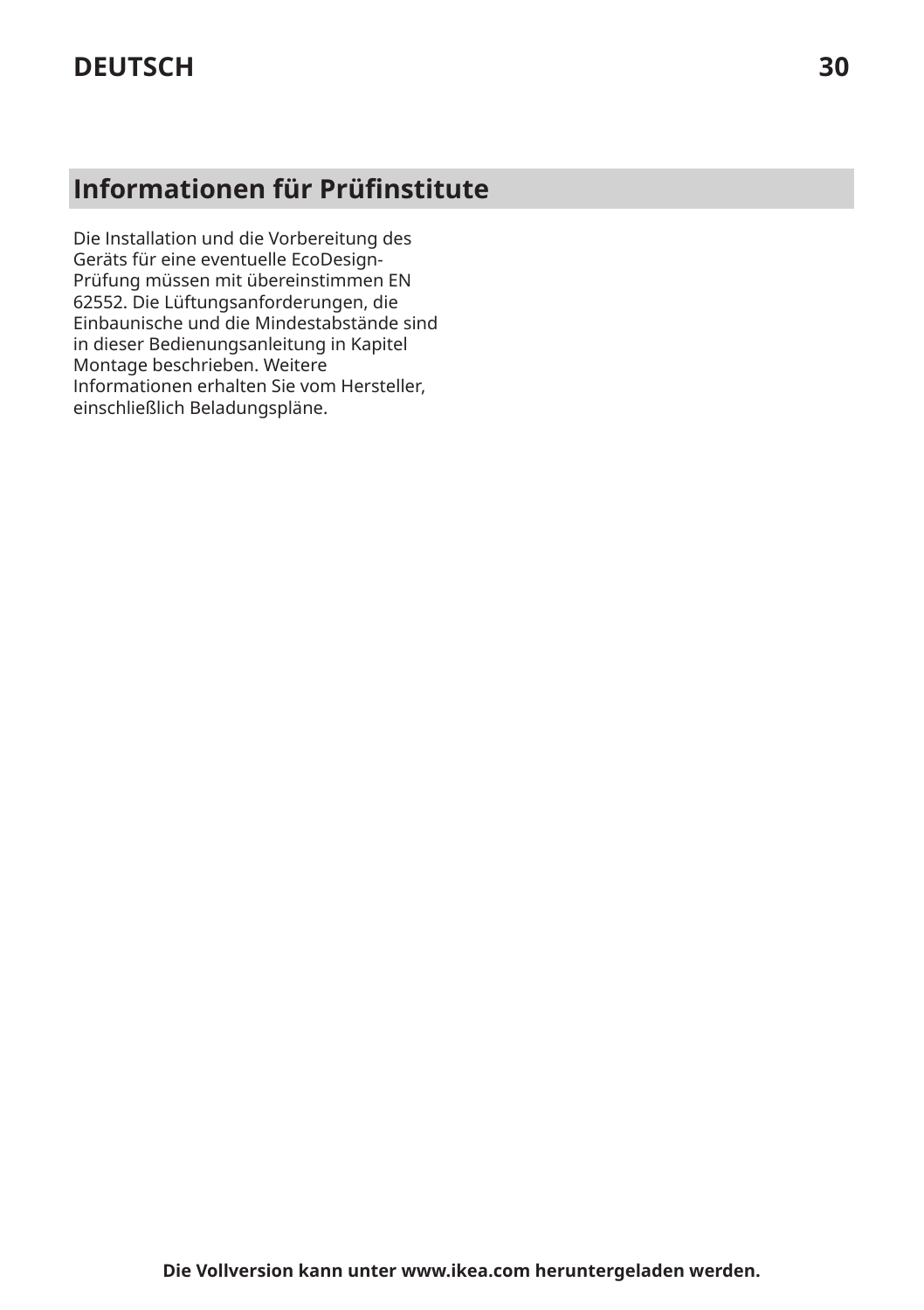# <span id="page-30-0"></span>**Περιγραφή προϊόντος**



- 1 Ψύξη με αέρα με λυχνία LED
- 2 Πίνακας χειριστηρίων
- 3 Θήκες πορτών
- 4 Θήκη μπουκαλιών
- 5 Συρτάρι λαχανικών
- 6 Συρτάρια κατάψυξης
- 7 Συρτάρι κατάψυξης
- 8 Συρόμενο ράφι με δοχεία
- 9 Πινακίδα τεχνικών χαρακτηριστικών
- 10 Επιπρόσθετη ζώνη
- 11 Εκτεινόμενο μισό ράφι
- 12 Γυάλινα ράφια
- Λιγότερο κρύα ζώνη
- Ζώνη ενδιάμεσης θερμοκρασίας
- Ψυχρότερη ζώνη

#### **Ένδειξη θερμοκρασίας**



Για τη σωστή αποθήκευση των τροφίμων, το ψυγείο είναι εφοδιασμένο με ένδειξη θερμοκρασίας. Το σύμβολο στο πλαϊνό τοίχωμα της συσκευής υποδεικνύει την ψυχρότερη περιοχή του ψυγείου.

Εάν εμφανίζεται η ένδειξη OK (Α), τοποθετήστε τα φρέσκα τρόφιμα στην περιοχή που υποδεικνύεται από το σύμβολο, σε αντίθετη περίπτωση (Β), περιμένετε τουλάχιστον 12 ώρες πριν ελέγξετε ξανά την ένδειξη OK (A).

Αν εξακολουθεί να μην είναι OK (B), προσαρμόστε το χειριστήριο ρύθμισης σε μια πιο ψυχρή ρύθμιση.

#### **Καθάρισμα του εσωτερικού**

Πριν από την πρώτη χρήση της συσκευής, το εσωτερικό και όλα τα εξαρτήματα πρέπει να πλυθούν με χλιαρό νερό και ουδέτερο σαπούνι για την αφαίρεση της τυπικής μυρωδιάς ενός ολοκαίνουριου προϊόντος και, στη συνέχεια, να σκουπιστούν καλά για να στεγνώσουν.

- **ΠΡΟΣΟΧΗ!** Μη χρησιμοποιείτε  $\bigwedge$ απορρυπαντικά ή σκόνες που χαράσσουν, χλωρίνη ή καθαριστικά που έχουν ως βάση το πετρέλαιο καθότι καταστρέφουν το φινίρισμα.
- $\wedge$

**ΠΡΟΣΟΧΗ!** Τα εξαρτήματα και μέρη της συσκευής δεν είναι κατάλληλα για πλύσιμο σε πλυντήριο πιάτων.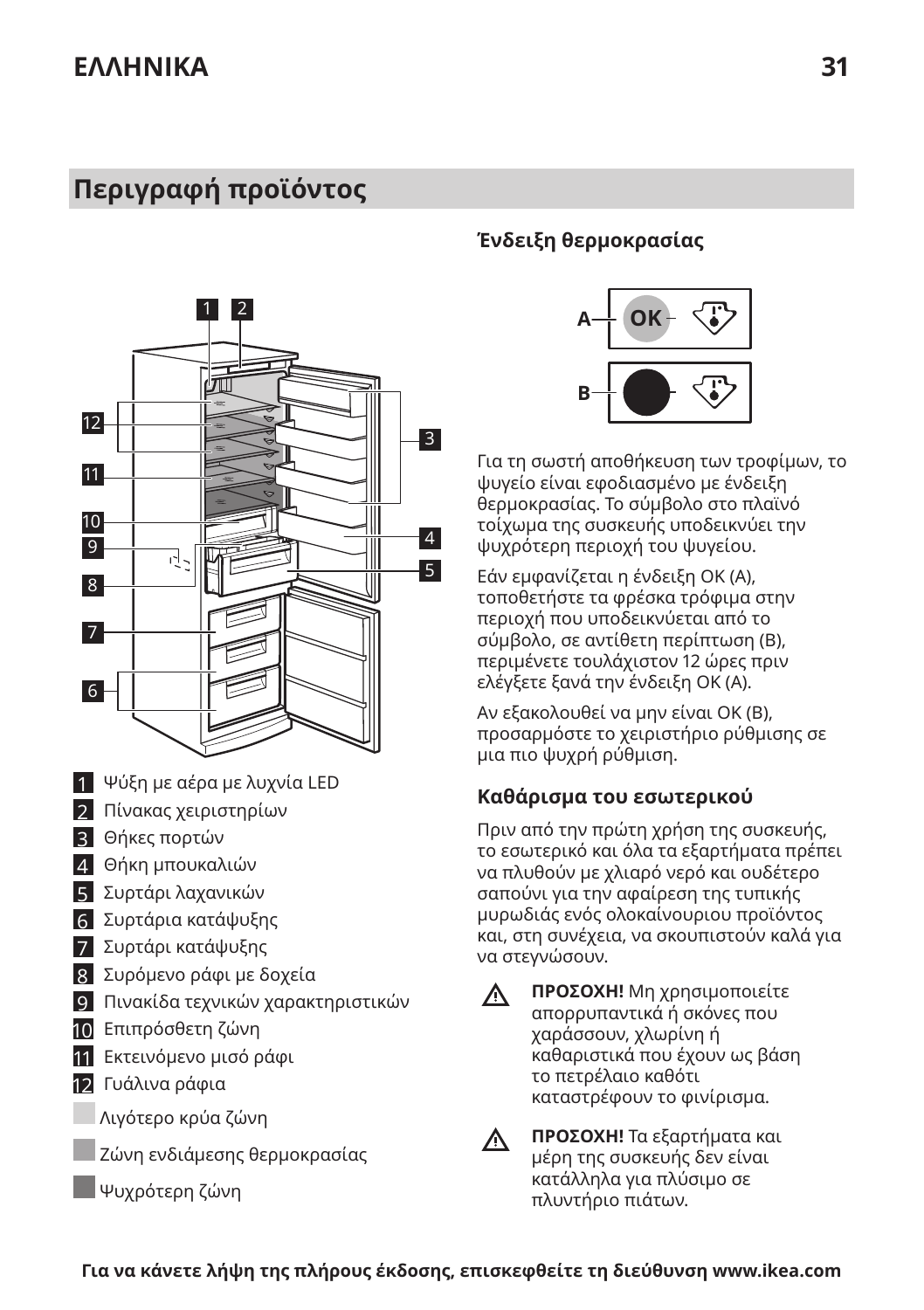# **Εγκατάσταση**

- **ΠΡΟΕΙΔΟΠΟΙΗΣΗ!** Ανατρέξτε στα  $\wedge$ κεφάλαια σχετικά με την Ασφάλεια.
- **ΠΡΟΕΙΔΟΠΟΙΗΣΗ!** Ανατρέξτε στο Λ. έγγραφο οδηγιών εγκατάστασης για να εγκαταστήσετε τη συσκευή σας.
- **ΠΡΟΕΙΔΟΠΟΙΗΣΗ!** Στερεώστε τη Λ. συσκευή σύμφωνα με το έγγραφο οδηγιών εγκατάστασης για να αποφύγετε τον κίνδυνο αστάθειας της συσκευής.

### **Θέση**

Η συσκευή αυτή πρέπει να εγκατασταθεί σε στεγνό, καλά αεριζόμενο εσωτερικό χώρο. Μην εγκαθιστάτε τη συσκευή σε κοντινή απόσταση από την πηγή θερμότητας (φούρνος, σόμπες, σώματα καλοριφέρ, κουζίνες ή εστίες) ή σε χώρο με άμεσο ηλιακό φως.

Αυτή η συσκευή προορίζεται για χρήση σε θερμοκρασία περιβάλλοντος με εύρος από 10°C έως 43°C.

| ı<br>۰,<br>. .<br>× |
|---------------------|
|---------------------|

Η σωστή λειτουργία της συσκευής μπορεί να διασφαλιστεί μόνο εντός του καθορισμένου εύρους θερμοκρασίας.

- Εάν έχετε οποιεσδήποτε απορίες G) σχετικά με τη θέση εγκατάστασης της συσκευής, απευθυνθείτε στον πωλητή, στην υπηρεσία εξυπηρέτησης πελατών ή στο πλησιέστερο Εξουσιοδοτημένο Κέντρο Σέρβις.
- Πρέπει να είναι δυνατή η αποσύνδεση της συσκευής από την παροχή ρεύματος. Επομένως, η πρόσβαση στο φις πρέπει να είναι εύκολη μετά την εγκατάσταση.

### **Λίστα ελέγχου επιθεώρησης**

Ακολουθήστε τη λίστα ελέγχου επιθεώρησης πριν χρησιμοποιήσετε τη συσκευή σας. Εάν οποιαδήποτε απάντηση είναι «ΟΧΙ», ακολουθήστε τη σχετική ενέργεια. Θυμηθείτε να καταγράψετε τον σειριακό αριθμό και τον κωδικό προϊόντος, όπως απαιτείται, και επισυνάψτε την απόδειξή σας σε αυτήν τη σελίδα.

Αριθμός σειράς προϊόντος (Ser. No.):

Κωδικός προϊόντος (Art. No.):

.....................................

.....................................

Ημερομηνία αγοράς: .....................................



Ser. No.

| Ελένξτε                                                                                              | Εάν η απάντηση εί-<br>ναι ΟΧΙ                                             |
|------------------------------------------------------------------------------------------------------|---------------------------------------------------------------------------|
| Ελέγξτε εάν ο σωλή-<br>νας βρίσκεται εντός<br>του δίσκου εξάτμι-<br>σης.                             | Τοποθετήστε τον<br>σωλήνα μέσα στον<br>δίσκο εξάτμισης.                   |
| Βεβαιωθείτε ότι το<br>παρέμβυσμα σφρα-<br>γίζει γύρω από την<br>πόρτα όταν η πόρτα<br>είναι κλειστή. | Ανατρέξτε στις οδη-<br>γίες συναρμολόγη-<br>σης - ευθυγράμμιση<br>πόρτας. |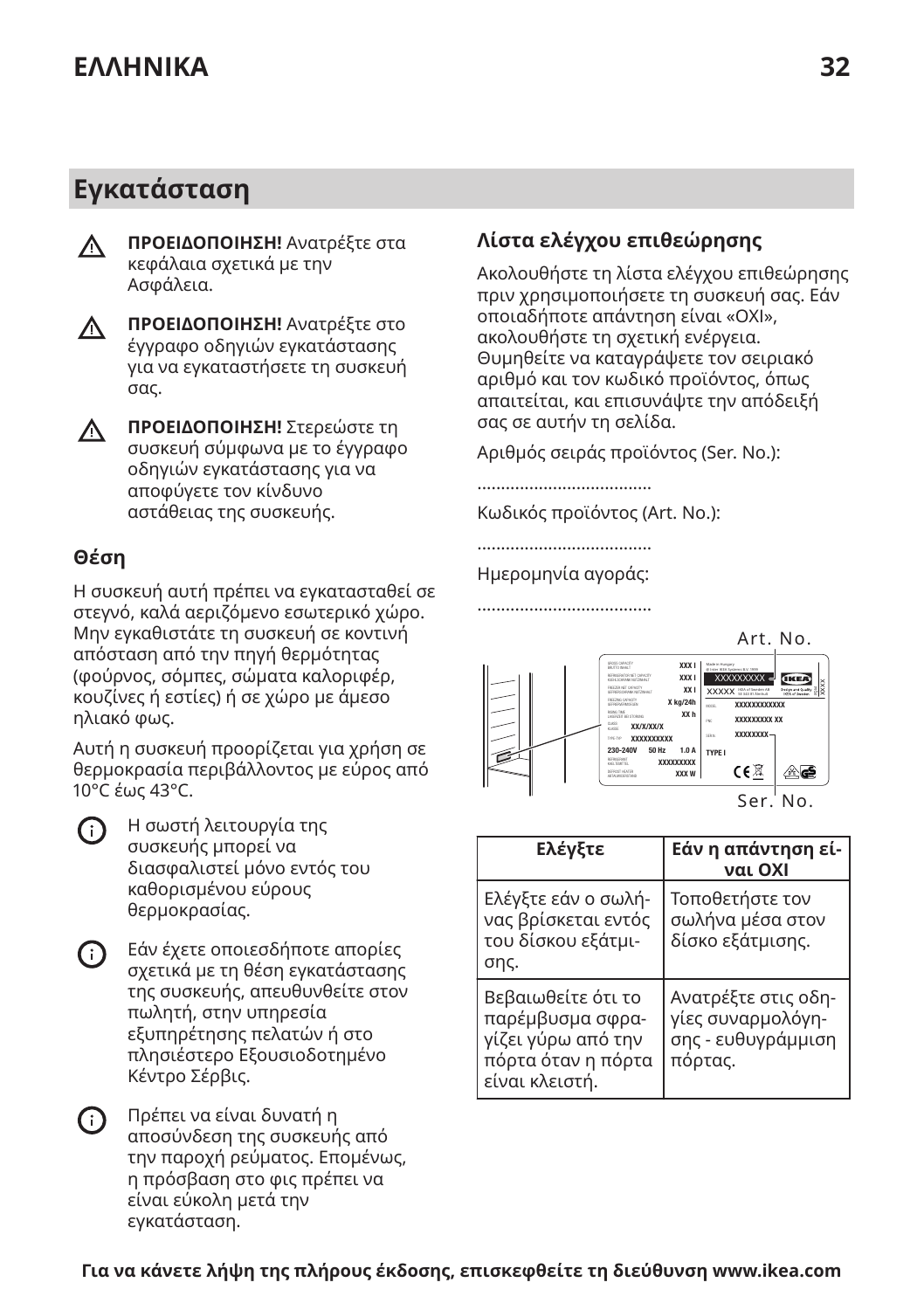| Ελέγξτε                                                                                                             | Εάν η απάντηση εί-<br>ναι ΟΧΙ                                             |  | Ελέγξτε                                                                                                                      | Εάν η απάντηση εί-<br>ναι ΟΧΙ                                                           |
|---------------------------------------------------------------------------------------------------------------------|---------------------------------------------------------------------------|--|------------------------------------------------------------------------------------------------------------------------------|-----------------------------------------------------------------------------------------|
| Ελέγξτε εάν κατά το<br>άνοιγμα και το κλεί-<br>σιμο της πόρτας<br>υπάρχει πρόσκρου-<br>ση σε εξαρτήματα/<br>έπιπλα. | Ανατρέξτε στις οδη-<br>γίες συναρμολόγη-<br>σης - ευθυγράμμιση<br>πόρτας. |  | Βεβαιωθείτε ότι<br>στην πρώτη εγκατά-<br>σταση ή μετά από<br>αναστροφή της πόρ-<br>τας η συσκευή βρί-<br>σκεται σε κατακόρυ- | Περιμένετε 4 ώρες<br>έως ότου συνδέσετε<br>τη συσκευή στην<br>τροφοδοσία ρεύμα-<br>τος. |
| Εγκαταστήστε τη συ-<br>σκευή στην κατα-<br>σκευή εντοιχισμού.                                                       | Ακολουθήστε τις<br>οδηγίες συναρμολό-<br>γησης για σωστή<br>εγκατάσταση.  |  | φη θέση για τουλά-<br>χιστον 4 ώρες πριν<br>τη συνδέσετε στην<br>παροχή ρεύματος.                                            |                                                                                         |

# **Πίνακας χειριστηρίων**



Μπορείτε να αλλάξετε τον προκαθορισμένο ήχο των κουμπιών, πατώντας μαζί το κουμπί Λειτουργία και το κουμπί μείωσης

#### **Οθόνη**



#### 1 Οθόνη

- 2 Κουμπί Θερμότερης Θερμοκρασίας Καταψύκτη
- 3 Κουμπί Ψυχρότερης Θερμοκρασίας Καταψύκτη
- 4 Κουμπί OK
- 5 Κουμπί Λειτουργία
- 6 Κουμπί Θερμότερης Θερμοκρασίας Ψυγείου
- 7 Κουμπί Ψυχρότερης Θερμοκρασίας Ψυγείου
- 8 Κουμπί ON/OFF

θερμοκρασίας για λίγα δευτερόλεπτα. Η αλλαγή είναι αναστρέψιμη.

- **A.** Ένδειξη θαλάμου ψυγείου
- **B.** Ένδειξη θερμοκρασίας ψυγείου και ένδειξη χρονοδιακόπτη
- **C.** Ένδειξη ψυγείου 0ff
- **D.** Ένδειξη Λειτουργίας Νέες προμήθειες
- **E.** Ένδειξη Λειτουργίας Διακοπές
- **F.** Ένδειξη Λειτουργίας Γρήγορη ψύξη
- **G.** Δείκτης θερμοκρασίας κατάψυξης
- **H.** Ένδειξη θαλάμου καταψύκτη

**Για να κάνετε λήψη της πλήρους έκδοσης, επισκεφθείτε τη διεύθυνση www.ikea.com**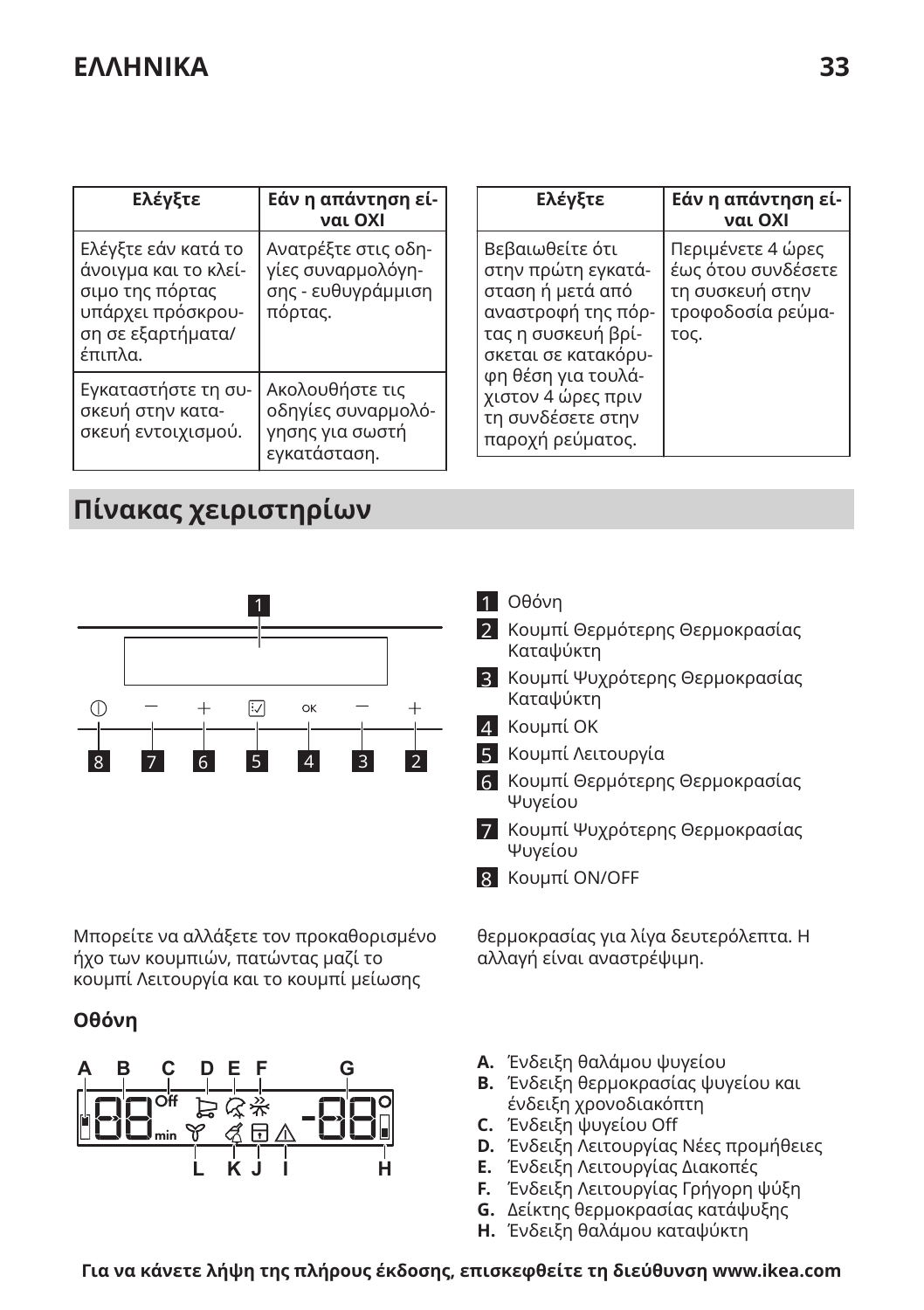- **I.** Ένδειξη συναγερμού
- **J.** Ένδειξη Λειτουργίας Κλείδωμα Ασφαλείας για Παιδιά

#### **Ενεργοποιείται**

- **1.** Συνδέστε το φις τροφοδοσίας στην πρίζα.
- **2.** Πιέστε το κουμπί 8 ON/OFF, εάν η οθόνη είναι σβηστή.

Οι ενδείξεις θερμοκρασίας υποδεικνύουν την καθορισμένη προεπιλεγμένη θερμοκρασία.

### **Απενεργοποίηση της συσκευής**

Πιέστε το κουμπί <sup>8</sup> ON/OFF για 3 δευτερόλεπτα. Η οθόνη σβήνει.

Για να αποσυνδέσετε τη συσκευή από το ρεύμα, αποσυνδέστε το φις τροφοδοσίας από την πρίζα.

#### **Ενεργοποίηση και απενεργοποίηση του θαλάμου ψυγείου**

Για να ενεργοποιήσετε τον θάλαμο ψυγείου, πιέστε ένα από τα κουμπιά θερμοκρασίας ψυγείου.

Για απενεργοποίηση μόνο του θαλάμου του ψυγείου, διατηρώντας ενεργοποιημένο τον καταψύκτη:

**1.** Πιέστε το κουμπί 5 Λειτουργία έως

ότου εμφανιστεί το εικονίδιο ψυγείου. Η ένδειξη ψυγείου 0ff και η ένδειξη του θαλάμου ψυγείου αναβοσβήνουν. Η ένδειξη θερμοκρασίας ψυγείου εμφανίζει παύλες.

**2.** Πατήστε το κουμπί <sup>4</sup> ΟΚ για επιβεβαίωση.

Εμφανίζεται η ένδειξη ψυγείου 0ff και ο θάλαμος ψυγείου απενεργοποιείται.

### **Ρύθμιση θερμοκρασίας**

Ρυθμίστε τη θερμοκρασία πιέζοντας τους ρυθμιστές θερμοκρασίας. Οι ενδείξεις θερμοκρασίας υποδεικνύουν την καθορισμένη θερμοκρασία.

- **K.** Ένδειξη Λειτουργίας Ψύξη Μπουκαλιών
- **L.** Ένδειξη Λειτουργίας Ψύξη με αέρα

Η συνιστώμενη θερμοκρασία είναι:

- +4°C για το ψυγείο
- -18°C για τον καταψύκτη

Η ρυθμισμένη θερμοκρασία να επιτευχθεί εντός 24 ωρών. Μετά από διακοπή ρεύματος, η ρυθμισμένη θερμοκρασία παραμένει αποθηκευμένη.

### **Νέες προμήθειες λειτουργία**

- **1.** Πιέστε το κουμπί <sup>5</sup> Λειτουργία μέχρι να εμφανιστεί το εικονίδιο Νέες προμήθειες.
- Η ένδειξη Νέες προμήθειες αναβοσβήνει.
- **2.** Πιέστε το κουμπί <sup>4</sup> ΟΚ για επιβεβαίωση.

Εμφανίζεται η ένδειξη Νέες προμήθειες. Ενεργοποιείται αυτόματα ο ανεμιστήρας για τη διάρκεια της λειτουργίας.

Αυτή η λειτουργία διακόπτεται αυτόματα μετά από περίπου 6 ώρες. Μπορείτε επίσης να απενεργοποιήσετε τη λειτουργία, επαναλαμβάνοντας τη διαδικασία ή επιλέγοντας μια διαφορετική ρυθμισμένη θερμοκρασία ψυγείου.

### **Διακοπές λειτουργία**

**1.** Πιέστε το κουμπί 5 Λειτουργία μέχρι να εμφανιστεί το εικονίδιο Διακοπές.

Η ένδειξη Διακοπές αναβοσβήνει. Η ένδειξη θερμοκρασίας ψυγείου εμφανίζει την καθορισμένη θερμοκρασία.

**2.** Πιέστε το κουμπί <sup>4</sup> ΟΚ για επιβεβαίωση.

Εμφανίζεται η ένδειξη Διακοπές. Η λειτουργία απενεργοποιείται μετά από την επιλογή διαφορετικής θερμοκρασίας ψυγείου.

### **Γρήγορη ψύξη λειτουργία**

Για να καταψύξετε φρέσκα τρόφιμα, ενεργοποιήστε τη λειτουργία Γρήγορη ψύξη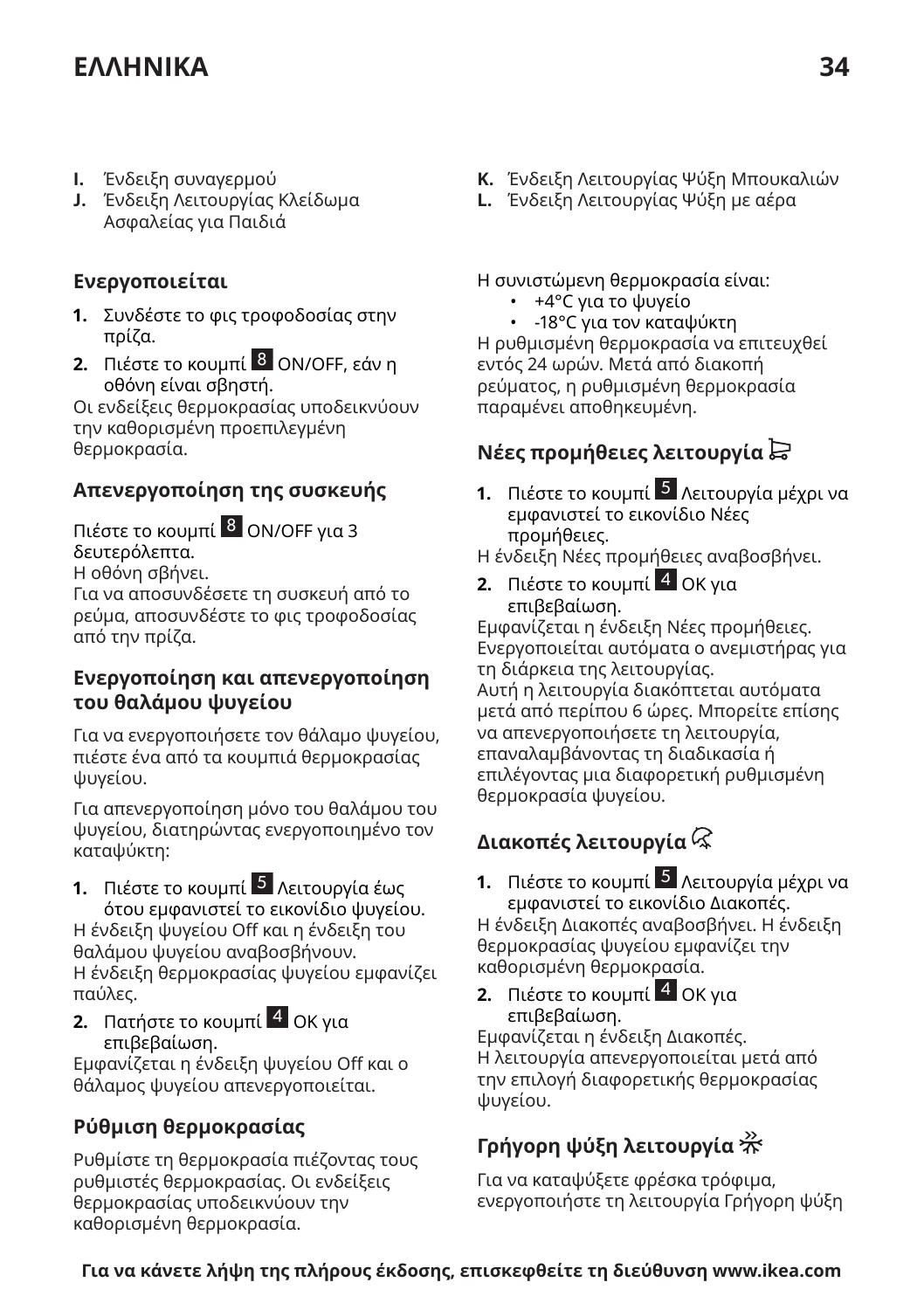τουλάχιστον 24 ώρες προτού τοποθετήσετε τα τρόφιμα στη συσκευή.

**1.** Πιέστε το κουμπί 5 Λειτουργία μέχρι να εμφανιστεί το εικονίδιο Γρήγορη ψύξη. Η ένδειξη Γρήγορη ψύξη αναβοσβήνει.

**2.** Πιέστε το κουμπί <mark>4</mark> ΟΚ για επιβεβαίωση.

Εμφανίζεται η ένδειξη Γρήγορη ψύξη. Η λειτουργία Γρήγορη ψύξη διακόπτεται αυτόματα μετά από 52 ώρες. Μπορείτε επίσης να απενεργοποιήσετε τη λειτουργία πριν από την αυτόματη διακοπή της επαναλαμβάνοντας τη διαδικασία έως ότου σβήσει η ένδειξη Γρήγορη ψύξη ή επιλέγοντας μια διαφορετική καθορισμένη θερμοκρασία.

#### **Λειτουργία Κλείδωμα Ασφαλείας για Παιδιά**

**1.** Πιέστε το κουμπί 5 Λειτουργία μέχρι να εμφανιστεί το εικονίδιο Κλείδωμα Ασφαλείας για Παιδιά. Αναβοσβήνει η ένδειξη Κλείδωμα

Ασφαλείας για Παιδιά.

**2.** Πιέστε το κουμπί <mark>4</mark> ΟΚ για επιβεβαίωση.

Εμφανίζεται η ένδειξη Κλείδωμα Ασφαλείας για Παιδιά.

Για να απενεργοποιήσετε τη Λειτουργία Κλείδωμα Ασφαλείας για Παιδιά,

επαναλάβετε τη διαδικασία μέχρι να σβήσει η ένδειξη Κλείδωμα Ασφαλείας για Παιδιά.

### **Ψύξη Μπουκαλιών λειτουργία**

**1.** Πιέστε το κουμπί 5 Λειτουργία μέχρι να εμφανιστεί το εικονίδιο Ψύξη Μπουκαλιών.

Η ένδειξη Ψύξη Μπουκαλιών αναβοσβήνει.

Ο χρονοδιακόπτης εμφανίζει για λίγα δευτερόλεπτα την τιμή που έχει οριστεί (30 λεπτά).

- **2.** Πιέστε τα κουμπιά θερμοκρασίας 2 , 3 για να αλλάξετε τον καθορισμένο χρόνο του Χρονοδιακόπτη από 1 έως 90 λεπτά.
- **3.** Πιέστε το κουμπί <sup>4</sup> ΟΚ για επιβεβαίωση.

Εμφανίζεται η ένδειξη Ψύξη Μπουκαλιών. Ο χρονοδιακόπτης αρχίζει να αναβοσβήνει (min).

Στο τέλος της αντίστροφης μέτρησης, αναβοσβήνει η ένδειξη «0 λεπ.» και ακούγεται ένας ηχητικός συναγερμός. Εκείνη την ώρα, βγάλτε τα προϊόντα που είχατε τοποθετήσει στη συσκευή για να

κρυώσουν και πιέστε το κουμπί 4 OK για να διακόψετε τον ήχο και να απενεργοποιήσετε τη λειτουργία.

Για να απενεργοποιήσετε τη λειτουργία ανά πάσα στιγμή κατά τη διάρκεια της αντίστροφης μέτρησης, επαναλάβετε τη διαδικασία έως ότου σβήσει η ένδειξη Ψύξη Μπουκαλιών.

### **Ψύξη με αέρα λειτουργία**

- **1.** Πιέστε το κουμπί 5 Λειτουργία μέχρι να εμφανιστεί η ένδειξη Ψύξη με αέρα. Η ένδειξη Ψύξη με αέρα αναβοσβήνει.
- **2.** Πιέστε το κουμπί <mark>4</mark> ΟΚ για επιβεβαίωση.

Εμφανίζεται η ένδειξη Ψύξη με αέρα. Για να απενεργοποιήσετε αυτή τη λειτουργία, επαναλάβετε τη διαδικασία μέχρι να σβήσει η ένδειξη Ψύξη με αέρα.

Η ενεργοποίηση της λειτουργίας Ψύξη με αέρα αυξάνει την κατανάλωση ενέργειας.

# **Κατάψυξη και αποθήκευση κατεψυγμένων τροφίμων**

Όταν ενεργοποιείτε τη συσκευή για πρώτη φορά ή μετά από μια περίοδο μη λειτουργίας, προτού τοποθετήσετε τα προϊόντα στον θάλαμο, η συσκευή πρέπει

να λειτουργήσει για τουλάχιστον 3 ώρες με ενεργοποιημένη τη λειτουργία Γρήγορη ψύξη.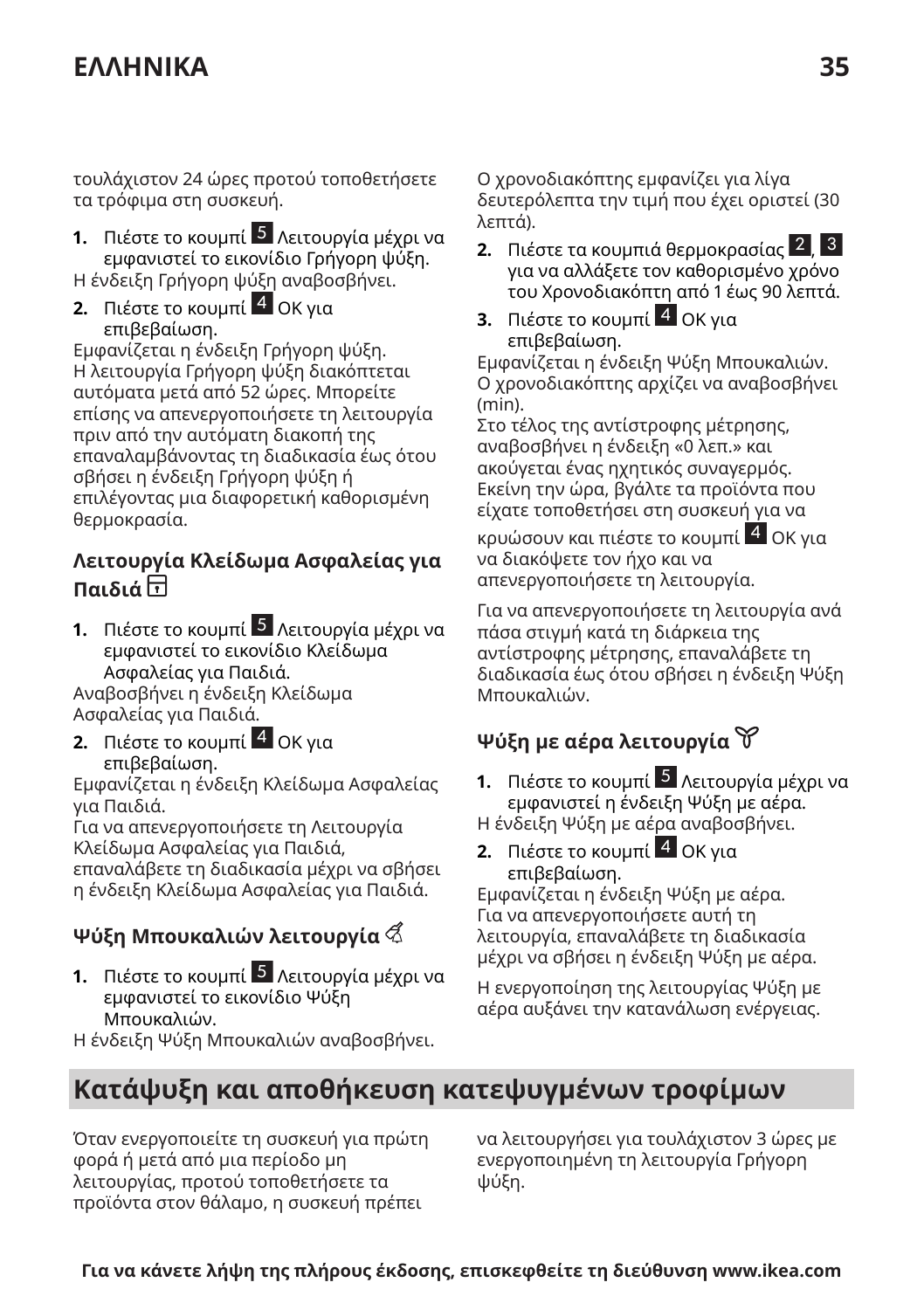Για την κατάψυξη φρέσκων τροφίμων, ενεργοποιήστε τη λειτουργία Γρήγορη ψύξη τουλάχιστον 24 ώρες προτού τοποθετήσετε τα τρόφιμα στον θάλαμο του καταψύκτη.

Αποθηκεύστε τα φρέσκα τρόφιμα ομοιόμορφα κατανεμημένα στον πρώτο από πάνω θάλαμο ή συρτάρι.

Η μέγιστη ποσότητα τροφίμων που μπορεί να καταψυχθεί χωρίς να προστεθούν επιπλέον φρέσκα τρόφιμα σε διάρκεια 24 ωρών, καθορίζεται στην πινακίδα τεχνικών χαρακτηριστικών (μια ετικέτα που βρίσκεται στο εσωτερικό της συσκευής).

Εάν πρόκειται να αποθηκευτούν μεγάλες ποσότητες τροφίμων, αφαιρέστε όλα τα συρτάρια και τοποθετήστε τα τρόφιμα στα ράφια.

Διατηρείτε τα τρόφιμα σε απόσταση τουλάχιστον 15 mm από την πόρτα.

**ΠΡΟΣΟΧΗ!** Σε περίπτωση κατά  $\Lambda$ λάθος απόψυξης, για παράδειγμα σε περίπτωση διακοπής ρεύματος, εάν το ρεύμα ήταν κομμένο για περισσότερο από την τιμή που αναγράφεται στην πινακίδα τεχνικών χαρακτηριστικών στην ενότητα «χρόνος ανόδου», τα αποψυγμένα τρόφιμα πρέπει να καταναλωθούν σύντομα ή να μαγειρευτούν αμέσως και, στη συνέχεια να κρυώσουν για να καταψυχθούν και πάλι.

# **Υποδείξεις και συμβουλές**

- Ο θάλαμος του καταψύκτη είναι εκείνος που επισημαίνεται με την ένδειξη .
- Μια καλή ρύθμιση θερμοκρασίας που διασφαλίζει τη διατήρηση των κατεψυγμένων τροφίμων είναι μια θερμοκρασία χαμηλότερη ή ίση με -18°C. Μια υψηλότερη ρύθμιση θερμοκρασίας εντός της συσκευής μπορεί να οδηγήσει σε μικρότερη διάρκεια ζωής των τροφίμων.
- Ολόκληρος ο θάλαμος καταψύκτη είναι κατάλληλος για την αποθήκευση κατεψυγμένων τροφίμων.
- Ο θάλαμος συντήρησης φρέσκων τροφίμων είναι εκείνος που επισημαίνεται (στην πινακίδα τεχνικών χαρακτηριστικών) με την ένδειξη  $\mathscr{P}d$ .
- Για να επιταχύνετε την ψύξη των τροφίμων, συνιστάται να ενεργοποιήσετε τον ανεμιστήρα. Ανατρέξτε στην ενότητα «Λειτουργία Ψύξη με αέρα». Η ενεργοποίηση του Ψύξη με αέρα επιτρέπει μεγαλύτερη ομοιομορφία των εσωτερικών θερμοκρασιών.

# **Επίλυση προβλημάτων**

Βεβαιωθείτε ότι έχετε ελέγξει τη «λίστα ελέγχου» πριν χρησιμοποιήσετε τη συσκευή σας. Εάν αντιμετωπίσετε κάποιο πρόβλημα με τη συσκευή σας, ανατρέξτε στο κεφάλαιο

# **Τεχνικά χαρακτηριστικά**

Ο κωδικός QR στην ετικέτα κατανάλωσης ενέργειας που παρέχεται με τη συσκευή

«Αντιμετώπιση προβλημάτων» στην πλήρη έκδοση του Εγχειριδίου Χρήστη που διατίθεται στη διεύθυνση: www.ikea.com.

παρέχει έναν διαδικτυακό σύνδεσμο με πληροφορίες σχετικές με την απόδοση της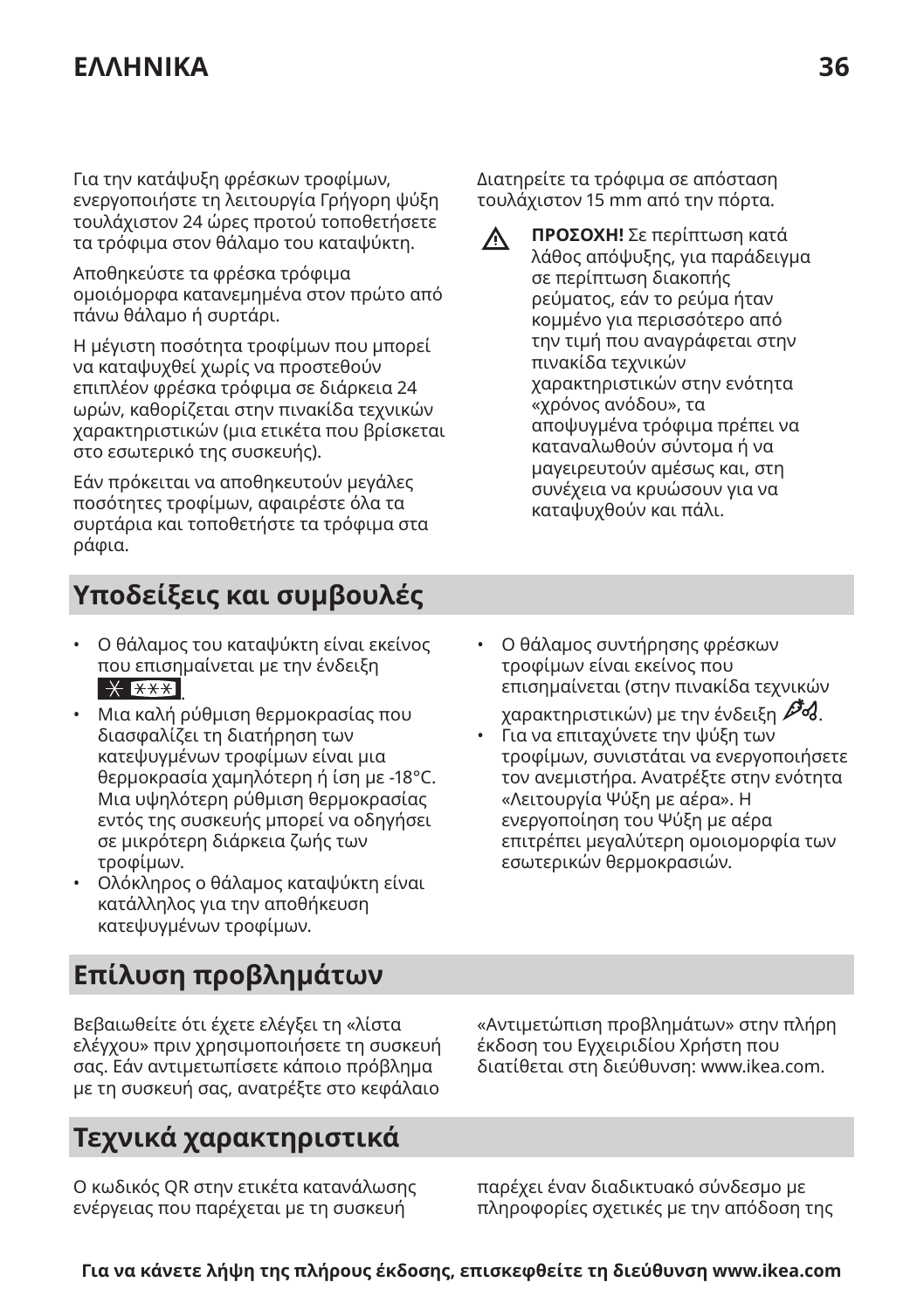συσκευής στη βάση δεδομένων EPREL της ΕΕ. Κρατήστε την ετικέτα κατανάλωσης ενέργειας μαζί με το εγχειρίδιο χρήστη και όλα τα άλλα έγγραφα που παρέχονται με τη συσκευή.

Μπορείτε επίσης να βρείτε τις ίδιες πληροφορίες στο EPREL, χρησιμοποιώντας τον σύνδεσμο *https://eprel.ec.europa.eu* και

το όνομα μοντέλου και τον κωδικό προϊόντος που θα βρείτε στην πινακίδα τεχνικών χαρακτηριστικών της συσκευής.

Ανατρέξτε στον σύνδεσμο *www.theenergylabel.eu* για λεπτομέρειες σχετικά με την ετικέτα κατανάλωσης ενέργειας.

# **Πληροφορίες για ιδρύματα δοκιμών**

Η εγκατάσταση και προετοιμασία της συσκευής για οποιαδήποτε πιστοποίηση EcoDesign θα συμμορφώνεται με το πρότυπο EN 62552. Οι απαιτήσεις εξαερισμού, οι διαστάσεις εσοχής και οι ελάχιστες αποστάσεις του πίσω μέρους θα είναι όπως αναφέρονται σε αυτό το Εγχειρίδιο Χρήστη. Επικοινωνήστε με τον κατασκευαστή για περαιτέρω πληροφορίες, συμπεριλαμβανομένων των σχεδίων φορτίου.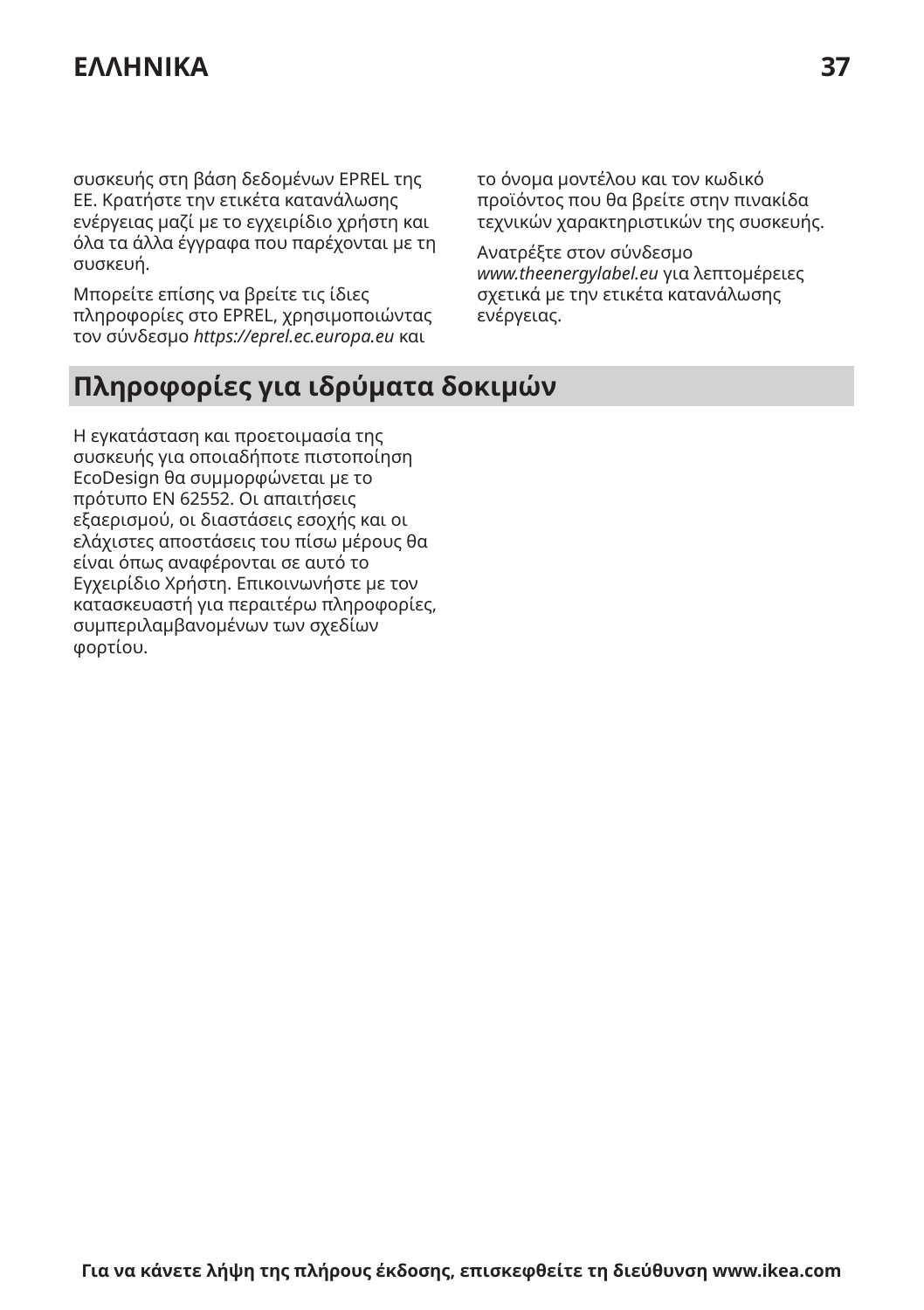# <span id="page-37-0"></span>**Descrizione del prodotto**



- 1 Raffreddamento a ventola con lampada LED
- 2 Pannello dei comandi
- 3 Ripiani per porta
- 4 Ripiano per bottiglie
- 5 Cassetto della verdura
- 6 Cassetti del congelatore
- 7 Cassetto di congelamento
- 8 Ripiano scorrevole con contenitori
- 9 Targhetta identificativa
- 10 Zona extra
- 11 Mezzo-ripiano estensibile
- 12 Ripiani in vetro
	- Zona meno fredda
	- Zona temperatura intermedia

Zona più fredda

#### **Indicatore della temperatura**



Per una corretta conservazione degli alimenti, il frigorifero è dotato dell'indicatore della temperatura. Il simbolo sulla parete laterale dell'apparecchiatura indica la zona più fredda del frigorifero.

Se compare OK (A), mettere gli alimenti freschi nella zona indicata dal simbolo, in caso contrario (B), attendere almeno 12 ore e controllare se compare OK (A).

Qualora non compaia ancora OK (B), regolare il controllo su un'impostazione più fredda.

#### **Pulizia dell'interno**

Prima di utilizzare l'apparecchiatura per la prima volta, lavare l'interno e gli accessori con acqua tiepida e sapone neutro per eliminare il tipico odore dei prodotti nuovi, quindi asciugare accuratamente.

 $\Lambda$ 

**ATTENZIONE!** Non usare detergenti, polveri abrasive, detergenti a base di cloro od olio, dato che potrebbero danneggiare le finiture.



**ATTENZIONE!** Gli accessori e i componenti dell'apparecchiatura non sono lavabili in lavastoviglie.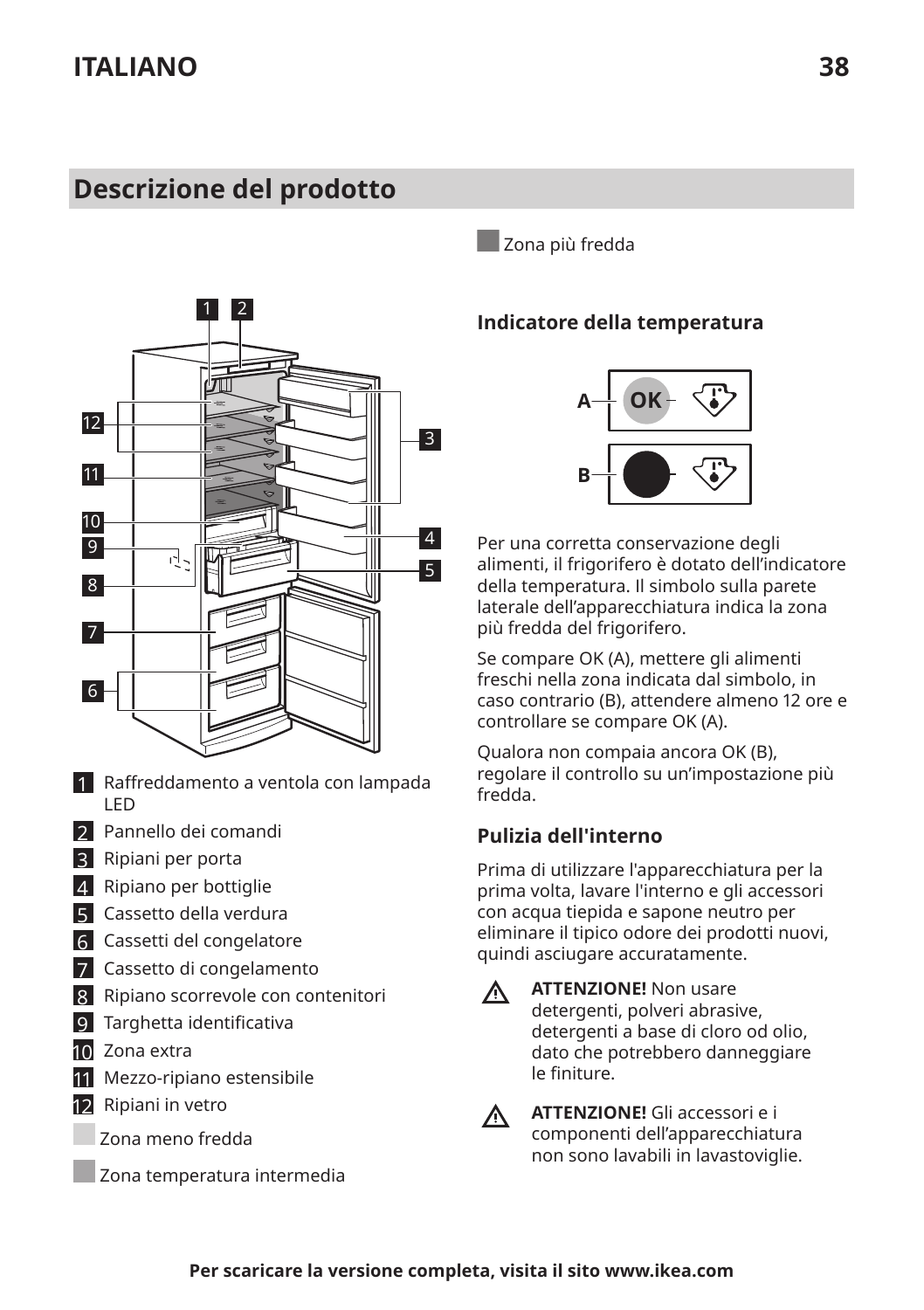### **Installazione**



**AVVERTENZA!** Fare riferimento ai capitoli sulla sicurezza.



**AVVERTENZA!** Per l'installazione dell'apparecchio, fare riferimento al documento di istruzioni per l'installazione.



**AVVERTENZA!** Fissare l'apparecchio secondo le istruzioni di installazione per evitare il rischio di instabilità dell'apparecchio.

#### **Posizione**

Questa apparecchiatura deve essere installata in una posizione interna asciutta e ben ventilata. Non installare l'apparecchiatura nelle vicinanze di fonti di calore (forno, stufe, termosifoni, fornelli o piani di cottura) o in luoghi esposti alla luce solare diretta.

Quest'elettrodomestico è destinato a essere utilizzato a temperature ambiente che vanno da 10°C a 43°C.



Il corretto funzionamento dell'apparecchiatura può essere garantito solo nel rispetto delle temperature indicate.

- In caso di dubbi sul luogo di G) installazione dell'apparecchiatura, contattare il venditore, il nostro Centro di Assistenza o il Centro di Assistenza Autorizzato più vicino.
- Deve essere possibile scollegare  $(i)$ l'apparecchiatura dalla rete elettrica. Eseguire perciò l'installazione facendo sì che la spina rimanga facilmente accessibile.

#### **Elenco controlli di ispezione**

Si prega di attenersi all'elenco dei controlli di ispezione prima di utilizzare l'apparecchiatura. Se una delle risposte è "NO", seguire l'azione pertinente. Ricordarsi di annotare il numero di serie e il numero di articolo del prodotto, come richiesto e di allegare la ricevuta a questa pagina.

Numero di serie del prodotto (Ser. No.):

Numero articolo prodotto (Art. No.):

Data di acquisto:



Ser. No.

| Da controllare                                                                                                     | Se la risposta è NO                                                                 |
|--------------------------------------------------------------------------------------------------------------------|-------------------------------------------------------------------------------------|
| Accertarsi che il tu-<br>bo și trovi all'interno<br>della vaschetta di<br>evaporazione.                            | Posizionare il tubo<br>all'interno della va-<br>schetta di evapora-<br>zione.       |
| Assicurarsi che la<br>quarnizione sigilli<br>completamente at-<br>torno alla porta<br>quando la porta è<br>chiusa. | Fare riferimento alle<br>istruzioni di montag-<br>gio: allineamento<br>della porta. |
| Controllare che non<br>vi siano collisioni tra<br>parti/mobili durante<br>l'apertura e chiusura<br>della porta.    | Fare riferimento alle<br>istruzioni di montag-<br>gio: allineamento<br>della porta. |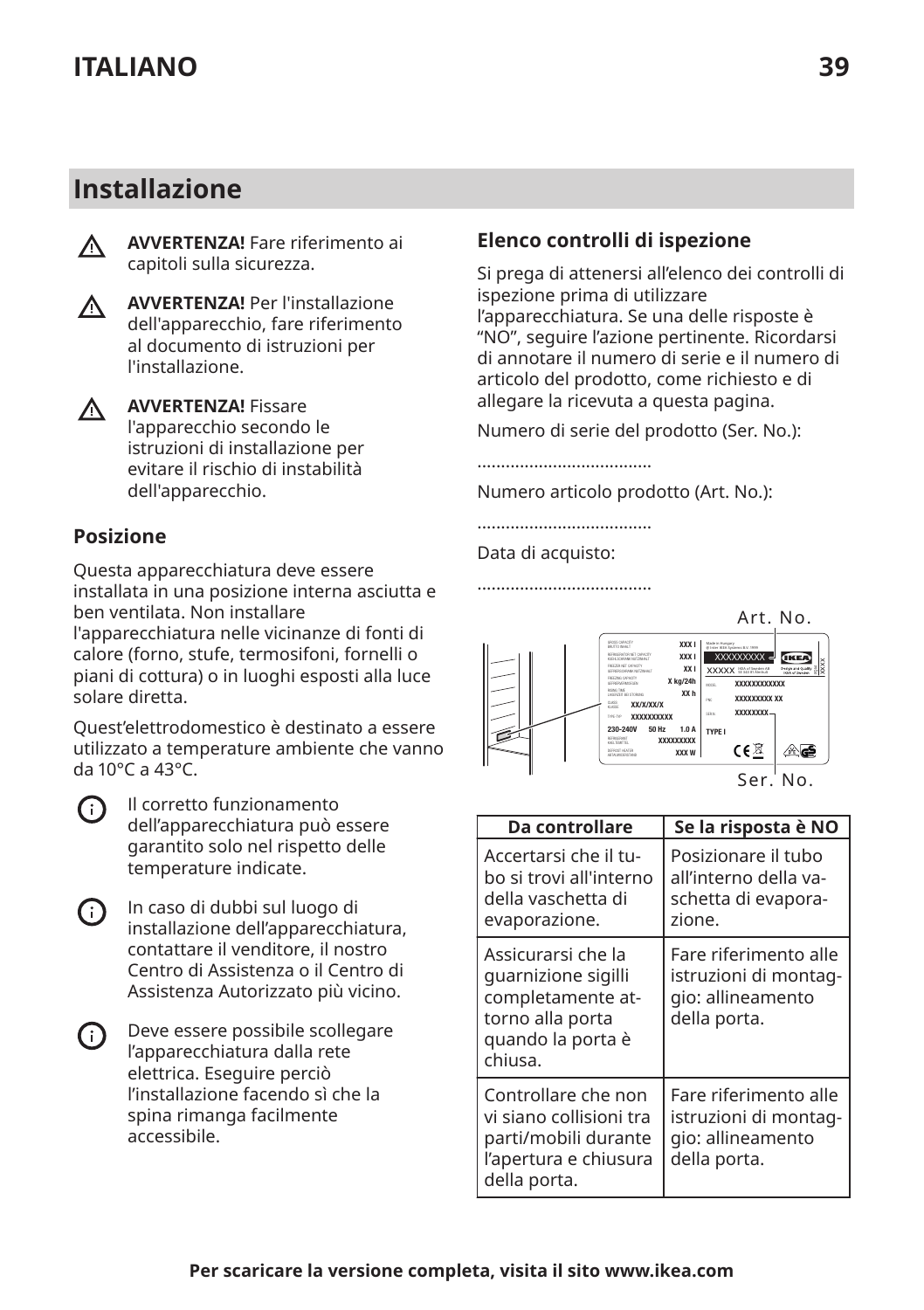| Da controllare                                                                                                                                                                                                                 | Se la risposta è NO                                                                    |
|--------------------------------------------------------------------------------------------------------------------------------------------------------------------------------------------------------------------------------|----------------------------------------------------------------------------------------|
| Installare l'apparec-<br>chiatura nella strut-<br>tura integrata.                                                                                                                                                              | Attenersi alle istru-<br>zioni di montaggio<br>per l'installazione<br>corretta.        |
| Assicurarsi che in fa-<br>se di prima installa-<br>zione o dopo aver<br>invertito la porta,<br>l'apparecchiatura ri-<br>manga in posizione<br>verticale per almeno<br>4 ore prima di colle-<br>garla alla rete elet-<br>trica. | Attendere 4 ore pri-<br>ma di collegare l'ap-<br>parecchiatura alla<br>rete elettrica. |

# **Pannello dei comandi**



È possibile modificare le impostazioni audio predefinite dei tasti premendo contemporaneamente il tasto Funzione e il

#### **Display**



- 1 Display
- 2 Tasto temperatura più calda congelatore
- 3 Tasto temperatura più fresca congelatore
- 4 Tasto OK
- **5** Tasto Funzione
- 6 Tasto temperatura più calda frigorifero
- 7 Tasto temperatura più fresca frigorifero
- 8 Tasto ON/OFF

tasto temperatura più fresca per pochi secondi. La modifica è reversibile.

- **A.** Spia vano frigorifero
- **B.** Spia della temperatura del frigorifero e spia del timer
- **C.** Spia del frigorifero 0ff
- **D.** Spia Funzione Shopping
- **E.** Spia Funzione Vacanza
- **F.** Spia Funzione Congelamento rapido
- **G.** Spia della temperatura del congelatore
- **H.** Spia vano congelatore
- **I.** Spia allarme

#### **Per scaricare la versione completa, visita il sito www.ikea.com**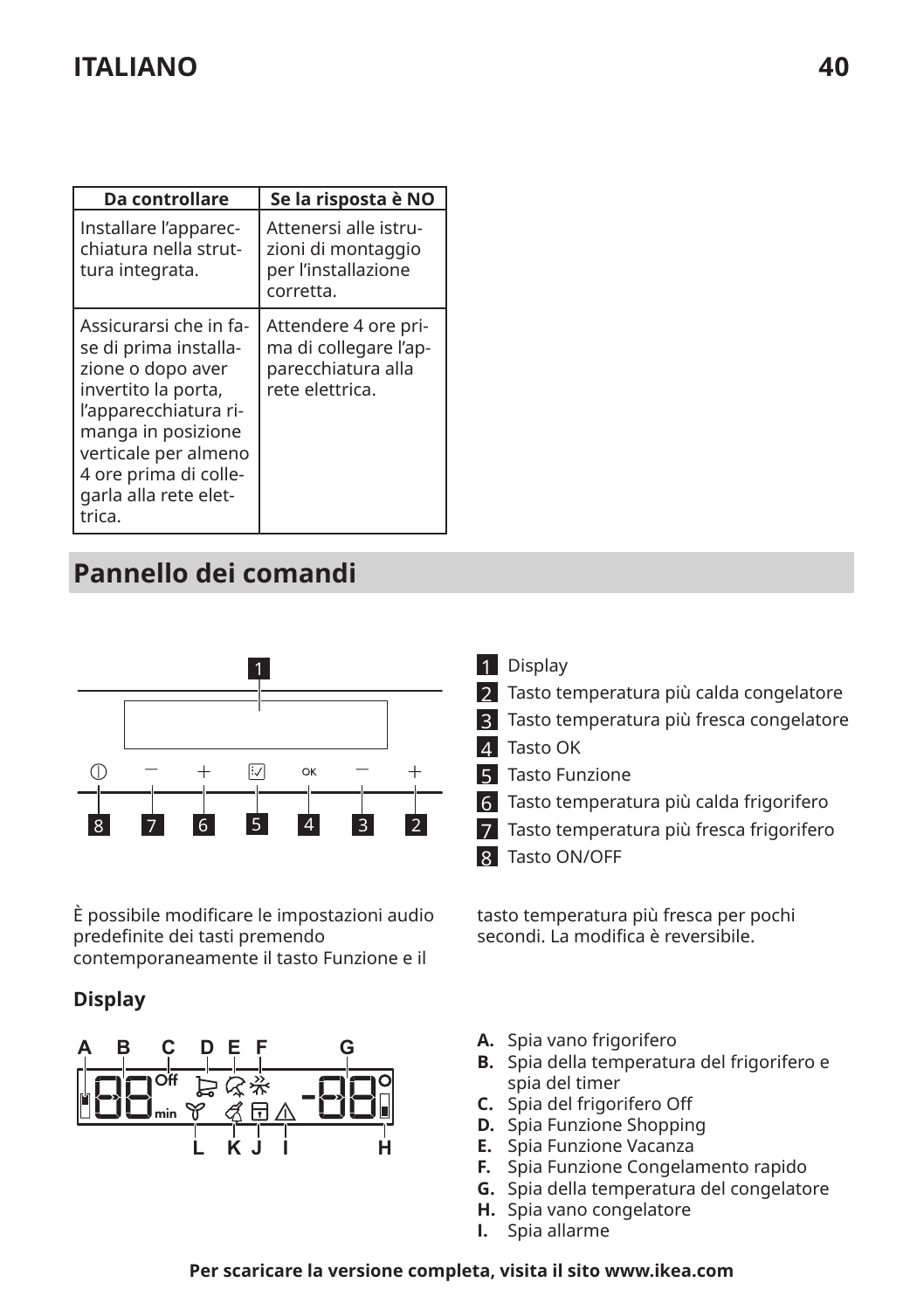- **J.** Indicatore della funzione Sicurezza bambini.
- **K.** Spia Funzione Raffreddamento bevande

#### **Accensione**

- **1.** Collegare la spina alla presa di alimentazione.
- **2.** Premere il tasto 8 ON/OFF se il display è spento.

Le spie della temperatura mostrano la temperatura predefinita

#### **Spegnimento**

Premere il tasto 8 ON/OFF per 3 secondi. Il display si spegne.

Per scollegare l'apparecchiatura dalla corrente elettrica, staccare la spina dalla presa di alimentazione.

#### **Accensione e spegnimento del vano frigorifero**

Per accendere il vano frigorifero premere uno dei tasti di temperatura del frigorifero.

Per spegnere solo il vano frigo mantenendo il congelatore acceso:

**1.** Premere il tasto 5 Funzione finché non appare l'icona del vano frigorifero.

La spia 0ff del frigorifero e quella del vano frigorifero lampeggiano.

La spia della temperatura del frigorifero visualizza dei trattini.

**2.** Premere il tasto 4 OK per confermare. La spia 0ff del frigorifero si accende e la spia del vano frigorifero si spegne.

#### **Regolazione della temperatura**

Impostare la temperatura premendo il tasto di regolazione della temperatura. Le spie della temperatura mostrano la temperatura impostata.

La temperatura impostata consigliata è:

- +4 °C per il frigorifero
- -18 °C per il congelatore

**L.** Spia Funzione Raffreddamento a ventola

La temperatura impostata verrà raggiunta entro 24 ore. Dopo un'interruzione di corrente la temperatura impostata rimane memorizzata.

### **Funzione Shopping**

**1.** Premere il tasto 5 Funzione finché non appare l'icona Shopping.

La spia Shopping lampeggia.

**2.** Premere il tasto 4 OK per confermare. Viene visualizzata la spia Shopping. La ventola si attiva automaticamente per la durata della funzione.

Questa funzione si arresta automaticamente dopo circa 6 ore. È anche possibile disattivare la funzione ripetendo la procedura o selezionando una diversa temperatura del frigorifero.

### **Funzione Vacanza**

**1.** Premere il tasto 5 Funzione finché non appare l'icona Vacanza.

La spia Vacanza lampeggia. La spia della temperatura del frigorifero visualizza la temperatura impostata.

**2.** Premere il tasto 4 OK per confermare. Viene visualizzato l'indicatore Vacanza. La funzione si spegne dopo che si seleziona una temperatura frigorifero diversa.

### **Funzione Congelamento rapido**

Per congelare alimenti freschi, attivare la funzione Congelamento rapido almeno 24 ore prima di introdurli nell'apparecchiatura.

**1.** Premere il tasto 5 Funzione finché non appare l'icona Congelamento rapido. La spia Congelamento rapido lampeggia.

**2.** Premere il tasto 4 OK per confermare. Viene visualizzato l'indicatore Congelamento rapido.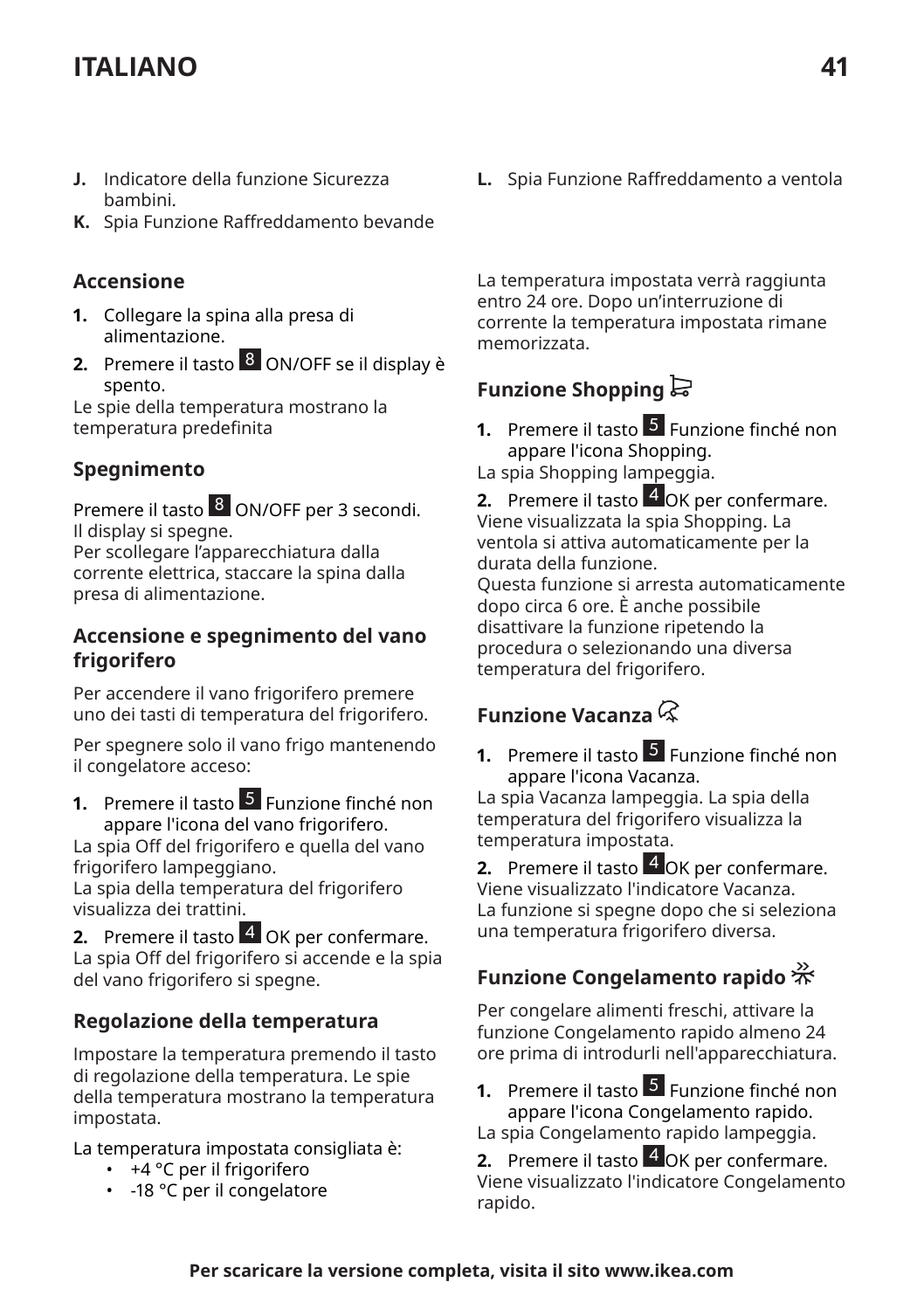La funzione Congelamento rapido si interrompe automaticamente dopo 52 ore. È anche possibile disattivare la funzione ripetendo la procedura finché la spia Congelamento rapido non si spegne o selezionando una diversa temperatura.

### **Funzione Sicurezza bambini**

**1.** Premere il tasto 5 Funzione fino a che non compare l'icona Sicurezza bambini. La spia Sicurezza bambini lampeggia.

**2.** Premere il tasto 4 OK per confermare. Viene visualizzata la spia Sicurezza bambini. Per disattivare la funzione Sicurezza bambini ripetere la procedura fino a che non scompare la spia Sicurezza bambini.

#### **Funzione Raffreddamento bevande**  $\triangle$

**1.** Premere il tasto 5 Funzione finché non appare l'icona Raffreddamento bevande. La spia Raffreddamento bevande lampeggia. Il Timer visualizza il valore impostato (30 minuti) per alcuni secondi.

**2.** Premere i tasti Temperatura 2, 3 per modificare il valore del timer da 1 a 90 minuti.

**3.** Premere il tasto 4 OK per confermare. Viene visualizzato l'indicatore Raffreddamento bevande.

Il timer inizia a lampeggiare (min). Al termine del conto alla rovescia la spia "0 min" lampeggia e viene emesso un segnale acustico. A questo punto, rimuovere i prodotti sistemati all'interno dell'apparecchiatura a raffreddare e premere

il tasto <sup>4</sup> OK per spegnere il segnale acustico e disattivare la funzione.

Per disattivare la funzione in qualsiasi momento durante il conto alla rovescia ripetere la procedura fino a quando l'icona Raffreddamento bevande non si spegne.

# Funzione Raffreddamento a ventola<br> $\varphi$

**1.** Premere il tasto 5 Funzione fino a che non compare la spia Raffreddamento a ventola.

La spia Raffreddamento a ventola lampeggia.

**2.** Premere il tasto 4 OK per confermare. Viene visualizzato l'indicatore Raffreddamento a ventola.

Per terminare la funzione, ripetere la procedura finché la spia Raffreddamento a ventola non si spegne.

L'attivazione della funzione Raffreddamento a ventola aumenta il consumo energetico.

### **Congelamento e conservazione di alimenti surgelati**

Al primo avvio o dopo un periodo di non utilizzo, lasciare in funzione l'apparecchiatura per almeno 3 ore attivando la funzione Congelamento rapido prima di introdurre gli alimenti.

Per congelare alimenti freschi, attivare la Funzione Congelamento rapido almeno 24 ore prima di introdurli nel vano congelatore.

Conservare gli alimenti freschi distribuiti uniformemente nel primo scomparto o cassetto dall'alto.

La quantità massima di cibo che può essere congelata, senza l'aggiunta di altri alimenti

freschi per 24 ore, è indicata sulla targhetta (un'etichetta situata all'interno dell'apparecchiatura).

Per conservare grandi quantità di cibo, rimuovere tutti i cassetti e collocare gli alimenti sui ripiani.

Il cibo deve trovarsi ad una distanza di 15 mm dalla porta.

#### **Per scaricare la versione completa, visita il sito www.ikea.com**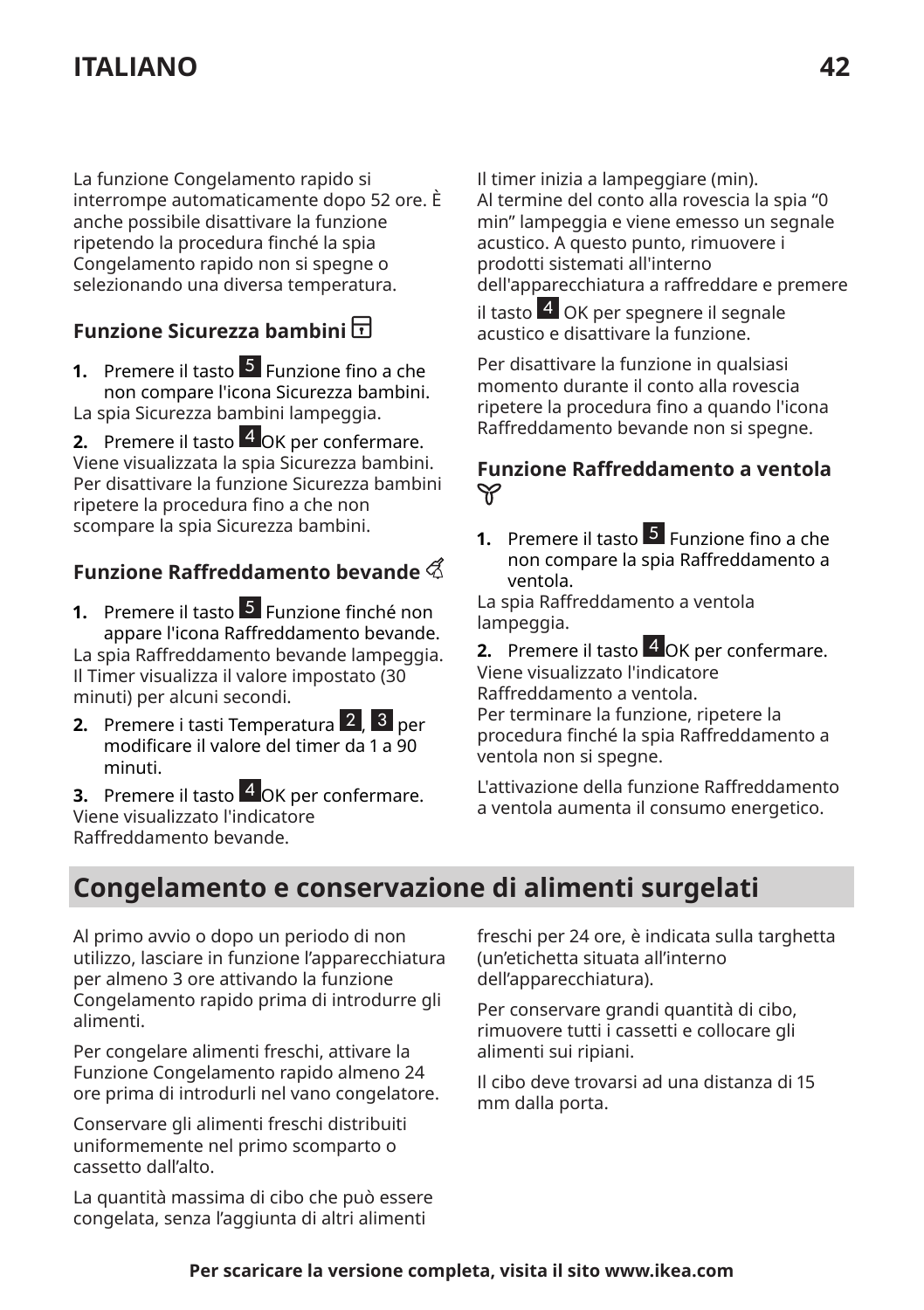$\wedge$ **ATTENZIONE!** In caso di scongelamento accidentale, ad esempio a causa di un'interruzione di corrente, se la corrente è rimasta spenta più a lungo del valore indicato sulla targhetta sotto "tempo di risalita", gli alimenti scongelati devono essere consumati rapidamente o cotti immediatamente, poi raffreddati e quindi ricongelati.

# **Consigli e suggerimenti**

- Il vano congelatore è quello contrassegnato con  $\overline{X}$   $\overline{X}$
- Una buona impostazione della temperatura che garantisce la conservazione degli alimenti congelati è una temperatura inferiore o uguale a -18 °C.

L'impostazione di una temperatura più elevata all'interno dell'apparecchiatura può portare a una minore durata di conservazione.

• L'intero scomparto del congelatore è adatto alla conservazione di prodotti alimentari surgelati.

# **Risoluzione dei problemi**

Prima di utilizzare l'apparecchiatura, attenersi all'elenco dei controlli di ispezione. In caso di problemi con l'apparecchiatura consultare il capitolo "Risoluzione dei

problemi" nella versione completa del Manuale d'uso disponibile su: www.ikea.com.

# **Dati tecnici**

Il codice QR sull'etichetta energetica fornita con l'apparecchiatura riporta un link web alle informazioni correlate al funzionamento di questa apparecchiatura

nella banca dati EPREL dell'UE. Conservare l'etichetta energetica come riferimento insieme al manuale d'uso e a tutti gli altri documenti forniti con questa apparecchiatura.

È possibile trovare le stesse informazioni anche in EPREL utilizzando il link *https:// eprel.ec.europa.eu* e il nome del modello e il numero di prodotto che si trovano sulla targhetta dell'apparecchiatura.

Per informazioni dettagliate sull'etichetta energetica, vedere il sito *www.theenergylabel.eu*.

- Il comparto alimenti freschi è quello contrassegnato (sulla targhetta dei dati)  $\cos \beta \lambda$
- Per accelerare il raffreddamento degli alimenti, si consiglia di accendere la ventola. Fare riferimento alla "Funzione Raffreddamento a ventola". L'attivazione di Raffreddamento a ventola permette una maggiore omogeneizzazione delle temperature interne.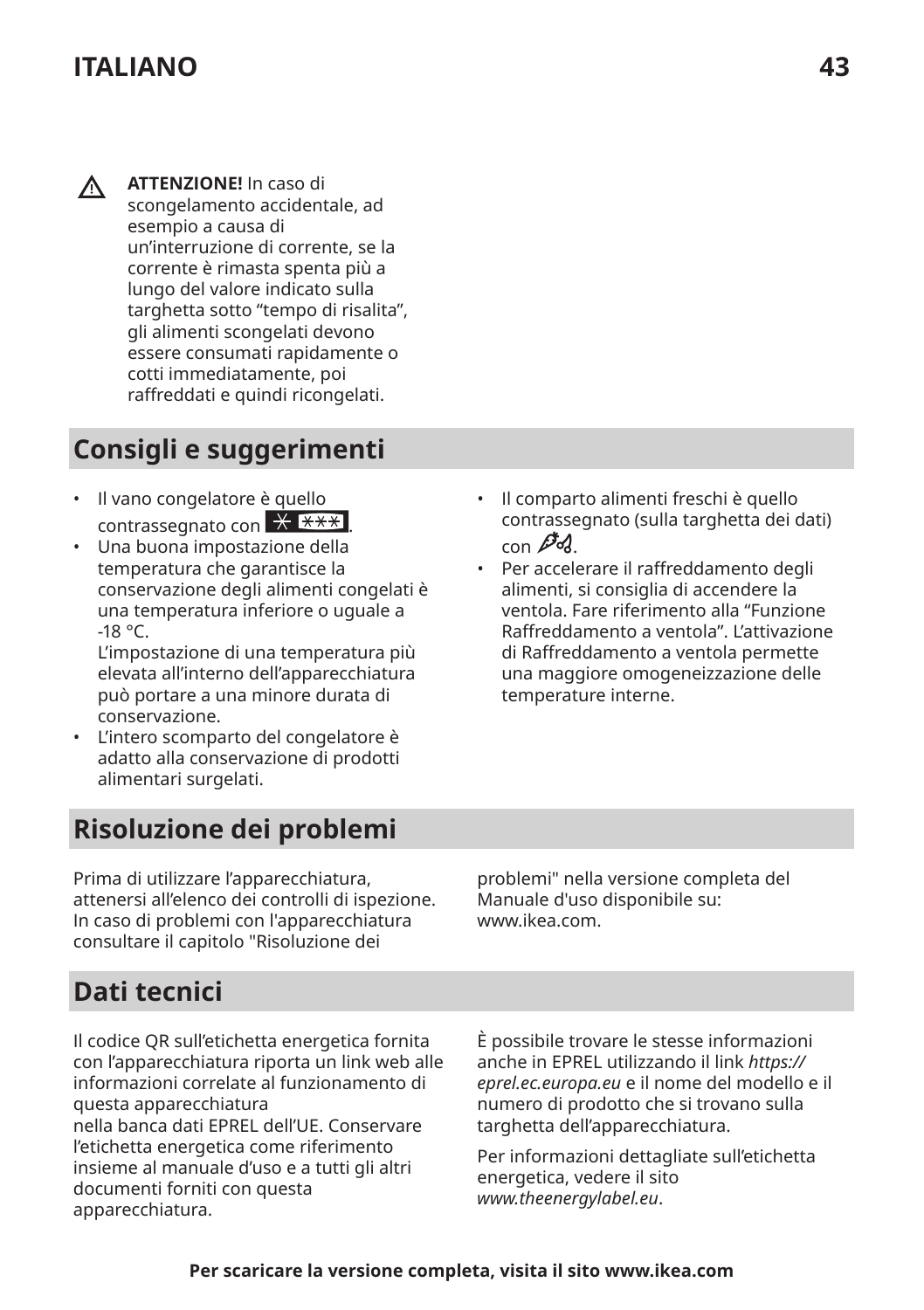# **Informazioni per gli istituti di test**

L'installazione e la preparazione dell'apparecchiatura per qualsiasi verifica di EcoDesign devono essere conformi alla normativa EN 62552. I requisiti di ventilazione, le dimensioni dell'incavo e le distanze minime dalla parte posteriore devono essere conformi a quanto indicato nel presente manuale d'uso al capitolo Installazione. Si prega di contattare il produttore per qualsiasi altra informazione, compresi i piani di carico.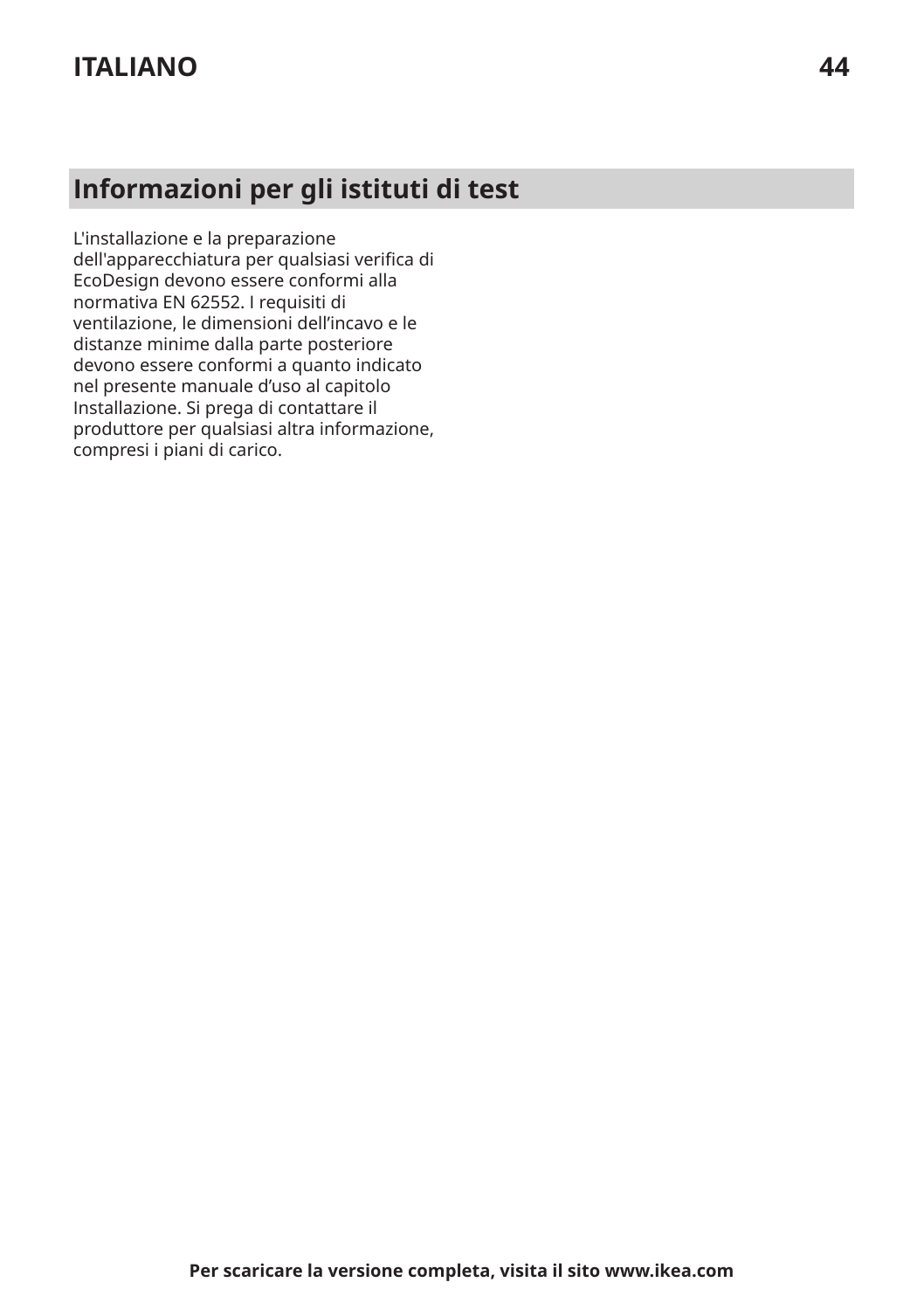### <span id="page-44-0"></span>**Opis urządzenia**



- 1 Wentylator chłodzący z oświetleniem LED
- 2 Panel sterowania
- 3 Balkoniki drzwiowe
- 4 Półka na butelki
- 5 Szuflada na warzywa
- 6 Szuflady zamrażarki
- 7 Szuflada mrożąca
- 8 Wysuwana półka z pojemnikami
- 9 Tabliczka znamionowa
- 10 Dodatkowa strefa
- 11 Wysuwana dzielona półka
- 12 Szklane półki
- Strefa najwyższej temperatury
- Strefa pośredniej temperatury
- Strefa najniższej temperatury

#### **Wskaźnik temperatury**



Chłodziarka ma wskaźnik temperatury umożliwiający prawidłowe przechowywanie żywności. Symbol na bocznej ściance urządzenia wskazuje najchłodniejsze miejsce w chłodziarce.

Jeśli widoczny jest symbol OK (A), należy umieścić w tym miejscu świeżą żywność. W przeciwnym razie (B) odczekać co najmniej 12 godzin i sprawdzić, czy symbol OK (A) jest już widoczny.

Jeśli symbol OK nadal nie jest widoczny (B), należy wybrać niższe ustawienie temperatury.

#### **Czyszczenie wnętrza**

W celu usunięcia zapachu nowego produktu, przed pierwszym uruchomieniem urządzenia, należy umyć jego wnętrze i znajdujące się w nim akcesoria letnią wodą z dodatkiem neutralnego środka czyszczącego, a następnie dokładnie osuszyć.

**UWAGA!** Nie należy stosować  $\Lambda$ żrących detergentów, materiałów ściernych, środków na bazie chloru lub oleju, ponieważ mogłoby to spowodować uszkodzenie powierzchni urządzenia.



**UWAGA!** Akcesoria oraz części urządzenia nie nadają się do mycia w zmywarce.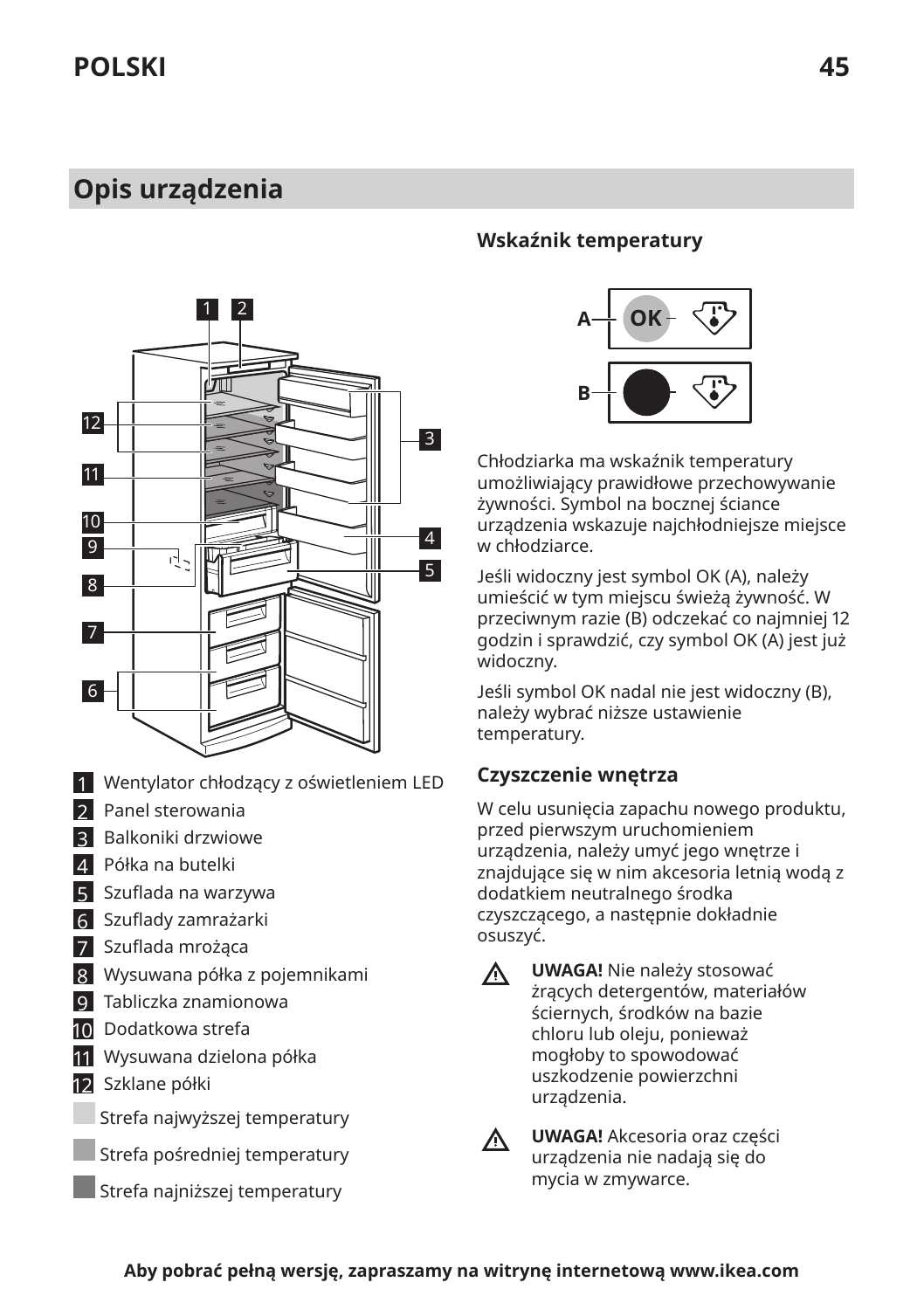### **Instalacja**

- **OSTRZEŻENIE!** Patrz rozdział ∧ dotyczący bezpieczeństwa.
- **OSTRZEŻENIE!** Aby zainstalować ∧ urządzenie, należy zapoznać się z instrukcją instalacji.
- **OSTRZEŻENIE!** Przymocować  $\Lambda$ urządzenie zgodnie z instrukcją instalacji, aby uniknąć zagrożenia związanego z jego niestabilnością.

### **Lokalizacja**

Urządzenie to powinno być zainstalowane w suchym, dobrze wietrzonym pomieszczeniu. Nie instalować urządzenia w pobliżu źródła ciepła (piekarnika, kuchenki, grzejników, kuchenek lub płyt grzejnych) ani w miejscu narażonym na bezpośrednie działanie promieni słonecznych.

Urządzenie jest przeznaczone do eksploatacji w temperaturze otoczenia od 10°C do 43°C.

Prawidłowe działanie urządzenia G) można zagwarantować tylko w określonym zakresie temperatury.

- W razie wątpliwości dotyczących G) miejsca instalacji urządzenia należy skontaktować się z dostawcą, działem obsługi klienta lub najbliższym autoryzowanym centrum serwisowym.
- Należy zapewnić możliwość (i) odłączenia urządzenia od źródła zasilania. Dlatego po zainstalowaniu urządzenia musi być łatwy dostęp do wtyczki.

#### **Lista kontrolna inspekcji**

Przed przystąpieniem do eksploatacji urządzenia należy zapoznać się z listą kontrolną. Jeśli którakolwiek z odpowiedzi brzmi "NIE", należy wykonać odpowiednie czynności. Należy zapisać numer seryjny

produktu i numer produktu zgodnie z potrzebą i załączyć rachunek na tej stronie.

Numer seryjny produktu (Ser. No.):

.....................................

Numer produktu (Art. No.):

.....................................

Data zakupu:

.....................................



| Do sprawdzenia                                                                                           | Jeśli odpowiedź<br>brzmi NIE                          |
|----------------------------------------------------------------------------------------------------------|-------------------------------------------------------|
| Sprawdzić, czy pro-<br>bówka znajduje się<br>wewnatrz tacy pa-<br>rownika.                               | Umieścić rurę w po-<br>jemniku na skropli-<br>ny.     |
| Po zamknięciu drzwi<br>upewnić się, że usz-<br>czelka jest szczelna.                                     | Patrz instrukcja<br>montażu – wyrówna-<br>nie drzwi.  |
| Sprawdzić, czy nie<br>ma kolizji między<br>częściami/meblami<br>podczas otwierania i<br>zamykania drzwi. | Patrz instrukcja<br>montażu – wyrówna-<br>nie drzwi.  |
| Zainstalować urzą-<br>dzenie w zabudowie.                                                                | Należy postępować<br>zgodnie z instrukcją<br>montażu. |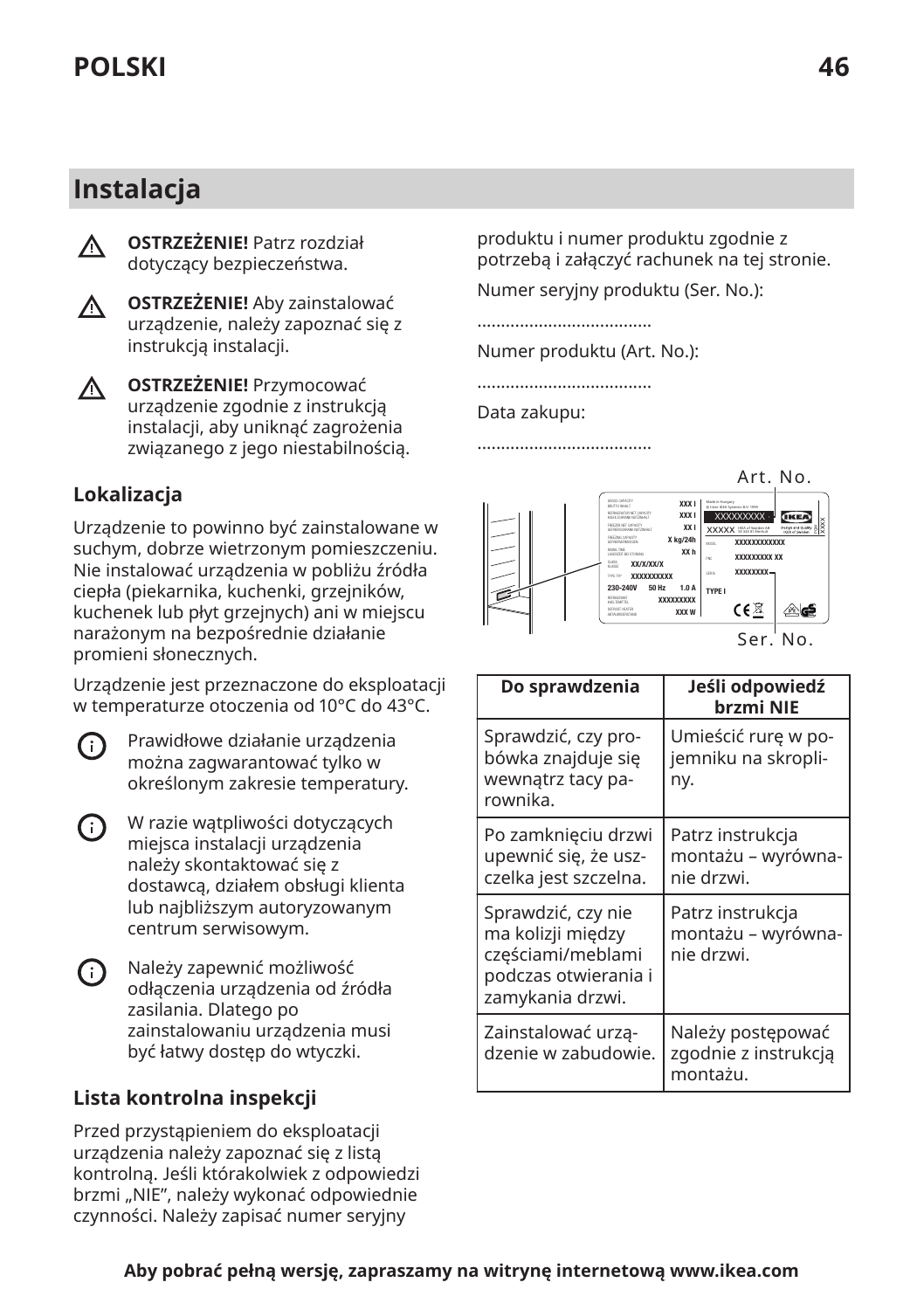| Do sprawdzenia                                                                                                                                                                                                         | Jeśli odpowiedź<br>brzmi NIE                                              |
|------------------------------------------------------------------------------------------------------------------------------------------------------------------------------------------------------------------------|---------------------------------------------------------------------------|
| Przed podłączeniem<br>do zasilania upewnić<br>się, że podczas<br>pierwszej instalacji<br>lub po zmianie kie-<br>runku otwierania<br>drzwi urządzenie<br>stoi w pozycji piono-<br>wej przez co naj-<br>mniej 4 godziny. | Odczekać 4 godziny<br>przed podłączeniem<br>urządzenia do zasi-<br>lania. |

# **Panel sterowania**



Można zmienić zdefiniowany dźwięk przycisków, naciskając jednocześnie i przytrzymując przez kilka sekund Funkcja

#### **Wyświetlacz**





- 2 Przycisk podwyższania temperatury zamrażarki
- 3 Przycisk obniżania temperatury zamrażarki
- 4 Przycisk OK
- 5 Przycisk Funkcja
- 6 Przycisk podwyższania temperatury chłodziarki
- 7 Przycisk obniżania temperatury chłodziarki
- 8 Przycisk ON/OFF

i przycisk obniżania temperatury. Zmianę można anulować

- **A.** Wskaźnik komory chłodziarki
- **B.** Wskaźnik temperatury chłodziarki i wskaźnik minutnika
- **C.** Wskaźnik 0ff chłodziarki
- **D.** Wskaźnik funkcji Zakupy
- **E.** Wskaźnik funkcji Wakacje
- **F.** Wskaźnik funkcji Szybkie zamrażanie
- **G.** Wskaźnik temperatury zamrażarki
- **H.** Wskaźnik komory zamrażarki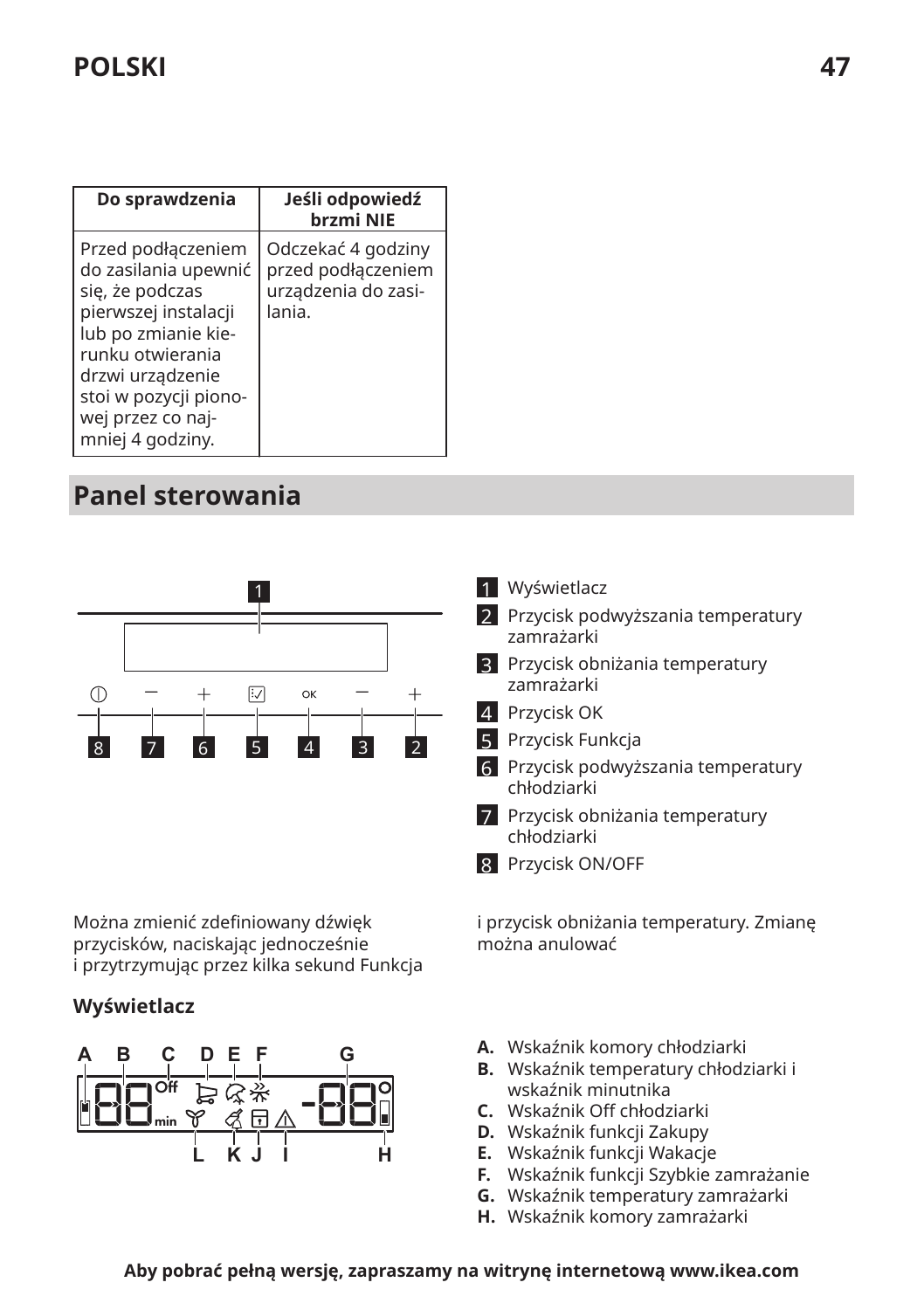# **POLSKI 48**

- **I.** Wskaźnik alarmu
- **J.** Wskaźnik funkcji Blokada uruchomienia
- **K.** Wskaźnik funkcji Chłodzenie napojów

#### **Włączanie**

- **1.** Podłączyć wtyczkę zasilania do gniazda sieci elektrycznej.
- **2.** Jeśli wyświetlacz jest wyłączony, należy nacisnąć przycisk 8 ON/OFF.

Wskaźniki temperatury wskażą domyślną temperaturę.

### **Wyłączanie**

Nacisnąć przycisk 8 ON/OFF i przytrzymać przez 3 sekundy.

Wyświetlacz wyłączy się.

Aby odłączyć urządzenie od zasilania, należy wyjąć wtyczkę elektryczną z gniazda zasilającego.

#### **Włączanie i wyłączanie komory chłodziarki**

Aby włączyć komorę chłodziarki, należy nacisnąć jeden z przycisków regulacji temperatury chłodziarki.

Możliwe jest wyłączenie samej chłodziarki i pozostawienie włączonej zamrażarki:

**1.** Naciskać przycisk <sup>5</sup> Funkcja, aż pojawi się symbol chłodziarki.

Wskaźnik 0ff chłodziarki i wskaźnik komory chłodziarki zaczną migać.

Wskaźnik temperatury chłodziarki pokazuje kreski.

**2.** Nacisnąć przycisk 4 OK, aby potwierdzić.

Pojawi się wskaźnik 0ff chłodziarki i komora chłodziarki wyłączy się.

### **Regulacja temperatury**

Ustawić temperaturę, naciskając przyciski regulacji temperatury. Wskaźniki temperatury wskażą ustawioną temperaturę.

#### Zalecana temperatura:

• +4°C dla chłodziarki

**L.** Wskaźnik funkcji Wentylator chłodzący

#### • -18°C dla zamrażarki

Ustawiona temperatura zostanie osiągnięta w ciągu 24 godzin. Po awarii zasilania ustawiona temperatura pozostaje zapisana.

### **Zakupy Funkcja**

- **1.** Naciskać przycisk 5 Funkcja, aż wyświetli się symbol Zakupy. Wskaźnik Zakupy zacznie migać.
- **2.** Nacisnąć przycisk 4 OK, aby potwierdzić wybór.

Pojawi się wskaźnik Zakupy. Na czas działania funkcji samoczynnie włączy się wentylator.

Funkcja wyłączy się automatycznie po ok. 6 godzinach. Można też wyłączyć funkcję powtarzając opisaną wyżej procedurę lub ustawiając inną temperaturę chłodziarki.

### **Wakacje Funkcja**

- **1.** Naciskać przycisk <sup>5</sup> Funkcja, aż wyświetli się symbol Wakacje. Wskaźnik Wakacje zacznie migać. Wskaźnik temperatury chłodziarki wskazuje ustawioną temperaturę.
- **2.** Nacisnąć przycisk 4 OK, aby potwierdzić wybór.

Wskaźnik Wakacje jest widoczny. Funkcja wyłącza się po wybraniu innego ustawienia temperatury w chłodziarce.

### **Szybkie zamrażanie Funkcja**

Aby zamrozić świeżą żywność, należy włączyć funkcję Szybkie zamrażanie co najmniej 24 godziny przed umieszczeniem żywności w urządzeniu.

- **1.** Naciskać przycisk 5 Funkcja, aż wyświetli się symbol Szybkie zamrażanie. Wskaźnik Szybkie zamrażanie zacznie migać.
- **2.** Nacisnąć przycisk 4 OK, aby potwierdzić wybór.

### **Aby pobrać pełną wersję, zapraszamy na witrynę internetową www.ikea.com**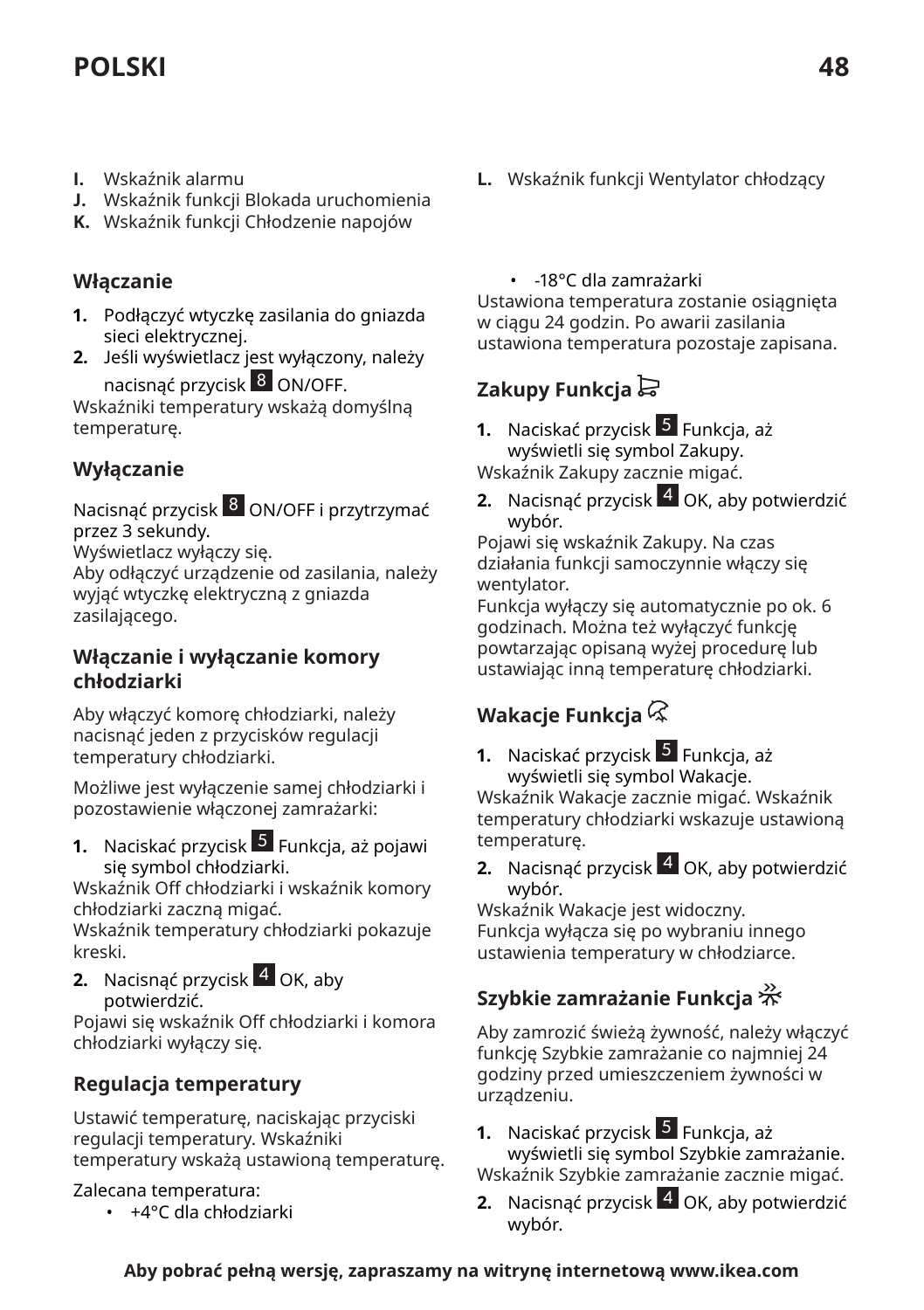Wskaźnik Szybkie zamrażanie jest widoczny. Funkcja Szybkie zamrażanie wyłącza się automatycznie po 52 godzinach. Funkcję tę można też wyłączyć powtarzając opisaną wyżej procedurę, aż zgaśnie wskaźnik Szybkie zamrażanie lub ustawiając inną temperaturę.

### **Funkcja Blokada uruchomienia**

**1.** Naciskać przycisk <sup>5</sup> Funkcja, aż pojawi się symbol funkcji Blokada uruchomienia.

Wskaźnik blokady uruchomienia zacznie migać.

**2.** Nacisnąć przycisk 4 OK, aby potwierdzić wybór.

Pojawi się wskaźnik blokady uruchomienia. Aby wyłączyć funkcję Blokada uruchomienia, należy powtórzyć opisanej wyżej czynności, aż zniknie symbol funkcji Blokada uruchomienia.

### **Chłodzenie napojów Funkcja**

**1.** Naciskać przycisk 5 Funkcja, aż wyświetli się symbol Chłodzenie napojów.

Wskaźnik Chłodzenie napojów zacznie migać.

Minutnik będzie przez kilka sekund wskazywał ustawioną wartość (30 minut).

**2.** Za pomocą przycisków regulacji

temperatury 2, 3 zmienić ustawienie minutnika w zakresie od 1 do 90 minut. **3.** Nacisnąć przycisk 4 OK, aby potwierdzić wybór.

Wskaźnik Chłodzenie napojów jest widoczny. Zacznie migać wskazanie minutnika (min). Po zakończeniu odliczania czasu wskaźnik "0 min" zacznie migać i włączy się sygnał dźwiękowy. Należy wtedy wyjąć z urządzenia produkty umieszczone w nim w celu

schłodzenia i nacisnąć przycisk 4 OK, aby wyłączyć sygnał dźwiękowy i zakończyć działanie funkcji.

Aby wyłączyć funkcję w dowolnej chwili podczas odliczania czasu, należy powtórzyć opisane wyżej czynności, aż zniknie symbol Chłodzenie napojów.

### **Wentylator chłodzący Funkcja**

- **1.** Naciskać przycisk 5 Funkcja, aż pojawi się wskaźnik Wentylator chłodzący. Wskaźnik Wentylator chłodzący zacznie migać.
- **2.** Nacisnąć przycisk 4 OK, aby potwierdzić wybór.

Wskaźnik Wentylator chłodzący jest widoczny.

Aby wyłączyć tę funkcję, należy powtórzyć opisane wyżej czynności, aż zniknie wskaźnik Wentylator chłodzący.

Włączenie funkcji Wentylator chłodzący powoduje wzrost zużycia energii.

### **Zamrażanie i przechowywanie zamrożonej żywności**

Przy pierwszym uruchomieniu lub po dłuższym okresie wyłączenia należy włączyć urządzenie oraz funkcję Szybkie zamrażanie i odczekać co najmniej 3 godziny przed umieszczeniem produktów w komorze.

W celu zamrożenia świeżej żywności, należy włączyć funkcję Szybkie zamrażanie co najmniej 24 godziny przed umieszczeniem żywności przeznaczonej do zamrożenia w komorze zamrażarki.

Przechowywać świeżą żywność rozłożoną równomiernie w pierwszej komorze lub szufladzie od góry.

Maksymalna ilość żywności, jaką można zamrozić w ciągu 24 godzin bez dodawania kolejnych porcji świeżej żywności, jest podana na tabliczce znamionowej (naklejce znajdującej się wewnątrz urządzenia).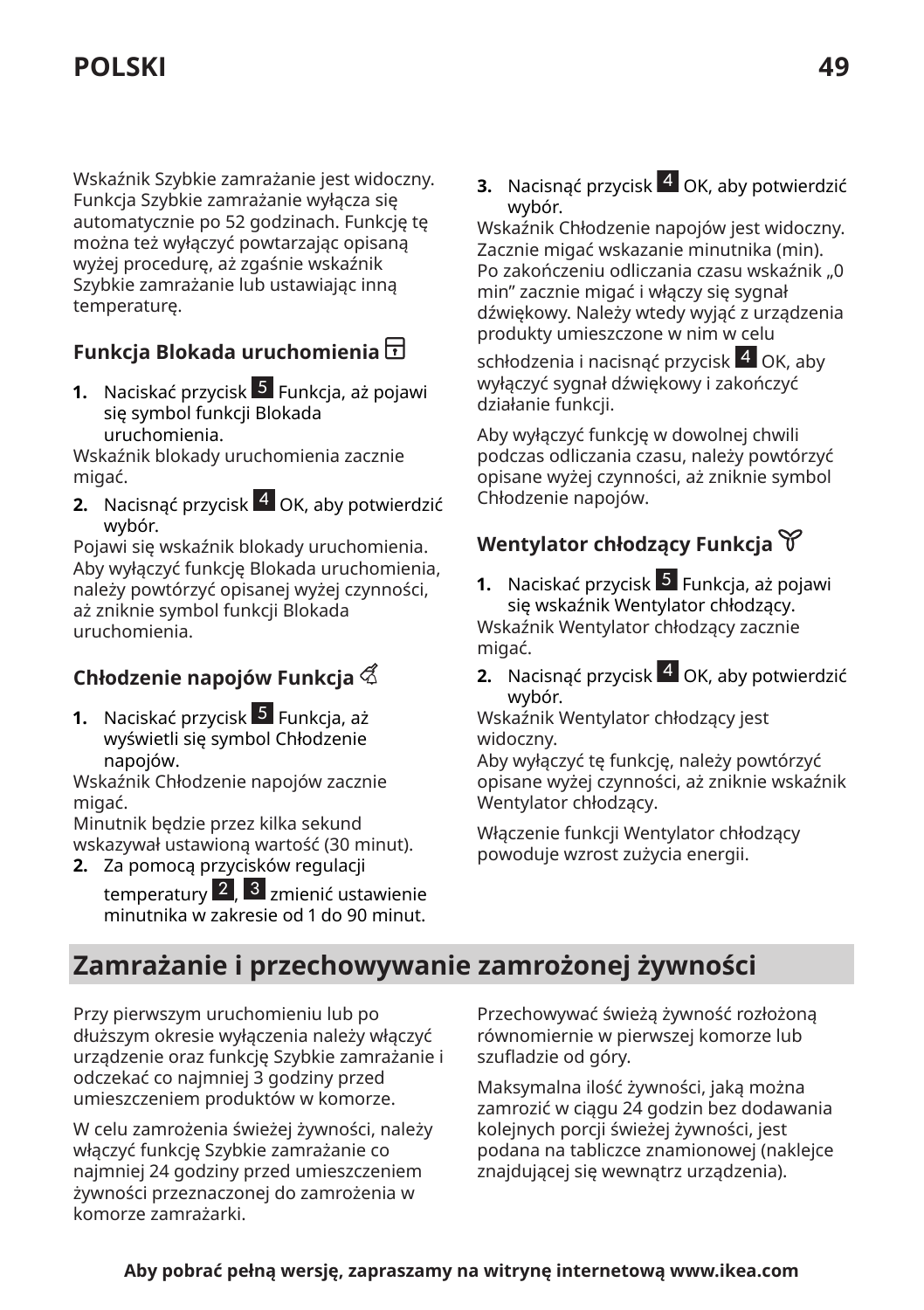Aby przechować większą ilość żywności, należy wyjąć wszystkie szuflady i umieścić produkty na półkach.

Należy zachować co najmniej 15 mm wolnej przestrzeni między drzwiami a żywnością.

**UWAGA!** Jeżeli dojdzie do ΛN<sub>Γ</sub> przypadkowego rozmrożenia żywności, np. na skutek awarii zasilania, która trwała dłużej, niż podano na tabliczce znamionowej dla parametru "czas utrzymywania temperatury bez zasilania", należy szybko spożyć rozmrożoną żywność lub niezwłocznie ją ugotować, schłodzić i ponownie zamrozić.

# **Wskazówki i porady**

- Komora zamrażarki jest oznaczona symbolem  $\overline{X}$   $\overline{***}$
- Odpowiednie ustawienie temperatury, które zapewnia właściwe warunki do przechowywania zamrożonej żywności, to wartość niższa lub równa -18°C. Wyższa temperatura wewnątrz urządzenia może prowadzić do skrócenia czasu przechowywania.
- Cała komora zamrażarki jest przystosowana do przechowywania zamrożonych produktów spożywczych.

# **Rozwiązywanie problemów**

Przed użyciem urządzenia należy zapoznać się z "Listą kontrolną". Jeśli wystąpi problem z urządzeniem należy zapoznać się z rozdziałem "Rozwiązywanie problemów" w

• Komora świeżej żywności jest oznaczona (na tabliczce znamionowej) symbolem  $\beta$ d

• By szybciej schłodzić produkty zaleca się włączyć wentylator. Patrz "Funkcja Wentylator chłodzący". Włączenie systemu Wentylator chłodzący pozwala uzyskać bardziej równomierną temperaturę wewnętrzną.

pełnej wersji instrukcji obsługi dostępnej na stronie: www.ikea.com.

### **Dane techniczne**

Kod QR znajdujący się na etykiecie dołączonej do urządzenia z oznaczeniem klasy energetycznej zawiera łącze do strony internetowej z informacją o parametrach urządzenia z bazy danych UE EPREL. Etykietę z oznaczeniem klasy energetycznej wraz instrukcją obsługi i innymi dokumentami dostarczonymi z urządzeniem należy zachować do ewentualnego wykorzystania w przyszłości.

Informacje te możne również znaleźć w bazie danych EPREL klikając łącze *https:// eprel.ec.europa.eu* i podając nazwę modelu oraz numer produktu z tabliczki znamionowej urządzenia.

Szczegółowe informacje na temat etykiety z oznaczeniem klasy energetycznej można znaleźć na witrynie internetowej *www.theenergylabel.eu*.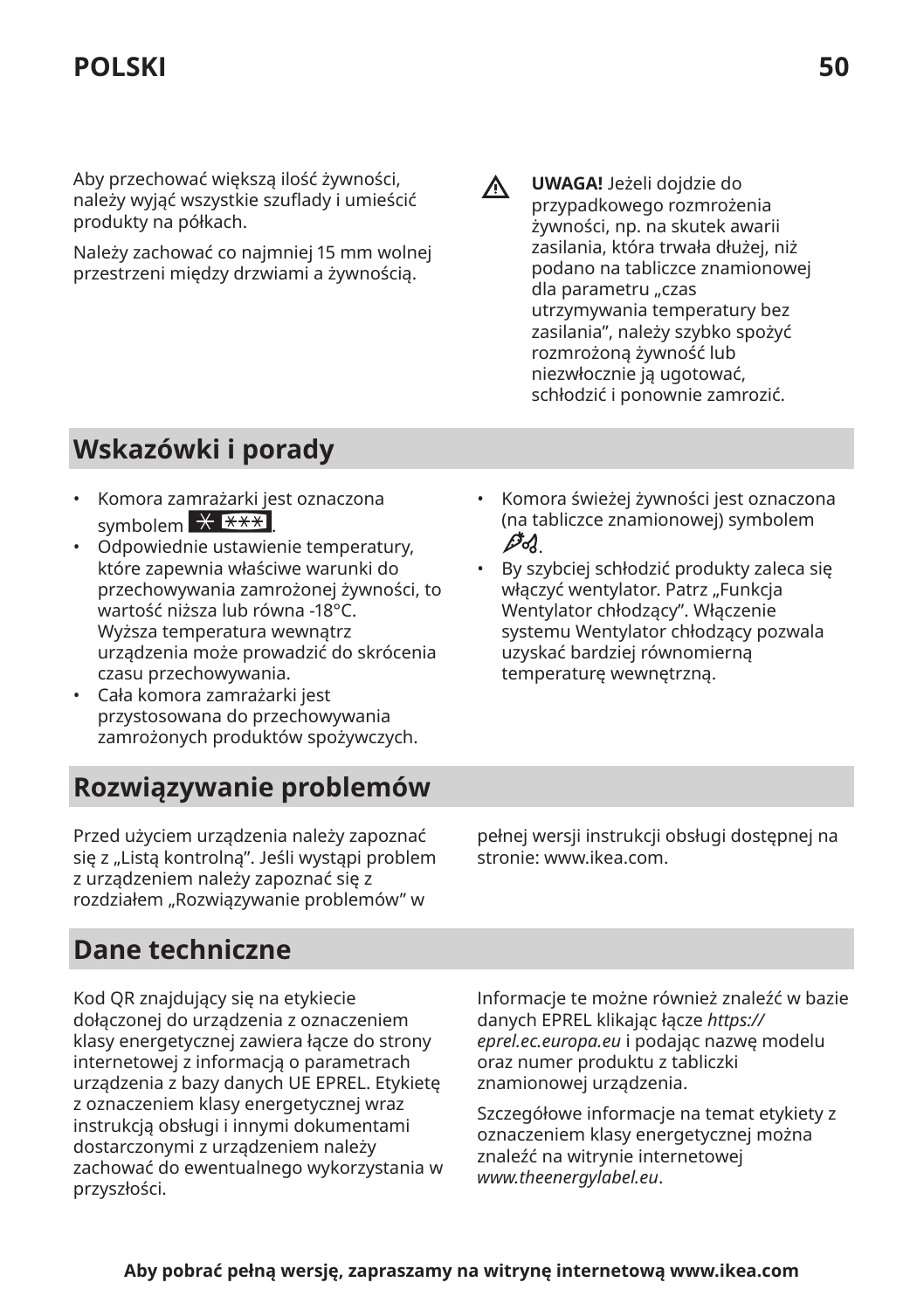# **Informacja dla instytucji wykonujących testy**

Instalacja i przygotowanie urządzenia do weryfikacji pod względem wymogów Ekoprojektu muszą być zgodne z normą EN 62552. Wymagania dotyczące wentylacji, wymiary wnęki i minimalny prześwit z tyłu muszą być zgodne z wytycznymi ujętymi w instrukcji obsługi w rozdziale "Instalacja". Więcej informacji, w tym dotyczących sposobu załadunku, można uzyskać, kontaktując się z producentem.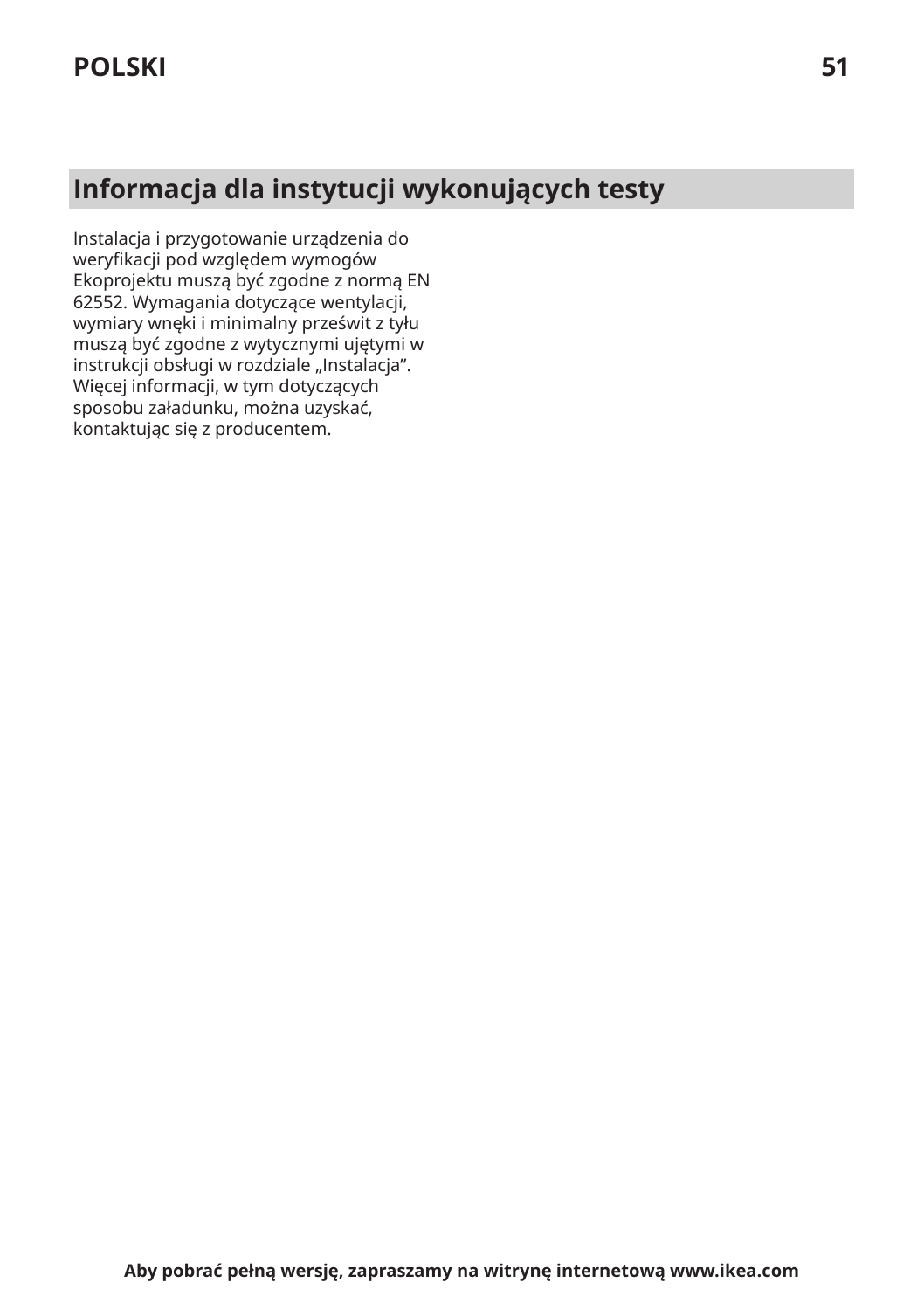### <span id="page-51-0"></span>**Descrição do produto**



- 1 Refrigeração ventilada com luz LED
- 2 Painel de commandos
- 3 Prateleiras da porta
- 4 Prateleira para garrafas
- 5 Gaveta de legumes
- 6 Gavetas do congelador
- 7 Gaveta de congelação
- 8 Prateleira deslizante com recipientes
- 9 Placa de classificação
- 10 Zona Extra
- 11 Meia-prateleira extensível
- 12 Prateleiras de vidro
- Zona menos fria
	- Zona de temperatura intermédia
- Zona mais fria

#### **Indicador de temperatura**



O frigorfico está equipado com um indicador de temperatura para ajudar a garantir o correto armazenamento dos alimentos. O símbolo na parede lateral do aparelho indica a área mais fria do frigorífico.

Se OK for exibido (A), coloque alimentos frescos na área indicada com o símbolo, caso contrário (B), aguarde pelo menos 12 horas e confirme se está OK (A).

Se continuar a não estar OK (B), regule o controlo da defini§ão para uma regulação mais fria.

#### **Limpeza do interior**

Antes de utilizar o aparelho pela primeira vez, limpe o interior e todos os acessórios internos com água morna e detergente neutro, para remover o cheiro típico de um produto novo, e seque minuciosamente.

W

**CUIDADO!** Não utilize detergentes, pós abrasivos, cloro ou produtos de limpeza à base de óleos, porque estes produtos danificam o acabamento.

 $\triangle$ 

**CUIDADO!** Os acessórios e as peças deste aparelho não podem ser lavados na máquina de lavar loiça.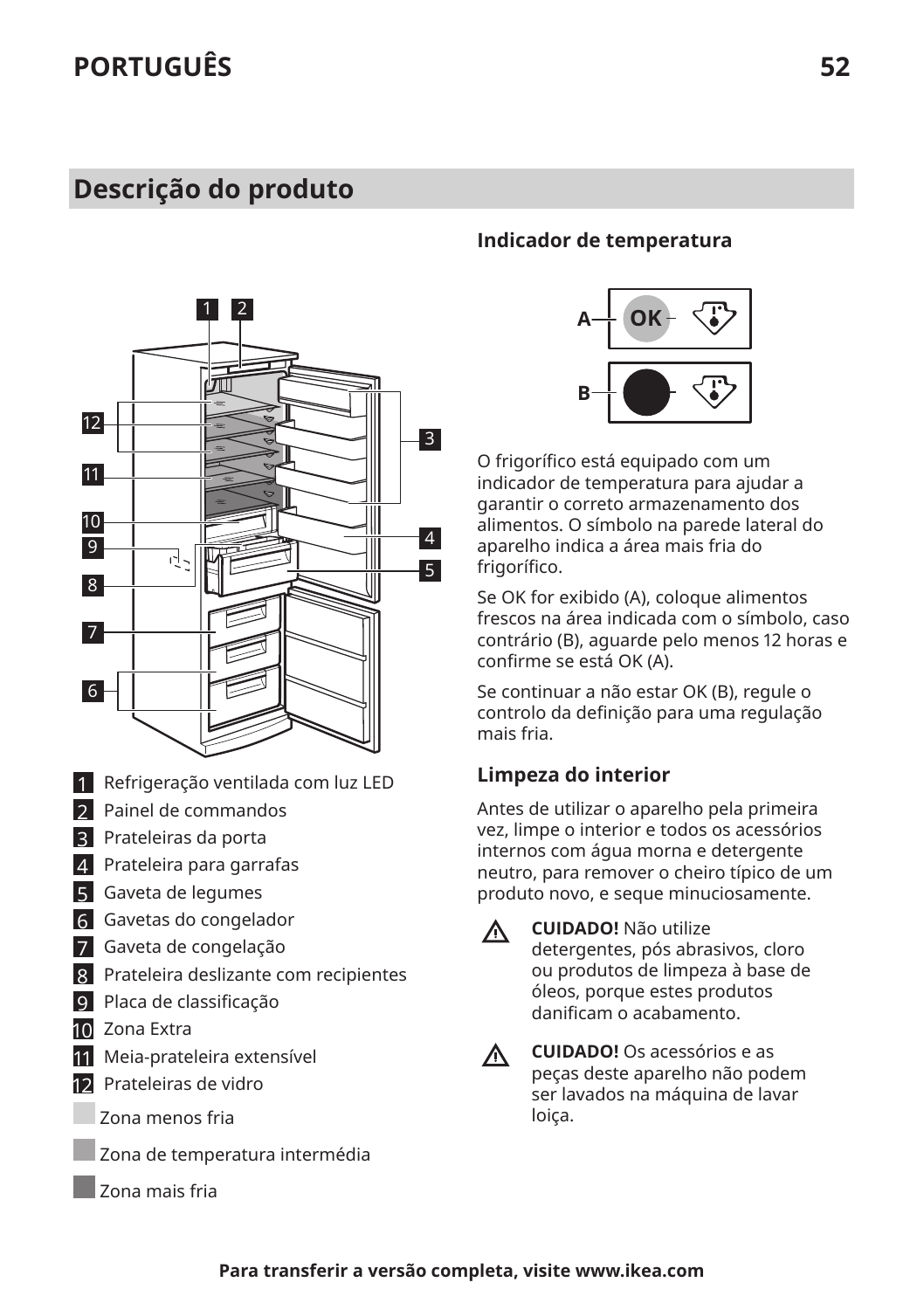### **Instalação**

∧

**AVISO!** Consulte os capítulos relativos à segurança.



**AVISO!** Consulte o documento de instruções de instalação para instalar o seu aparelho.

**AVISO!** Fixe o aparelho de acordo  $\wedge$ com o documento de instruções de instalação para evitar um risco de instabilidade do aparelho.

### **Localização**

Este aparelho deve ser instalado numa posição seca e bem ventilada no interior. Não instale o aparelho na proximidade de fontes de calor (forno, salamandras, radiadores, fogões ou placas de indução) ou num local com luz solar direta.

Este aparelho está previsto para ser usado numa temperatura ambiente entre 10°C a 43°C.



O funcionamento correto do aparelho é garantido apenas no intervalo de temperaturas especificado.

- No caso de dúvidas sobre o <u>ො</u> posicionamento para instalação do aparelho, contactar o revendedor, o nosso serviço de apoio a clientes ou o Centro de Assistência Técnica Autorizado mais próximo.
- G) Deve haver espaço suficiente para permitir desligar o aparelho da corrente elétrica. A ficha deve estar facilmente acessível depois da instalação.

#### **Lista de verificB§£o de inspeção**

Siga a lista de verificação de inspeção antes de utilizar o seu aparelho. Se alguma resposta for "NÃO", cumpra a ação relevante. Não se esqueça de escrever o número de série do produto e o número do produto, conforme necessário, e anexar o seu recibo a esta página.

Número de série do produto (Ser. No.):

.....................................

Número do artigo do produto (Art. No.):

.....................................

Data de compra:

.....................................



| Ser. No. |  |  |
|----------|--|--|
|          |  |  |

| A verificar                                                                                               | Se a resposta for<br>NÃO                                                |
|-----------------------------------------------------------------------------------------------------------|-------------------------------------------------------------------------|
| Verifique se o tubo<br>está dentro do tabu-<br>leiro de evaporação.                                       | Coloque o tubo no<br>tabuleiro de evapo-<br>ração.                      |
| Certifique-se de que<br>as juntas à volta da<br>porta vedam bem<br>quando a porta está<br>fechada.        | Consulte as instru-<br>ções de montagem –<br>alinhamento da por-<br>ta. |
| Verifique se não<br>existe qualquer coli-<br>são entre peças/<br>móveis enguanto<br>abre e fecha a porta. | Consulte as instru-<br>ções de montagem<br>alinhamento da por-<br>ta.   |
| Instale o aparelho<br>na estrutura encas-<br>trada.                                                       | Siga as instruções<br>de montagem para<br>uma instalação ade-<br>quada. |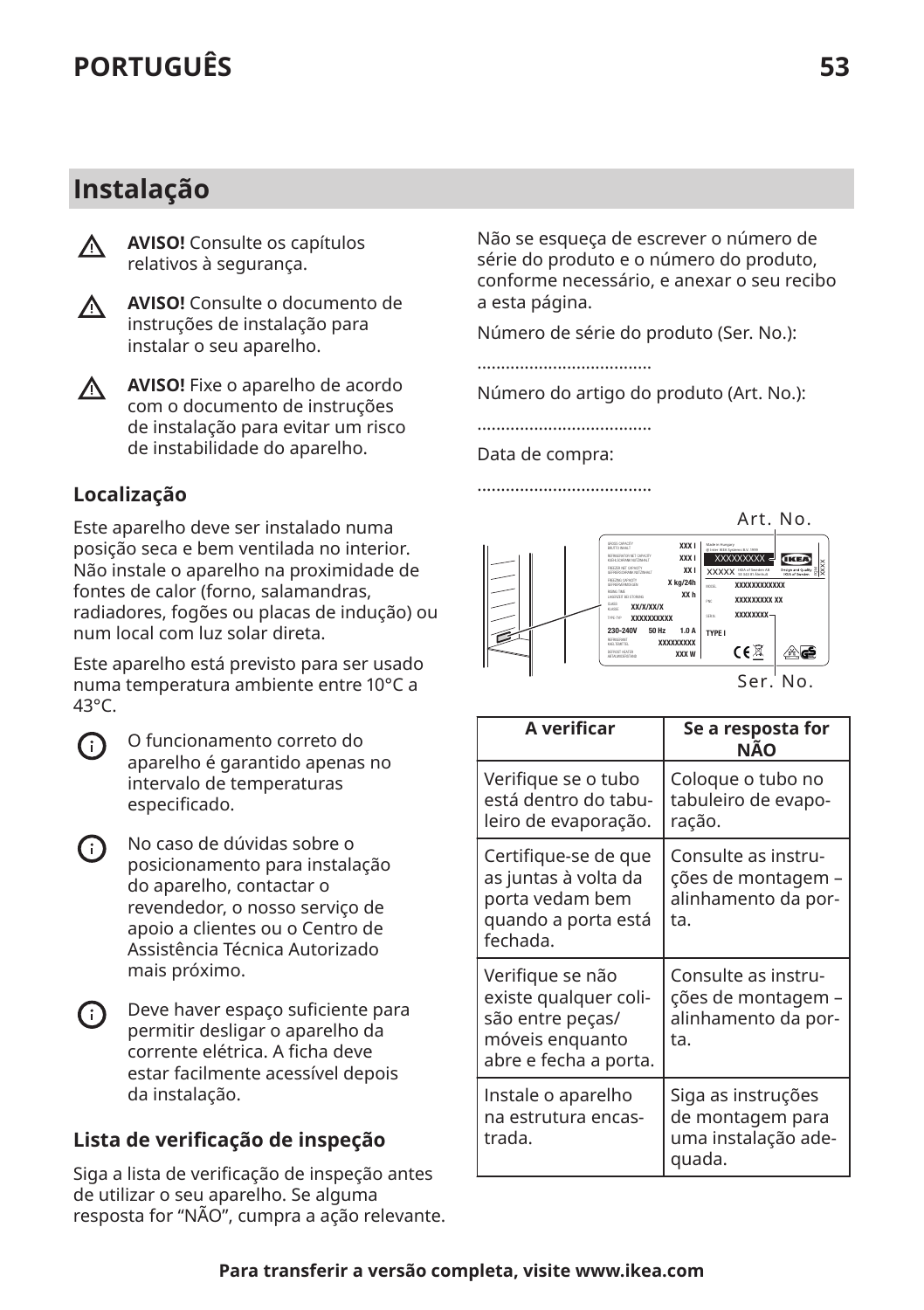| A verificar                                                                                                                                                                                                 | Se a resposta for<br>NÃO                                                      |
|-------------------------------------------------------------------------------------------------------------------------------------------------------------------------------------------------------------|-------------------------------------------------------------------------------|
| Certifique-se de que,<br>na primeira instala-<br>ção ou após a altera-<br>ção da porta, o apa-<br>relho fica na vertical<br>durante pelo menos<br>4 horas antes de ser<br>ligado à alimentação<br>elétrica. | Aquarde 4 horas an-<br>tes de ligar o apare-<br>Iho à corrente elétri-<br>ca. |

# **Painel de comandos**



É possível alterar o som predefinido dos botões premindo simultaneamente Função e o botão de diminuição da temperatura

#### **Visor**



- 1 Visor
- 2 Botão de aumento da temperatura do congelador
- 3 Botão de diminuição da temperatura do congelador
- 4 Botão OK
- 5 Botão Função
- 6 Botão de aumento da temperatura do frigorífico
- 7 Botão de diminuição da temperatura do frigorífico
- 8 Botão ON/OFF

durante alguns segundos. A alteração é reversível.

- **A.** Indicador do compartimento do frigorífico
- **B.** Indicador de temperatura do frigorífico e temporizador
- **C.** Indicador 0ff do frigorfico
- **D.** Indicador de função Compras
- **E.** Indicador de função Férias
- **F.** Indicador de função Congelação Rápida
- **G.** Indicador de temperatura do congelador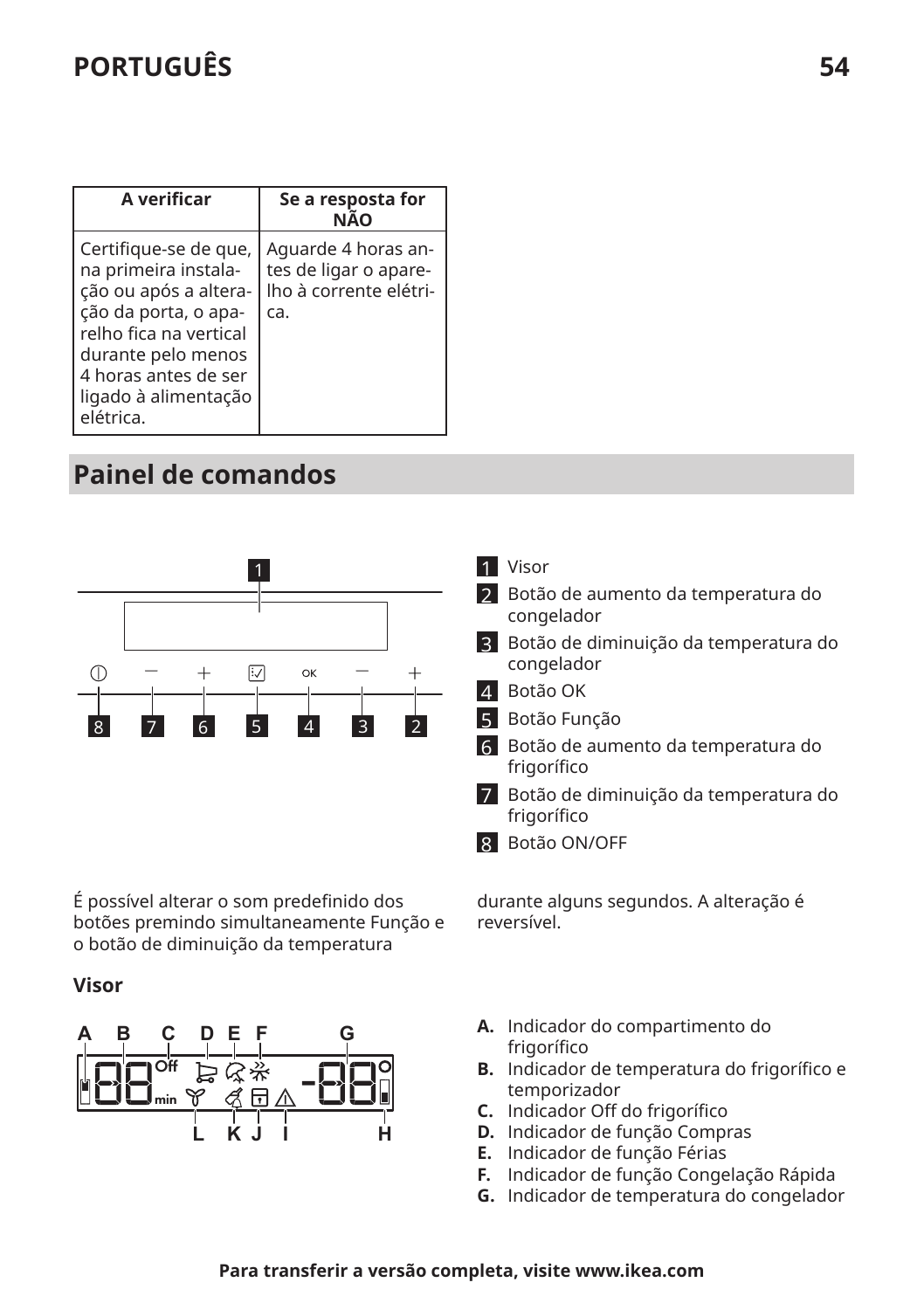- **H.** Indicador do compartimento do congelador
- **I.** Indicador de alarme
- **J.** Indicador de função de Bloqueio para Crianças

#### **Ligar**

- **1.** Ligue a ficha na tomada elétrica.
- **2.** Prima o botão 8 ON/OFF se o visor estiver desligado.

Os indicadores de temperatura apresentam a temperatura predefinida.

#### **Desligar**

Prima o botão 8 ON/OFF durante 3 segundos.

O visor desliga-se.

Para desligar o aparelho da alimentação elétrica, desligue a ficha da tomada elétrica.

#### **Ligar e desligar o compartimento do frigorfico**

Para ligar o compartimento do frigorífico, prima um dos botões da temperatura do frigorífico.

Para desligar apenas o compartimento do frigorfico mantendo o congelador ligado:

**1.** Prima o botão 5 Função até aparecer o ícone do compartimento do frigorfico.

O indicador 0ff do frigorfico e o indicador do compartimento do frigorfico ficam intermitentes.

O indicador de temperatura do frigorfico apresenta travessões.

**2.** Prima o botão 4 OK para confirmar. O indicador 0ff do frigorfico e o indicador do frigorfico ficam intermitentes.

### **Regulação da temperatura**

Defina a temperatura premindo os reguladores da temperatura. Os indicadores de temperatura apresentam a temperatura definida.

A temperatura selecionada é:

- **K.** Indicador de função Arrefecimento de Garrafas
- **L.** Indicador de função Refrigeração ventilada
	- +4°C para o frigorífico
	- -18°C para o congelador

A temperatura definida é atingida em 24 horas. Depois de um corte de energia, a temperatura definida permanece memorizada.

### **Compras Função**

**1.** Prima o botão 5 Função até aparecer o ícone Compras.

O indicador Compras fica intermitente.

**2.** Prima o botão 4 OK para confirmar. O indicador Compras aparece. A ventoinha ativa automaticamente a duração da função. A função pára automaticamente aproximadamente após 6 horas. Também pode desativar a função repetindo o procedimento ou selecionando uma temperatura diferente definida para o frigorífico.

### **Férias Função**

**1.** Prima o botão 5 Função até aparecer o ícone Férias.

O indicador Férias fica intermitente. O indicador de temperatura do frigorfico apresenta a temperatura definida.

**2.** Prima o botão 4 OK para confirmar. O indicador Férias aparece.

A função desliga-se após a selecção de uma temperatura diferente do frigorfico.

### **Congelação Rápida Função**

Para congelar alimentos frescos, ative a função Congelação Rápida pelo menos 24 horas antes de colocar os alimentos no aparelho.

**1.** Prima o botão 5 Função até aparecer o ícone Congelação Rápida.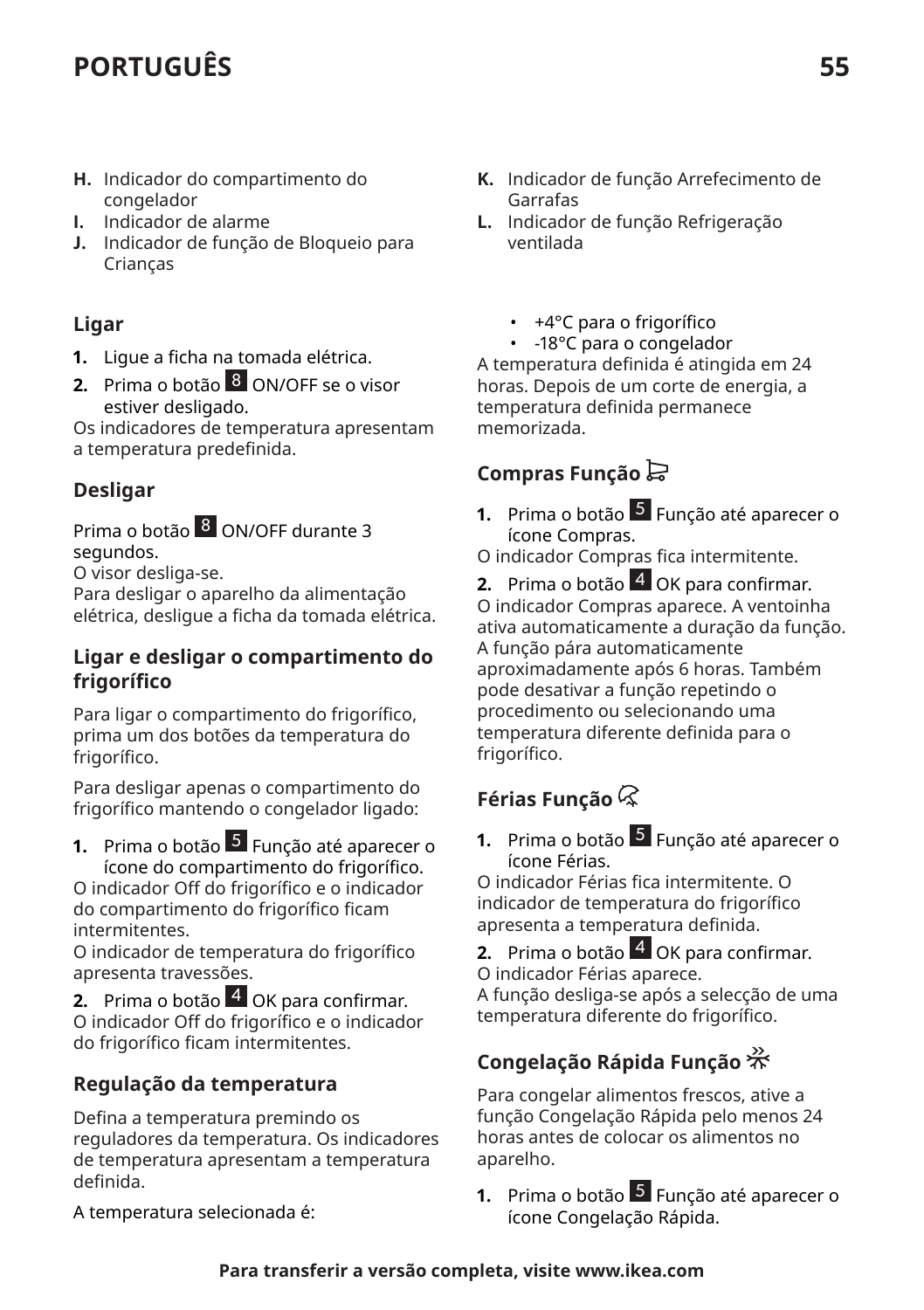O indicador Congelação Rápida fica intermitente.

**2.** Prima o botão 4 OK para confirmar. O indicador Congelação Rápida aparece. A função Congelação Rápida para automaticamente após 52 horas. Pode também desativar a função repetindo o procedimento até o indicador Congelação Rápida se apagar ou selecionando uma regulação de temperatura diferente.

### **Função de Bloqueio para Crianças**

**1.** Prima o botão 5 Função até aparecer o ícone Bloqueio para Crianças.

O indicador de Bloqueio para Crianças fica intermitente.

**2.** Prima o botão 4 OK para confirmar. O indicador de Bloqueio para Crianças é apresentado.

Para desativar a função de Bloqueio para Crianças, repita a ação até que o indicador de Bloqueio para Crianças desapareça.

### **Arrefecimento de Garrafas Função**

**1.** Prima o botão 5 Função até aparecer o ícone Arrefecimento de Garrafas.

O indicador Arrefecimento de Garrafas fica intermitente.

O temporizador apresenta o valor definido (30 minutos) durante alguns segundos.

**2.** Prima os botões de temperatura 2, 3 para alterar o valor definido do temporizador para entre 1 e 90 minutos.

#### **3.** Prima o botão 4 OK para confirmar. O indicador Arrefecimento de Garrafas aparece.

O temporizador comça a piscar (min). No fim da contagem decrescente, o indicador "0 min" fica intermitente e o aparelho emite um aviso sonoro. Nessa altura, retire os produtos que foram colocados no aparelho para arrefecer e

prima o botão  $\overline{4}$  OK para desligar o som e terminar a função.

Para desativar a função em qualquer momento durante a contagem decrescente, repita a ação até que o indicador Arrefecimento de Garrafas desapareça.

### **Refrigeração ventilada Função**

**1.** Prima o botão 5 Função até aparecer o indicador Refrigeração ventilada. O indicador Refrigeração ventilada fica intermitente.

**2.** Prima o botão 4 OK para confirmar. O indicador Refrigeração ventilada aparece. Para desativar esta função, repita a ação até que o Refrigeração ventilada indicador desapareça.

A ativação da função Refrigeração ventilada aumenta o consumo de energia.

### **Congelação e armazenamento de alimentos congelados**

Quando ativar o aparelho pela primeira vez ou após um período sem utilização, e antes de colocar os produtos no compartimento, deixe o aparelho funcionar durante pelo menos 3 horas com a função Congelação Rápida ativada.

Para congelar alimentos frescos ative a função Congelação Rápida pelo menos 24 horas antes de colocar os alimentos a congelar no compartimento do congelador. Guarde os alimentos frescos uniformemente distribuídos no primeiro compartimento ou gaveta da parte superior.

A quantidade máxima de alimentos que podem ser congelados sem acrescentar outros alimentos durante 24 horas está especificada na placa de classificação (um rótulo situado no interior do aparelho).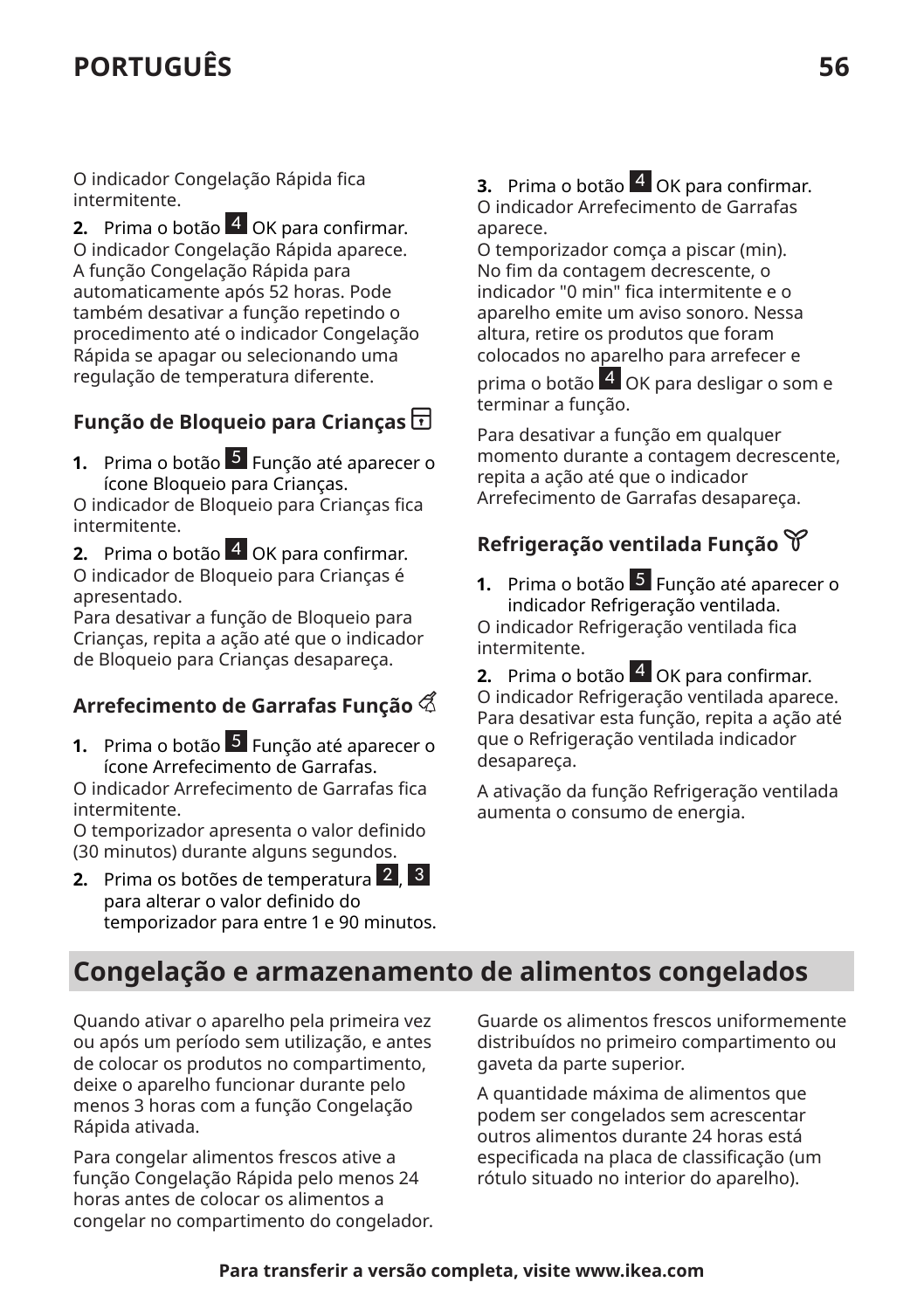Se armazenar grandes quantidades de alimentos, retire todas as gavetas e coloque os alimentos nas prateleiras.

Mantenha os alimentos a mais de 15 mm da porta.

Λ

**CUIDADO!** Em caso de descongelação acidental, por exemplo, devido a uma falha de energia, se a energia faltar durante mais tempo do que o indicado na placa de classificação em "Tempo de autonomia", os alimentos descongelados têm de ser consumidos rapidamente ou cozinhados imediatamente, arrefecidos e novamente congelados.

# **Sugestões e conselhos**

- O compartimento do congelador é o assinalado com  $\overline{X}$   $\overline{X}$
- A regulação de uma boa temperatura que assegura a preservação de produtos alimentares congelados deve ser igual ou inferior a -18 ºC. A regulação de uma temperatura mais

alta no interior do aparelho pode levar a uma duração mais curta.

- Todo o compartimento do congelador é adequado ao armazenamento de produtos alimentares congelados.
- **Resolução de problemas**

Certifique-se de que consulta a "Lista de verifica§ão de inspeção" antes de utilizar o aparelho. Se tiver um problema com o seu aparelho, consulte o capítulo "Resolução de • A gaveta de alimentos frescos é a indicada (na placa de caraterísticas) com  $\mathscr{P}d$ 

• Para acelerar o arrefecimento dos artigos, aconselha-se que ative a ventoinha. Consulte "Função Refrigeração ventilada". A ativação de Refrigeração ventilada permite uma maior homogeneização das temperaturas internas.

problemas" na versão completa do Manual do Utilizador disponível em: www.ikea.com.

### **Informação técnica**

O código QR na etiqueta de energia fornecida com o aparelho disponibiliza-lhe uma ligação da web para a informação relacionada com o desempenho do aparelho na base de dados da EU EPREL. Mantenha a etiqueta de energia para consulta juntamente com o manual do utilizador e todos os outros documentos disponibilizados com este aparelho.

É também possível encontrar a mesma informação na EPREL utilizando a ligação *https://eprel.ec.europa.eu* e o nome do modelo e o número do produto que se encontra na placa de classificação do aparelho.

Consulte a ligação *www.theenergylabel.eu* para obter informação detalhada sobre a etiqueta de energia.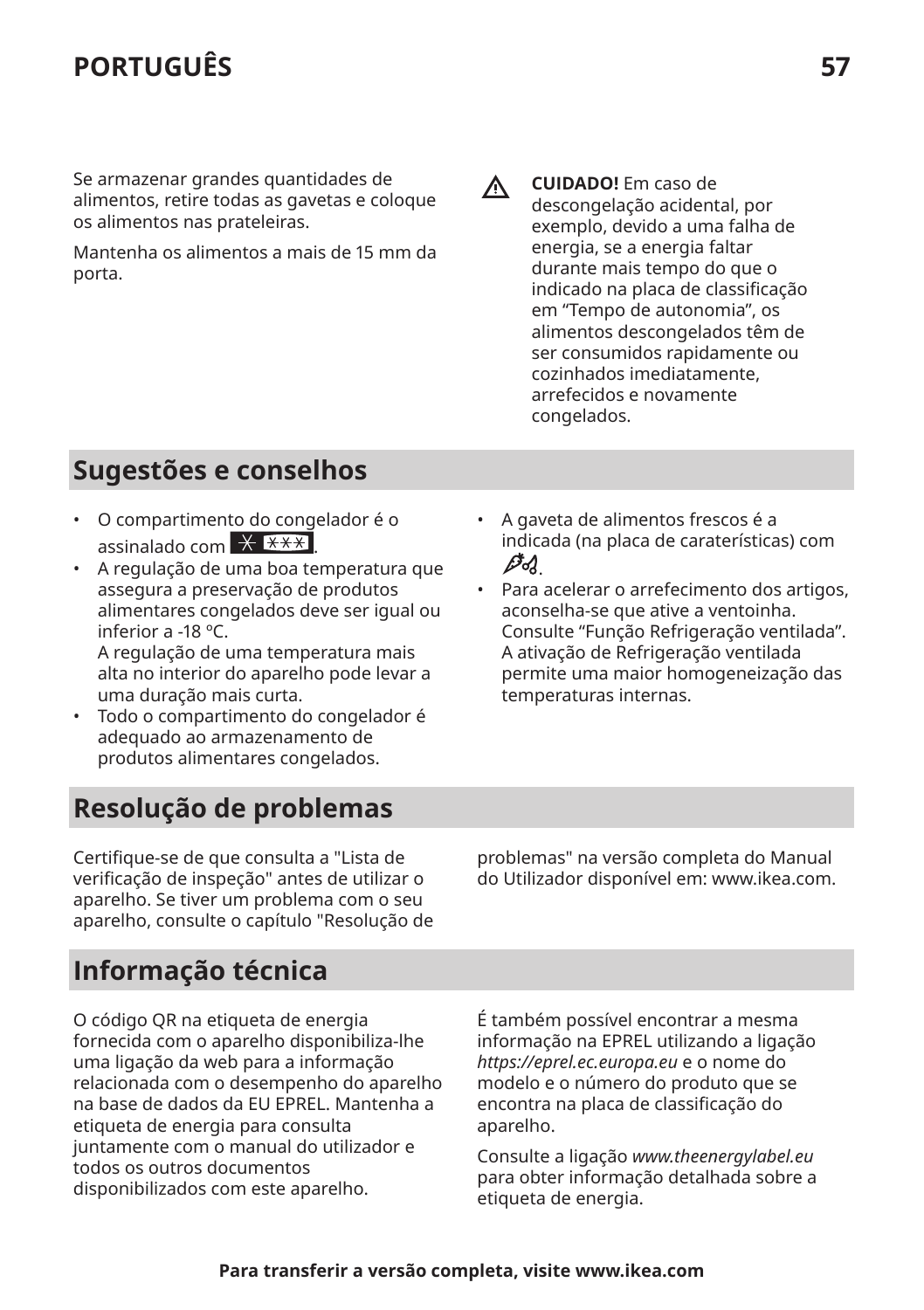# **Informação para institutos de teste**

A instalação e preparação do aparelho para qualquer verifica§ão EcoDesign deve estar em conformidade com EN 62552. Os requisitos de ventilação, dimensões de encaixe e folgas traseiras mínimas deverão ser conforme declarado neste Manual do Utilizador no Capítulo de Instalação. Contacte o fabricante para quaisquer informações adicionais, incluindo planos de carga.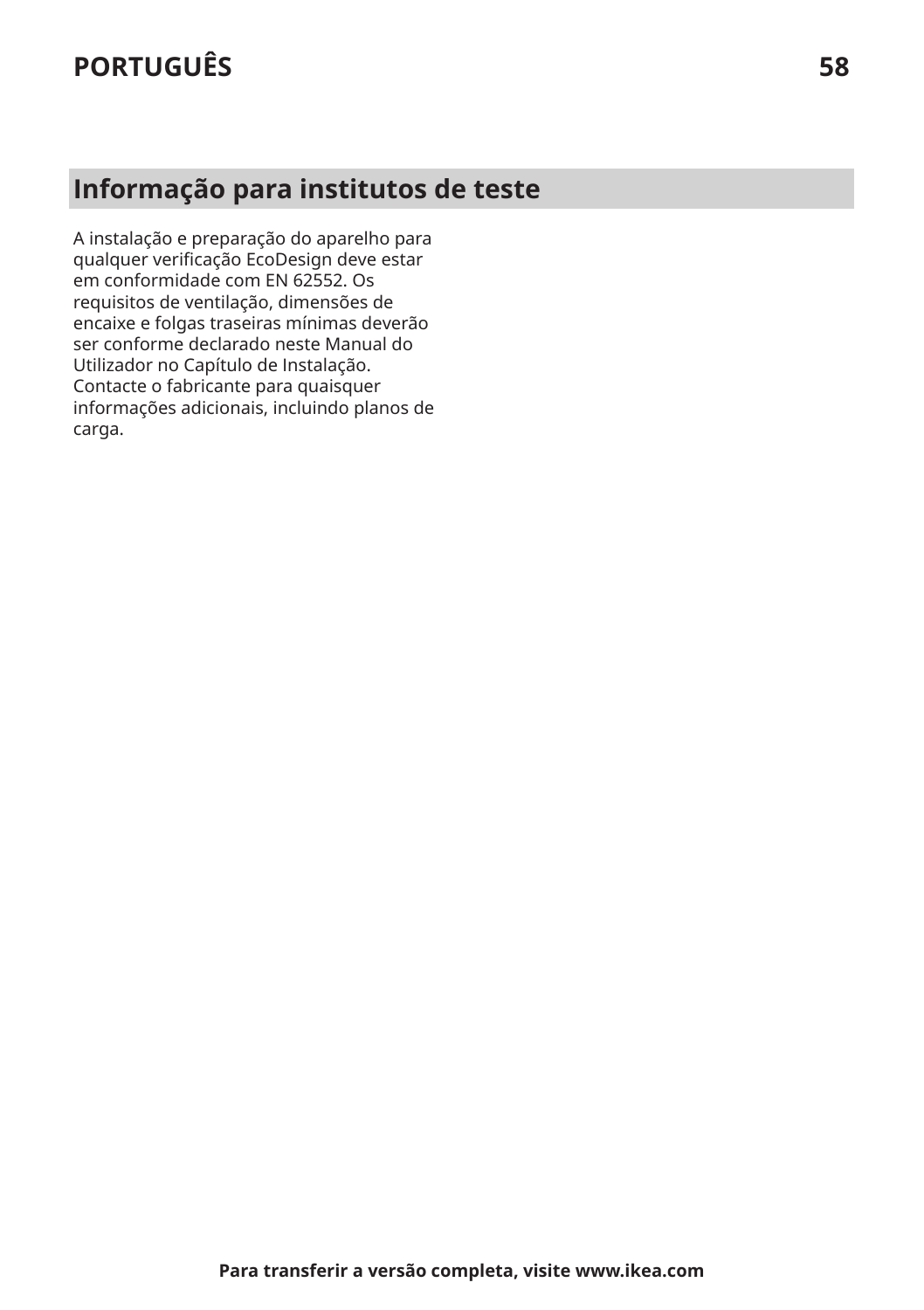# <span id="page-58-0"></span>**Descripción del producto**



- 1 Ventilador de refrigeración con piloto LED
- 2 Panel de mandos
- 3 Estantes de puerta
- 4 Estante para botellas
- **5** Cajón para verduras
- 6 Cajones del congelador
- 7 Cajón de congelación
- 8 Estante deslizante con contenedores
- 9 Placa de características
- 10 Zona extra
- 11 Estante medio extensible
- 12 Estantes de cristal
	- Zona menos fría
	- Zona de temperatura intermedia

Zona más fría

#### **Indicador de temperatura**



Para almacenar correctamente los alimentos, el frigorfico dispone de indicador de temperatura. El símbolo en la pared lateral del aparato indica una zona más fría del frigorífico.

Si OK aparece (A), coloque los alimentos frescos en el área indicada por el símbolo, si no, (B) espere al menos 12 horas y compruebe si aparece OK (A).

Si todavía no aparece OK (B), ajuste el control de configuración a un ajuste más frío.

#### **Limpieza del interior**

Antes de utilizar el aparato por primera vez, lave su interior y todos los accesorios internos con agua templada y jabón neutro para eliminar el típico olor de los productos nuevos. A continuación, seque todo bien.

**PRECAUCIÓN!** No utilice  $\Lambda$ 

detergentes, polvos abrasivos ni limpiadores a base de cloro o aceite, ya que podrían dañar el acabado.



**PRECAUCIÓN!** Los accesorios y las piezas del aparato no deben lavarse en el lavavajillas.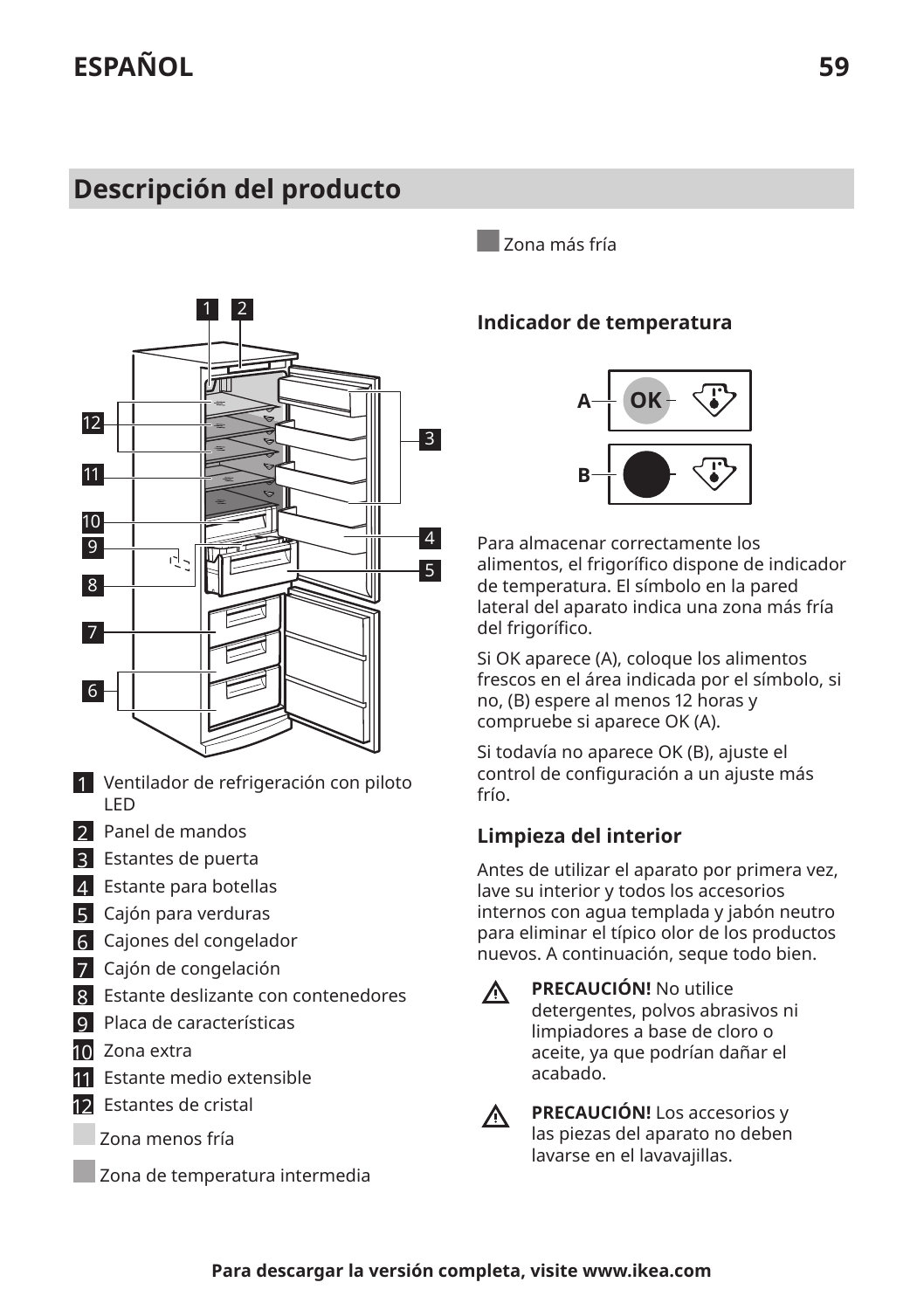### **Instalación**

**ADVERTENCIA!** Consulte los ∧ capítulos sobre seguridad.



**ADVERTENCIA!** Consulte el documento de instrucciones de instalación para instalar su aparato.

**ADVERTENCIA!** Fije el aparato de Λ. acuerdo con las instrucciones de instalación para evitar el riesgo de inestabilidad.

#### **Ubicación**

Este aparato debe instalarse en una ubicación interior seca y bien ventilada. No debes instalar el aparato en las proximidades de fuentes de calor (horno, estufas, radiadores, cocinas o fogones) ni en un lugar con luz solar directa.

Este aparato está destinado a ser utilizado a una temperatura ambiente que oscila entre 10°C y 43°C.



Solo se puede garantizar el correcto funcionamiento del aparato dentro del rango de temperatura especificado.

- Si tiene cualquier duda respecto  $(i)$ al lugar de instalación del aparato, consulte al vendedor, a nuestro servicio de atención al cliente o al centro de servicio autorizado más cercano.
- <u>ന</u> Puede que en algún momento sea necesario desconectar el aparato de la toma de corriente. Por lo que el enchufe debe quedar accesible tras la instalación del aparato.

### **Lista de comprobación de inspección**

Siga la lista de comprobación de inspección antes de utilizar el aparato. Si cualquier

respuesta es "NO", realice la acción correspondiente. Recuerde anotar el número de serie del producto y el número de artículo según sea necesario y adjunte su recibo a esta página.

Número de serie del producto (Ser. No.):

.....................................

Número de artículo del producto (Art. No.):

.....................................

Fecha de compra: .....................................



| Para comprobar                                                                                    | Si la respuesta es NO                                                        |
|---------------------------------------------------------------------------------------------------|------------------------------------------------------------------------------|
| Comprueba și el tu-<br>bo está dentro de la<br>bandeja de evapora-<br>ción.                       | Coloque el tubo<br>dentro de la bandeja<br>de evaporación.                   |
| Asegúrese de que la<br>junta selle completa-<br>mente la puerta<br>cuando esta esté ce-<br>rrada. | Consulte las instruc-<br>ciones de montaje:<br>alineación de la<br>puerta.   |
| Compruebe que no<br>haya choque entre<br>piezas o muebles al<br>abrir y cerrar la<br>puerta.      | Consulte las instruc-<br>ciones de montaje:<br>alineación de la<br>puerta.   |
| Instale el aparato en<br>la estructura inte-<br>grada.                                            | Siga las instruccio-<br>nes de montaje para<br>la instalación correc-<br>ta. |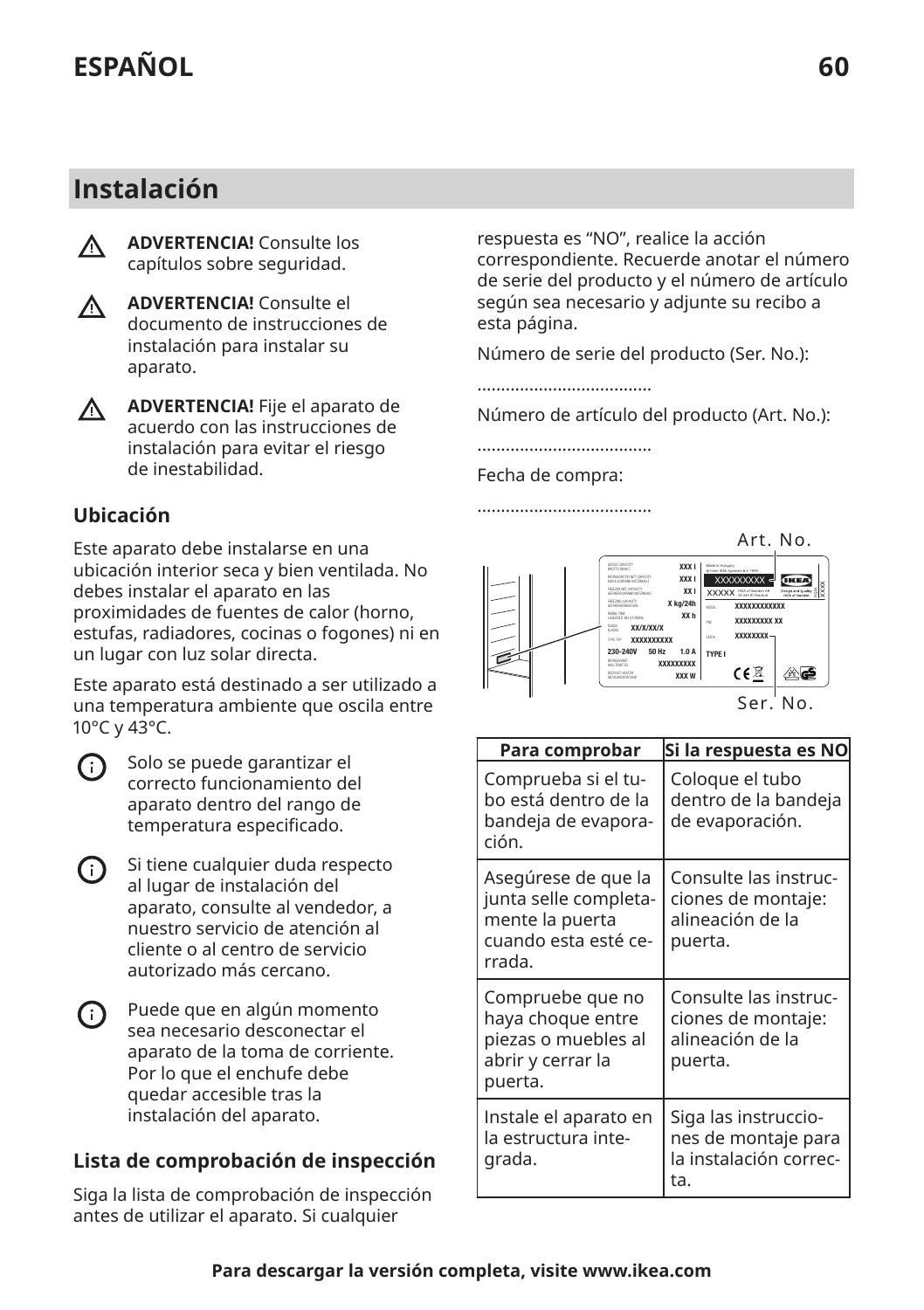# **ESPANOL** 61

| Para comprobar                                                                                                                                                                                                                     | Si la respuesta es NO                                                                 |
|------------------------------------------------------------------------------------------------------------------------------------------------------------------------------------------------------------------------------------|---------------------------------------------------------------------------------------|
| Asegúrese de que<br>en la primera insta-<br>lación o después de<br>invertir la puerta, el<br>aparato se mantiene<br>en posición vertical<br>durante al menos 4<br>horas antes de co-<br>nectarlo a la alimen-<br>tación eléctrica. | Espere 4 horas antes<br>de conectar el apa-<br>rato a la alimenta-<br>ción eléctrica. |

# **Panel de mandos**



Se puede cambiar el sonido predefinido de las teclas manteniendo pulsadas al mismo tiempo unos segundos la tecla Función y la

#### **Pantalla**



- 1 Pantalla
- 2 Tecla de calentamiento de temperatura del congelador
- 3 Tecla de enfriamiento de temperatura del congelador
- 4 Tecla OK
- 5 Tecla Función
- 6 Tecla de calentamiento de temperatura del frigorfico
- 7 Tecla de enfriamiento de temperatura del frigorífico
- 8 ON/OFF botón

de enfriamiento de temperatura. El cambio es reversible.

- **A.** Indicador del compartimento frigorfico
- **B.** Indicador de temperatura del frigorífico e indicador de temporizador
- **C.** Indicador 0ff del frigorfico
- **D.** Indicador de función Compra
- **E.** Indicador de función Vacaciones
- **F.** Indicador de función Congelación rápida
- **G.** Indicador de temperatura del congelador
- **H.** Indicador del compartimento congelador
- **I.** Indicador de alarma

#### **Para descargar la versión completa, visite www.ikea.com**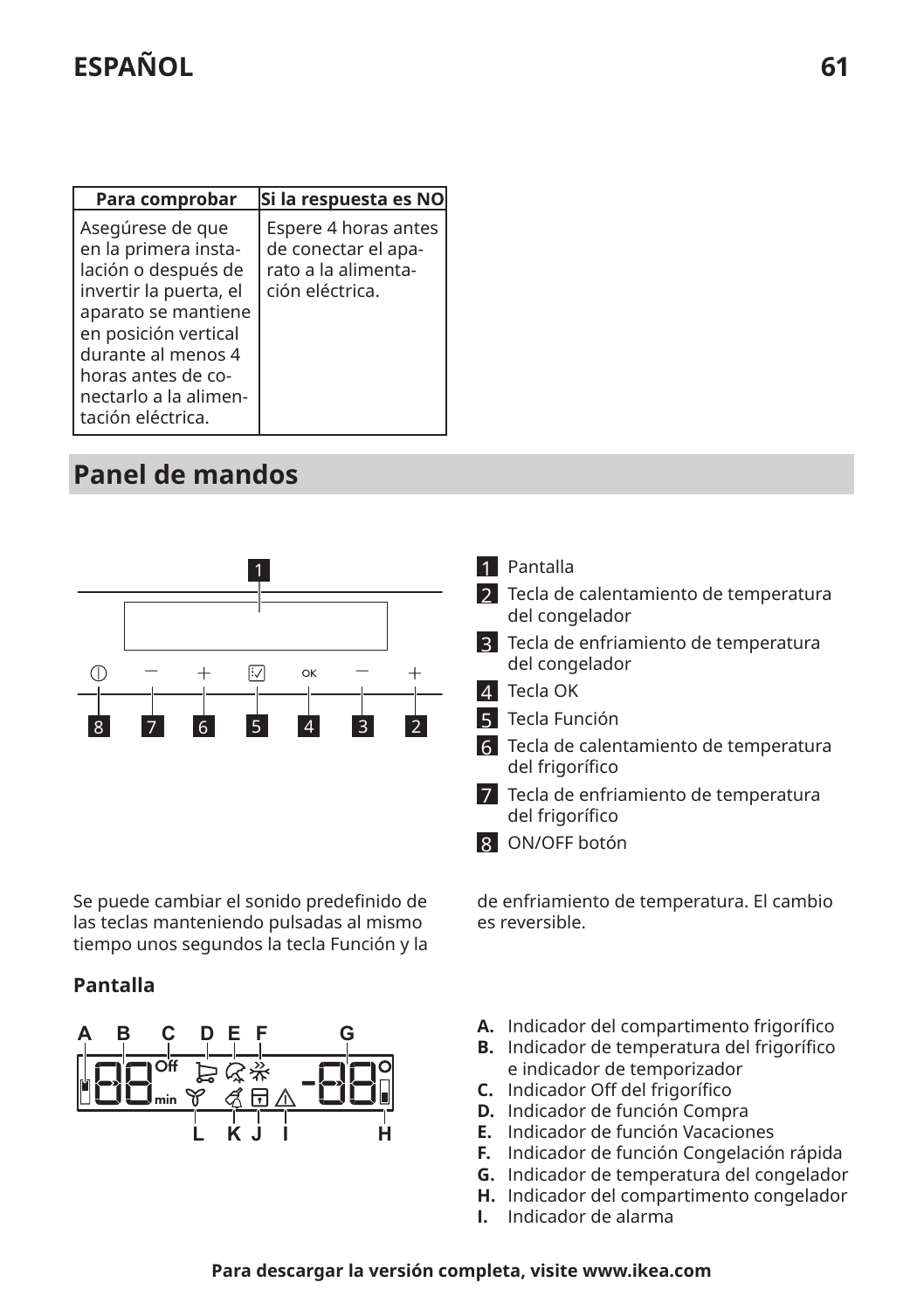# **ESPANOL** 62

- **J.** Indicador de la función Bloqueo seguridad.
- **K.** Indicador de función Enfriamiento de botellas

#### **Encendido**

- **1.** Enchufe el aparato a la toma de corriente.
- **2.** Pulsa el 8 ON/OFF botón si la pantalla está apagada.

Los indicadores de temperatura muestran la temperatura programada por defecto.

#### **Apagado**

Pulse 8 ON/OFF durante 3 segundos.

La pantalla se apaga.

Para desconectar el aparato de la corriente, desconecte el enchufe de la toma de corriente.

#### **Cómo encender y apagar el compartimento frigorfico**

Para encender el compartimento frigorfico, pulsa una de los botones de temperatura del frigorífico.

Para apagar solo el compartimento frigorfico manteniendo el congelador encendido:

**1.** Pulsa la <sup>5</sup> Función tecla hasta que aparezca el icono del compartimento frigorífico.

El indicador 0ff del frigorfico y el indicador del compartimento frigorfico parpadean. El indicador de temperatura del frigorfico muestra guiones.

**2.** Pulsa el botón 4 OK para confirmar. El indicador 0ff del frigorfico aparece y el compartimento de frigorfico se apaga.

#### **Regulación de temperatura**

Ajusta la temperatura pulsando los reguladores de temperatura. Los indicadores de temperatura muestran la temperatura programada.

**L.** Indicador de función Ventilador de refrigeración

#### La temperatura recomendada es:

- +4 °C para el frigorfico
- -18 °C para el congelador

La temperatura ajustada se alcanza en un plazo de 24 horas. Después de un corte del suministro eléctrico, la temperatura ajustada permanece almacenada.

### **Compra Función**

- **1.** Pulsa el botón 5 Función hasta que aparezca el icono Compra. El indicador Compra parpadea.
- **2.** Pulsa la tecla 4 OK para confirmar. Aparece el indicador Compra. El ventilador se activa automáticamente durante la duración de la función. Esta función se detiene automáticamente después de unas 6 horas. Puedes desactivar

también la función repitiendo el procedimiento o seleccionando otra temperatura de ajuste del frigorfico.

### **Vacaciones Función**

**1.** Pulsa el botón 5 Función hasta que aparezca el icono Vacaciones. El indicador Vacaciones parpadea. El indicador de temperatura del frigorfico muestra la temperatura programada.

**2.** Pulsa la tecla 4 OK para confirmar. Aparece el indicador Vacaciones. La función se apaga tras seleccionar una temperatura programada diferente.

### **Congelación rápida Función**

Para congelar alimentos frescos, activa la función Congelación rápida al menos 24 horas antes de introducir los alimentos en el aparato.

**1.** Pulsa el botón 5 Función hasta que aparezca el icono Congelación rápida.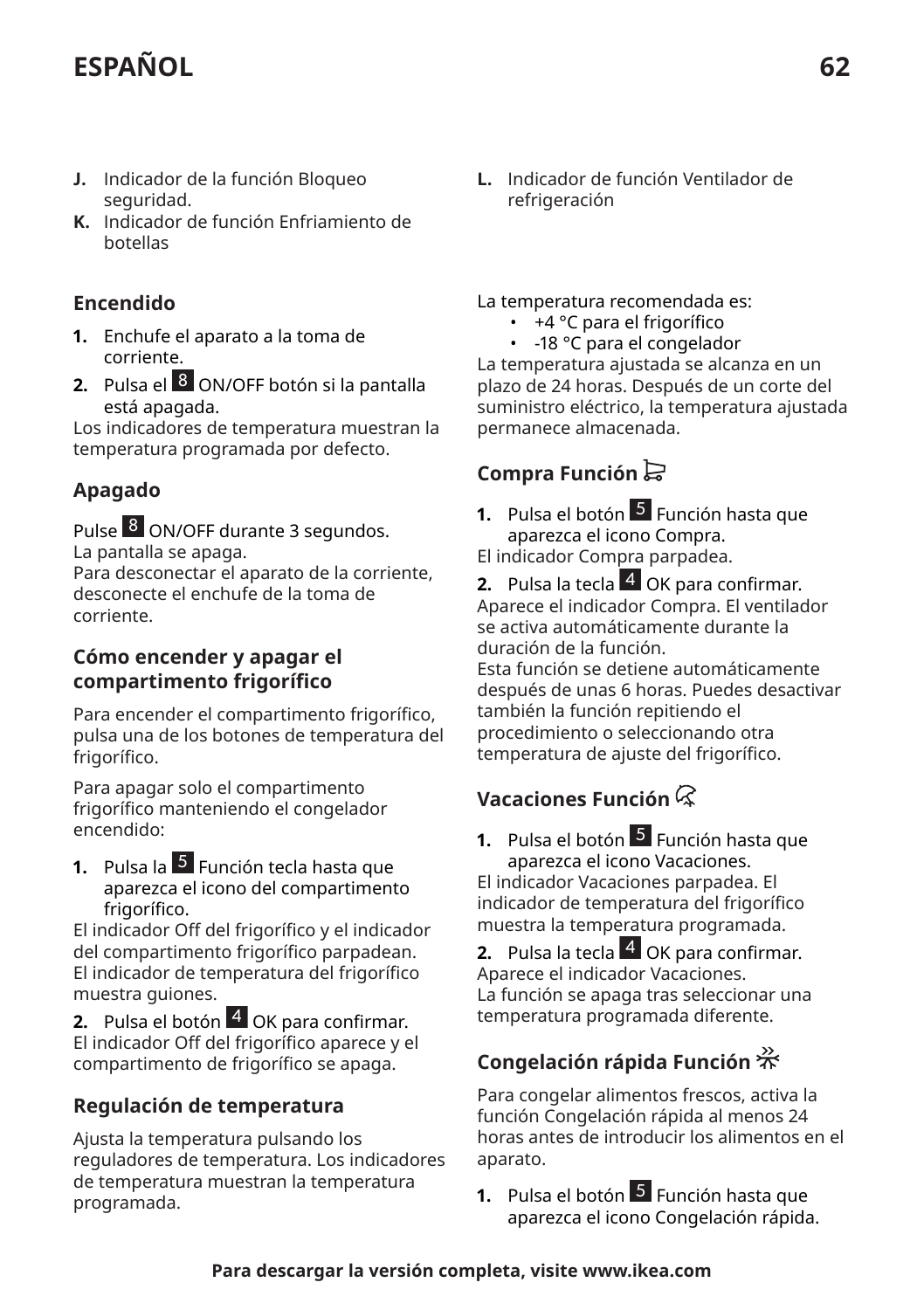# **ESPANOL** 63

El indicador Congelación rápida parpadea.

**2.** Pulsa la tecla 4 OK para confirmar. Aparece el indicador Congelación rápida. La función Congelación rápida se detiene automáticamente después de 52 horas. Puedes desactivar también la función repitiendo el procedimiento hasta que el indicador Congelación rápida se apague o seleccionando otra temperatura de ajuste.

### **Función Bloqueo de seguridad**

**1.** Pulsa el botón <sup>5</sup> Función hasta que aparezca el icono Bloqueo de seguridad. El indicador Bloqueo de seguridad parpadea.

**2.** Pulsa la tecla 4 OK para confirmar. Aparece el indicador Bloqueo de seguridad. Para apagar la función Bloqueo seguridad, repita el procedimiento hasta que se apague el indicador de bloqueo de niños.

### **Enfriamiento de botellas Función**

**1.** Pulsa el botón <sup>5</sup> Función hasta que aparezca el icono Enfriamiento de botellas.

El indicador Enfriamiento de botellas parpadea.

El temporizador muestra el valor ajustado (30 minutos) durante unos segundos.

**2.** Pulsa los botones 2 3 de temperatura para cambiar el valor del temporizador entre 1 y 90 minutos.

**3.** Pulsa la tecla 4 OK para confirmar. Aparece el indicador Enfriamiento de botellas.

El temporizador empieza a parpadear (min). Al terminar la cuenta atrás, el indicador "0 min" parpadea y suena la alarma. En ese momento, retira los productos que se colocaron en el aparato para enfriar y pulsa

el botón 4 OK para apagar el sonido y terminar la función.

Para desactivar la función en cualquier momento durante la cuenta atrás, repite los pasos hasta que desaparezca el indicador Enfriamiento de botellas.

#### **Ventilador de refrigeración Función** V

**1.** Pulsa el botón 5 Función hasta que aparezca el indicador Ventilador de refrigeración.

El indicador Ventilador de refrigeración parpadea.

**2.** Pulsa la tecla 4 OK para confirmar. Aparece el indicador Ventilador de refrigeración.

Para desactivar esta función, repite el procedimiento hasta que el Ventilador de refrigeración indicador desaparezca.

La activación de esta función Ventilador de refrigeración incrementa el consumo de energía.

### **Congelación y almacenamiento de alimentos congelados**

Al activar un aparato por primera vez o después de un periodo sin uso, déjelo en marcha al menos durante 3 horas antes de colocar productos en el compartimento con la función Congelación rápida encendida.

Para congelar alimentos frescos, active la Congelación rápida función al menos 24 horas antes de introducir los alimentos en el compartimento congelador.

Guarde los alimentos frescos distribuidos uniformemente en el primer

compartimiento o cajón desde la parte superior.

La cantidad máxima de alimentos que pueden congelarse sin añadir otros alimentos frescos durante 24 horas, se indica en la placa de datos técnicos (una etiqueta situada en el interior del aparato).

Si se van a guardar cantidades grandes de alimentos, retire todos los cajones y coloque la comida en estantes.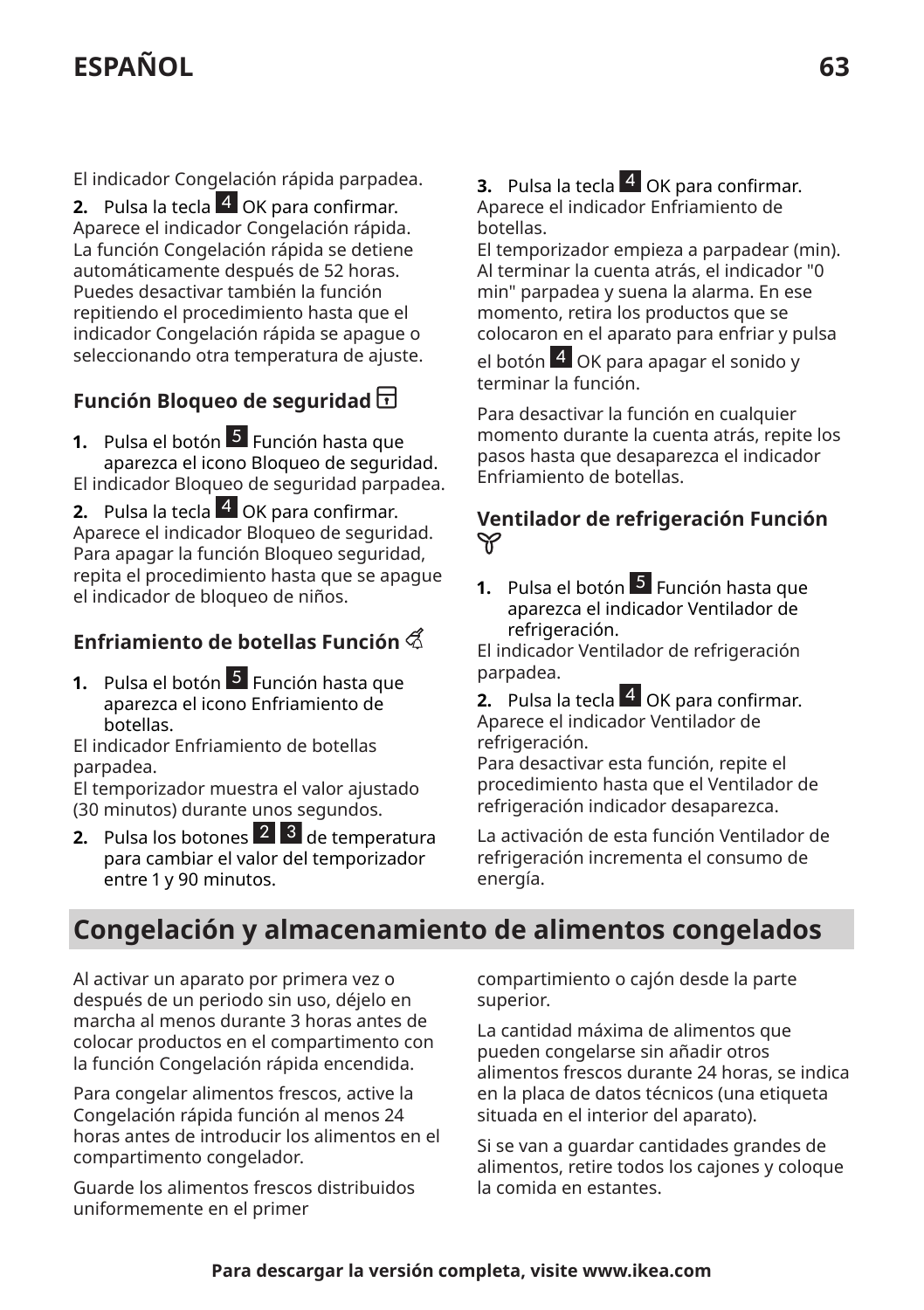Todos los alimentos deben estar como mínimo a 15 mm de la puerta.

**PRECAUCIÓN!** En caso de que se produzca una descongelación accidental, por ejemplo, por un corte del suministro eléctrico, si la interrupción ha sido más prolongada que el valor indicado en la placa de características bajo el "tiempo de elevación", los alimentos descongelados se deben consumir rápidamente o cocinar de inmediato y luego volverse a congelar.

ΛN<sub>Γ</sub>

# **Consejos**

- El compartimento congelador es el marcado con  $\overline{X}$   $\overline{***}$
- Un buen ajuste de la temperatura que garantice la conservación de los alimentos congelados es una temperatura inferior o igual a -18 °C. Una temperatura más alta en el interior del aparato puede reducir la vida útil.
- Todo el compartimento congelador es adecuado para el almacenamiento de alimentos congelados.
- El compartimento de alimentos frescos es el marcado (en la placa de características)  $_{\rm con}$   $\mathscr{P}d$
- Para acelerar el enfriamiento de los productos, se recomienda encender el ventilador. Consulta "Función Ventilador de refrigeración". La activación de Ventilador de refrigeración permite una mayor homogeneización de las temperaturas internas.

# **Solución de problemas**

Asegúrate de verificar la "Lista de inspección" antes de utilizar el aparato. Si tiene algún problema con el aparato, consulte el capítulo "Solución de problemas" en la versión completa del manual del usuario disponible en: www.ikea.com.

# **Datos técnicos**

El código QR de la etiqueta energética suministrada con el aparato proporciona un enlace web a la información relacionada con el rendimiento del aparato en la base de datos de EU EPREL. Guarde la etiqueta energética como referencia junto con el manual de usuario y todos los demás documentos que se proporcionan con este aparato.

También puede encontrar la misma información en EPREL accediendo desde el enlace *https://eprel.ec.europa.eu* e introduciendo el nombre del modelo y el número de producto que se encuentran en la placa de datos técnicos del aparato.

Consulte el enlace *www.theenergylabel.eu* para obtener información detallada sobre la etiqueta energética.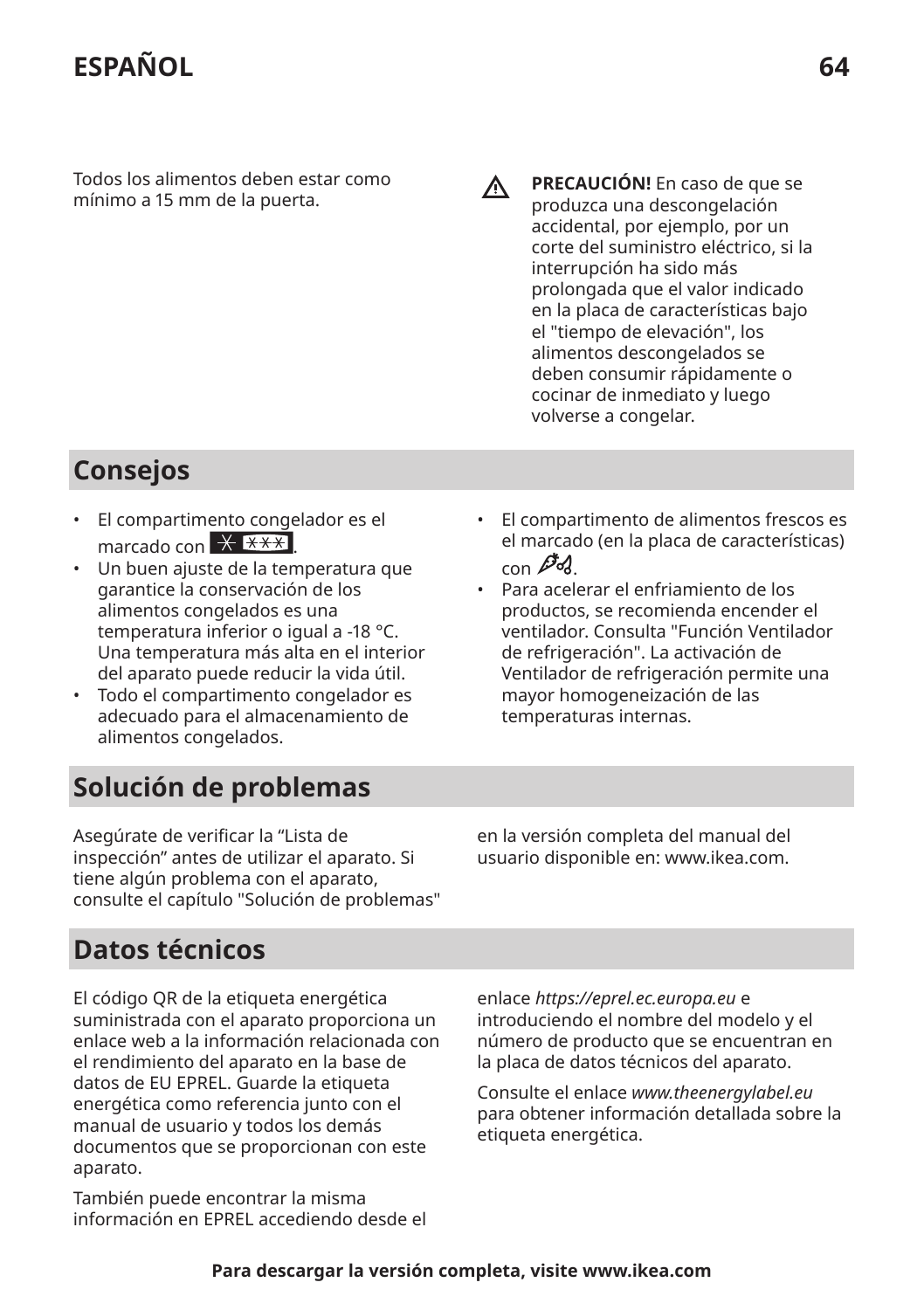# **Información para institutos de pruebas**

La instalación y la preparación del aparato para cualquier verificación de EcoDesign deberán cumplir con EN 62552. Los requisitos de ventilación, las dimensiones de los huecos y las distancias mínimas traseras serán los indicados en el apartado Instalación de este Manual de Usuario. Por favor, póngase en contacto con el fabricante para cualquier otra información adicional, incluyendo los planos de carga.